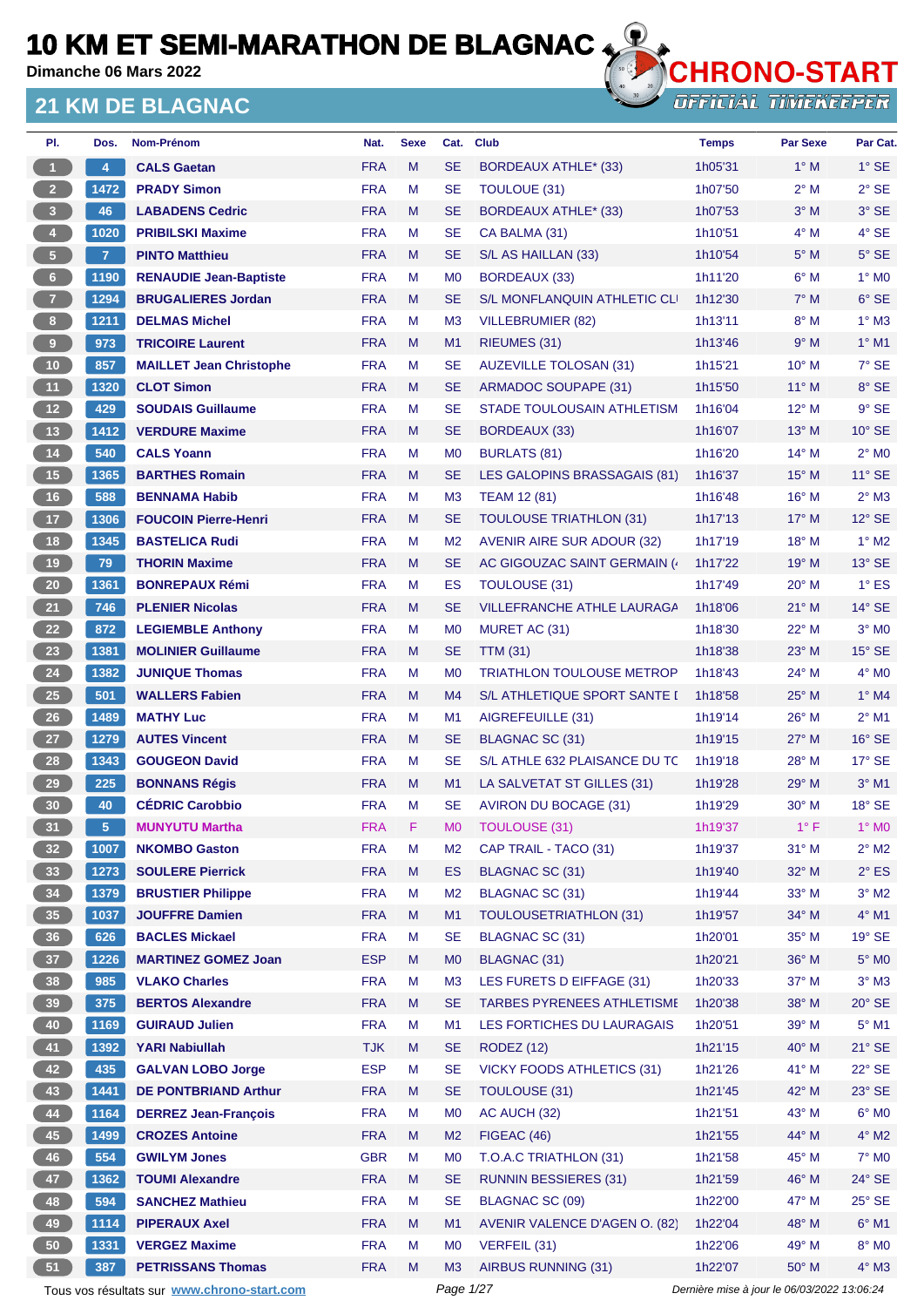**Dimanche 06 Mars 2022**

#### **21 KM DE BLAGNAC**



| PI.                                        | Dos.            | Nom-Prénom                                 | Nat.       | <b>Sexe</b> | Cat.           | <b>Club</b>                        | <b>Temps</b> | <b>Par Sexe</b> | Par Cat.        |
|--------------------------------------------|-----------------|--------------------------------------------|------------|-------------|----------------|------------------------------------|--------------|-----------------|-----------------|
| 52                                         | 1117            | <b>TERRINHA Hugo</b>                       | <b>FRA</b> | M           | ES             | L'ISLE-JOURDAIN (32)               | 1h22'20      | 51° M           | $3°$ ES         |
| 53                                         | 1017            | <b>YAMNAÏNE Christophe</b>                 | <b>FRA</b> | M           | <b>SE</b>      | S/L ES AUSSILLON (81)              | 1h22'42      | 52° M           | 26° SE          |
| 54                                         | 1448            | <b>ROMERO Enrique</b>                      | <b>ESP</b> | M           | M <sub>0</sub> | ATR (31)                           | 1h22'47      | $53^\circ$ M    | $9°$ MO         |
| 55                                         | 1425            | <b>CAMY Julien</b>                         | <b>FRA</b> | M           | M1             | <b>TEAM SHARKS TRI (31)</b>        | 1h22'47      | 54° M           | $7°$ M1         |
| 56                                         | 930             | <b>LELONG Julie</b>                        | <b>FRA</b> | F           | SE             | <b>TOULOUSE (31)</b>               | 1h22'49      | $2^{\circ}$ F   | $1°$ SE         |
| 57                                         | 1183            | <b>BOSCH Jean-Philippe</b>                 | <b>FRA</b> | M           | <b>SE</b>      | CA BALMA (31)                      | 1h22'50      | 55° M           | 27° SE          |
| 58                                         | 498             | <b>LAUTIER Robin</b>                       | <b>FRA</b> | M           | SE             | <b>TOULOUSE (31)</b>               | 1h22'56      | 56° M           | 28° SE          |
| 59                                         | 473             | <b>GONTIER Laurent</b>                     | <b>FRA</b> | M           | M1             | <b>TOULOUSE (31)</b>               | 1h23'00      | 57° M           | 8° M1           |
| 60                                         | 272             | <b>GILLIOT Quentin</b>                     | <b>FRA</b> | M           | SE             | <b>ONESTOCK RUNNING TEAM (31)</b>  | 1h23'05      | $58^{\circ}$ M  | $29°$ SE        |
| 61                                         | 1468            | <b>CAMPOS Thomas</b>                       | <b>FRA</b> | M           | SE             | CA BALMA (31)                      | 1h23'09      | 59° M           | 30° SE          |
| 62                                         | 485             | <b>FORGEAU William</b>                     | <b>FRA</b> | M           | <b>SE</b>      | TOULOUSE (31)                      | 1h23'14      | $60^\circ$ M    | 31° SE          |
| 63                                         | 711             | <b>EDERER Tim</b>                          | <b>FRA</b> | M           | <b>SE</b>      | <b>TOULOUSE (31)</b>               | 1h23'17      | 61° M           | 32° SE          |
| 64                                         | 27              | <b>MORELLATO David</b>                     | <b>FRA</b> | M           | M1             | FROUZINS (31)                      | 1h23'24      | $62^{\circ}$ M  | $9°$ M1         |
| 65                                         | 579             | <b>RUIZ-ORTIZ Nicolas</b>                  | <b>FRA</b> | M           | M <sub>1</sub> | S/L ATHLE BRENS GAILLAC (81)       | 1h23'34      | $63^\circ$ M    | 10° M1          |
| 66                                         | 735             | <b>BENSALEM Yassine</b>                    | <b>FRA</b> | M           | M1             | TEAM COMPEX (31)                   | 1h23'42      | 64° M           | $11^{\circ}$ M1 |
| 67                                         | 750             | <b>BOUTINAUD Guillaume</b>                 | <b>FRA</b> | M           | <b>SE</b>      | SA TOULOUSE UC (31)                | 1h23'46      | 65° M           | 33° SE          |
| 68                                         | 1463            | <b>BLAMPAIN Lionel</b>                     | <b>FRA</b> | M           | M4             | ES THAON* (82)                     | 1h23'46      | $66^{\circ}$ M  | $2^{\circ}$ M4  |
| 69                                         | 1141            | <b>ROY Emilien</b>                         | <b>FRA</b> | M           | SE             | <b>TOAC TRIATHLON (31)</b>         | 1h23'49      | 67° M           | 34° SE          |
| 70                                         | 1010            | <b>ANTONIOLLI Alexandre</b>                | <b>FRA</b> | M           | M1             | LAVARDAC (47)                      | 1h23'53      | 68° M           | 12° M1          |
| 71                                         | 776             | <b>FABRE Daniel</b>                        | <b>FRA</b> | M           | M <sub>3</sub> | <b>TROTTEUR D'EN LAURE (81)</b>    | 1h24'10      | $69^\circ$ M    | $5^\circ$ M3    |
| 72                                         | 243             | <b>YILMAZ Ezgu</b>                         | <b>FRA</b> | M           | SE             | <b>TOULOUSE (31)</b>               | 1h24'22      | $70^\circ$ M    | 35° SE          |
| 73                                         | 441             | <b>DUCOMMUN Olivier</b>                    | <b>FRA</b> | M           | M <sub>1</sub> | <b>MONTESQUIEU LAURAGAIS (31)</b>  | 1h24'22      | $71^\circ$ M    | 13° M1          |
| 74                                         | 907             | <b>TARFA Chérif</b>                        | <b>FRA</b> | M           | M1             | SAINT JORY (31)                    | 1h24'29      | $72^{\circ}$ M  | 14° M1          |
| 75                                         | 1302            | <b>LETEVE Stéphane</b>                     | <b>FRA</b> | M           | M <sub>2</sub> | EQUIPE CMI (82)                    | 1h24'37      | 73° M           | $5^\circ$ M2    |
| 76                                         | 714             | <b>DOUCERON Sylvain</b>                    | <b>FRA</b> | M           | M <sub>2</sub> | PIBRAC (31)                        | 1h24'43      | 74° M           | $6^\circ$ M2    |
| 77                                         | 172             | <b>SORLI Jérôme</b>                        | <b>FRA</b> | M           | M <sub>2</sub> | BPBO31 (31)                        | 1h24'43      | $75^{\circ}$ M  | $7^\circ$ M2    |
| 78                                         | 1274            | <b>BARRETEAU Joaquim</b>                   | <b>FRA</b> | M           | M <sub>2</sub> | BLAGNAC SC (31)                    | 1h24'45      | 76° M           | 8° M2           |
| 79                                         | 77              | <b>DAVID Dorian</b>                        | <b>FRA</b> | M           | <b>SE</b>      | <b>FLOURENS (31)</b>               | 1h24'51      | $77^\circ$ M    | 36° SE          |
| 80                                         | 1342            | <b>CRON Olivier</b>                        | <b>FRA</b> | M           | SE             | <b>LUREAU SPORT TRAINING (31)</b>  | 1h24'53      | 78° M           | 37° SE          |
| 81                                         | 717             | <b>LABRID Emmanuel</b>                     | <b>FRA</b> | M           | M <sub>2</sub> | <b>GARONA TEAM TRIATHLON (31)</b>  | 1h24'57      | 79° M           | $9°$ M2         |
| 82                                         | 1215            | <b>GRIVEL Quentin</b>                      | <b>FRA</b> | M           | SE             | <b>TOULOUSE (31)</b>               | 1h24'58      | 80° M           | 38° SE          |
| 83                                         | 867             | <b>MULÉ Franck</b>                         | <b>FRA</b> | M           | <b>SE</b>      | <b>OXYGENE 32 (32)</b>             | 1h24'58      | 81° M           | 39° SE          |
| 84                                         | 1191            | <b>LEPINAY Antoine</b>                     | <b>FRA</b> | M           | M <sub>3</sub> | S/L ATHLE 632 JS CUGNALAISE A      | 1h25'02      | 82° M           | $6^\circ$ M3    |
| 85                                         | 878             | <b>BERNOU Damien</b>                       | <b>FRA</b> | M           | <b>SE</b>      | <b>TRIATHLON CLUB DU LAURAGAIS</b> | 1h25'03      | 83° M           | $40^\circ$ SE   |
| 86                                         | 966             | <b>AYADI Khemaïes</b>                      | <b>FRA</b> | M           | M1             | <b>TOULOUSE (31)</b>               | 1h25'04      | 84° M           | $15^{\circ}$ M1 |
| 87                                         | 584             | <b>ROCHEFORT Paul</b>                      | <b>FRA</b> | M           | <b>SE</b>      | TOULOUSE (31)                      | 1h25'13      | 85° M           | $41^\circ$ SE   |
| 88                                         | 1004            | <b>PEYRATOUT Augustin</b>                  | <b>FRA</b> | M           | M <sub>0</sub> | LUREAU SPORT TRAINING (31)         | 1h25'18      | 86° M           | $10^{\circ}$ MO |
| 89                                         | 1455            | <b>BEDOUSSAC Francois</b>                  | <b>FRA</b> | M           | M <sub>2</sub> | AC AUCH (32)                       | 1h25'25      | 87° M           | $10^{\circ}$ M2 |
| 90                                         | 1263            | <b>DUPART Olivier</b>                      | <b>FRA</b> | M           | M4             | BLAGNAC SC (31)                    | 1h25'28      | 88° M           | $3°$ M4         |
| 91                                         | 928             | <b>THERON Bruno</b>                        | <b>FRA</b> | M           | <b>SE</b>      | <b>MONTAUBAN ATHLETISME (82)</b>   | 1h25'30      | 89° M           | 42° SE          |
| 92                                         | 719             | <b>FRANJAUD Stephane</b>                   | <b>FRA</b> | M           | <b>SE</b>      | I RHUM MAN (31)                    | 1h25'31      | 90° M           | 43° SE          |
| 93                                         | 595             | <b>FROPIER Michel</b>                      | <b>FRA</b> | M           | M <sub>3</sub> | PIBRAC (31)                        | 1h25'32      | 91° M           | $7^\circ$ M3    |
| 94                                         | 1269            | <b>BASTIDAS INFANTE Manuel Alejand FRA</b> |            | M           | <b>SE</b>      | <b>TOULOUSE (31)</b>               | 1h25'32      | 92° M           | 44° SE          |
| 95                                         | 684             | <b>RIVES Clément</b>                       | <b>FRA</b> | M           | M <sub>0</sub> | <b>BIARRITZ (64)</b>               | 1h25'35      | 93° M           | $11^{\circ}$ MO |
| 96                                         | 1218            | <b>BOUTIN Florian</b>                      | <b>FRA</b> | M           | <b>SE</b>      | <b>VERNETTRAIL09 (09)</b>          | 1h25'36      | 94° M           | $45^\circ$ SE   |
| 97                                         | 17 <sub>2</sub> | <b>VIOLLET Fabien</b>                      | <b>FRA</b> | M           | <b>SE</b>      | <b>TOURNEFEUILLE (31)</b>          | 1h25'41      | 95° M           | 46° SE          |
| 98                                         | 450             | <b>JURADO Eric</b>                         | <b>FRA</b> | M           | M <sub>2</sub> | BPBO31 (31)                        | 1h25'42      | 96° M           | $11^{\circ}$ M2 |
| 99                                         | 1249            | <b>LE SAINT Kevin</b>                      | <b>FRA</b> | M           | <b>SE</b>      | <b>TARAHUMARAS MURET CLUB (31</b>  | 1h25'46      | 97° M           | 47° SE          |
| $100$                                      | 1112            | <b>PARQUIN Florent</b>                     | <b>FRA</b> | M           | SE             | <b>TOULOUSE (31)</b>               | 1h25'46      | 98° M           | 48° SE          |
| $\begin{array}{c} \boxed{101} \end{array}$ | 341             | <b>SANKTJOHANSER Anna</b>                  | <b>GER</b> | F           | M <sub>0</sub> | LE CASTERA (31)                    | 1h25'59      | $3^{\circ}$ F   | $2^\circ$ MO    |
| 102                                        | 706             | <b>LEGENT Jérémy</b>                       | <b>FRA</b> | M           | МO             | US COLOMIERS (31)                  | 1h25'59      | $99^\circ$ M    | $12^{\circ}$ MO |

Tous vos résultats sur **[www.chrono-start.com](https://www.chrono-start.com/)** Page 2/27 Page 2/27 Dernière mise à jour le 06/03/2022 13:06:24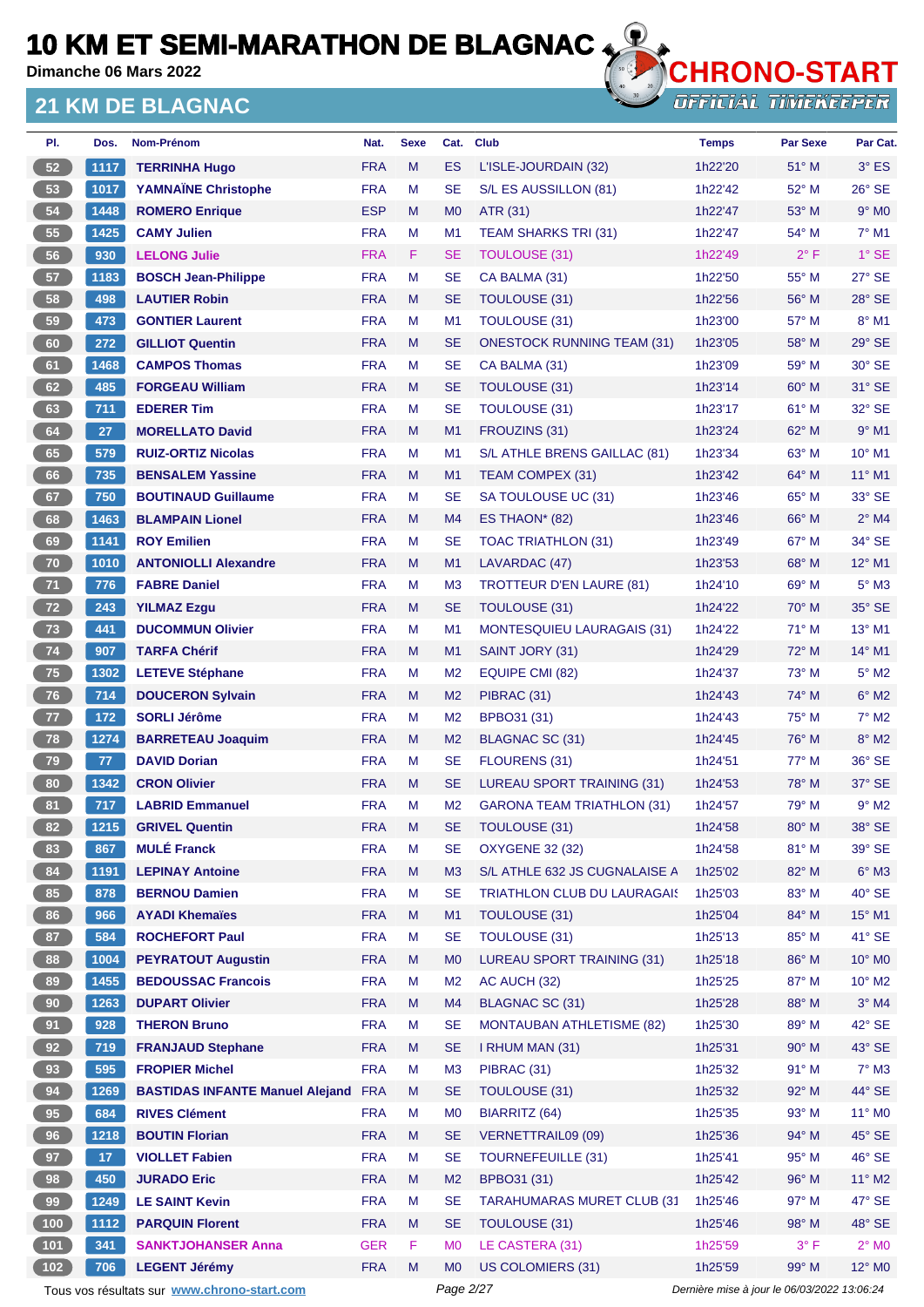**Dimanche 06 Mars 2022**

#### **21 KM DE BLAGNAC**



**OFFICIAL TIMEKEEPER** 

| PI.                                              | Dos.           | Nom-Prénom                  | Nat.       | <b>Sexe</b> | Cat.           | <b>Club</b>                        | <b>Temps</b> | <b>Par Sexe</b> | Par Cat.                    |
|--------------------------------------------------|----------------|-----------------------------|------------|-------------|----------------|------------------------------------|--------------|-----------------|-----------------------------|
| (103)                                            | 1209           | <b>FRANCOIS Christophe</b>  | <b>FRA</b> | M           | M3             | ECLA ALBI $*$ (81)                 | 1h26'04      | $100^\circ$ M   | $8^\circ$ M3                |
| $\begin{array}{c} \hline 104 \end{array}$        | 1224           | <b>BARTHES Rémi</b>         | <b>FRA</b> | м           | <b>SE</b>      | <b>TRIATHLON TOULOUSE METROP</b>   | 1h26'05      | 101° M          | 49° SE                      |
| (105)                                            | 386            | <b>O'NIONS David</b>        | <b>GBR</b> | M           | M <sub>3</sub> | LUREAU SPORT TRAINING (31)         | 1h26'07      | $102^\circ$ M   | $9°$ M3                     |
| 106                                              | 1397           | <b>TERRACHER Julien</b>     | <b>FRA</b> | м           | M <sub>1</sub> | <b>TAMAHURAMAS MURET (31)</b>      | 1h26'07      | $103^\circ$ M   | 16° M1                      |
| (107)                                            | 530            | <b>BENECH Mathieu</b>       | <b>FRA</b> | M           | M <sub>1</sub> | <b>CLERMONT POUYGUILLES (32)</b>   | 1h26'11      | 104° M          | 17° M1                      |
| $\boxed{108}$                                    | 1322           | <b>JACQUEMIN Marine</b>     | <b>FRA</b> | F           | <b>SE</b>      | <b>MONDONVILLE (31)</b>            | 1h26'17      | $4^{\circ}$ F   | $2^{\circ}$ SE              |
| (109                                             | 1123           | <b>BROYE Cédric</b>         | <b>FRA</b> | M           | M <sub>2</sub> | LA SALVETAT SAINT GILLES (31)      | 1h26'18      | $105^\circ$ M   | 12° M2                      |
| 110                                              | 144            | <b>ROBERT François</b>      | <b>FRA</b> | M           | M1             | <b>IRREDUCTIBLES BIPEDES DE CA</b> | 1h26'21      | $106^\circ$ M   | 18° M1                      |
| (111)                                            | 252            | <b>BOUDON Léo</b>           | <b>FRA</b> | M           | <b>SE</b>      | FFCAM (31)                         | 1h26'23      | $107^\circ$ M   | $50^\circ$ SE               |
| $112$                                            | 1264           | <b>CAZAUX Patrick</b>       | <b>FRA</b> | м           | M <sub>2</sub> | <b>BIRAN (32)</b>                  | 1h26'34      | $108^\circ$ M   | 13° M2                      |
| (113)                                            | 1033           | <b>KEITA Osman</b>          | <b>MLI</b> | M           | <b>SE</b>      | SPIRIDON CLUB DU PAYS D'OLMI       | 1h26'36      | $109^\circ$ M   | 51° SE                      |
| $\boxed{114}$                                    | 1414           | <b>BOUBAL Gautier</b>       | <b>FRA</b> | м           | M <sub>0</sub> | CAP MONTAS (31)                    | 1h26'36      | $110^\circ$ M   | 13° MO                      |
| (115)                                            | 939            | <b>PAYRAU Killian</b>       | <b>FRA</b> | M           | <b>JU</b>      | <b>TRAIL DU MOURTIS (31)</b>       | 1h26'37      | $111^\circ$ M   | $1^\circ$ JU                |
| (116)                                            | 708            | <b>CHIRON Nicolas</b>       | <b>FRA</b> | M           | M <sub>2</sub> | <b>TOULOUSE TRIATHLON (31)</b>     | 1h26'39      | $112^\circ$ M   | 14° M2                      |
| (117)                                            | 1443           | <b>SAINT CAST Théodore</b>  | <b>FRA</b> | M           | ES             | <b>ATHLETISME SUPAERO (31)</b>     | 1h26'51      | $113^\circ$ M   | $4^\circ$ ES                |
| $\begin{array}{c} \n \textbf{118}\n \end{array}$ | 1255           | <b>REGNIER Charly</b>       | <b>FRA</b> | M           | M <sub>1</sub> | TUC PENTA (31)                     | 1h26'54      | $114^{\circ}$ M | 19° M1                      |
| (119)                                            | 1277           | <b>LACASSAGNE Jean-Marc</b> | <b>FRA</b> | M           | M <sub>3</sub> | BLAGNAC SC (31)                    | 1h27'01      | $115^\circ$ M   | $10^{\circ}$ M3             |
| $(120)$                                          | 1242           | <b>GEHIN Franck</b>         | <b>FRA</b> | м           | M <sub>4</sub> | CAUMONT-SUR-DURANCE (84)           | 1h27'02      | $116^\circ$ M   | $4^\circ$ M4                |
| $\sqrt{121}$                                     | 345            | <b>FARGETON Laurent</b>     | <b>FRA</b> | M           | M <sub>2</sub> | <b>TOULOUSE TRIATHLON (31)</b>     | 1h27'03      | $117^\circ$ M   | $15^{\circ}$ M2             |
| 122                                              | 1303           | <b>MAS Antoine</b>          | <b>FRA</b> | M           | ES             | <b>TOULOUSE TRIATHLON METROP</b>   | 1h27'07      | $118°$ M        | $5^{\circ}$ ES              |
| 123                                              | 1067           | <b>QUIBEL Yohann</b>        | <b>FRA</b> | M           | <b>SE</b>      | TOULOUSE (31)                      | 1h27'12      | $119^\circ$ M   | 52° SE                      |
| $\boxed{124}$                                    | 491            | <b>BIOULAC Alexandre</b>    | <b>FRA</b> | M           | <b>SE</b>      | <b>TOULOUSE (31)</b>               | 1h27'12      | $120^\circ$ M   | 53° SE                      |
| (125)                                            | 452            | <b>JEHANNO Maël</b>         | <b>FRA</b> | M           | <b>SE</b>      | SA TOULOUSE UC (31)                | 1h27'13      | $121^\circ$ M   | 54° SE                      |
| $126$                                            | 6 <sup>1</sup> | <b>JOB Marine</b>           | <b>FRA</b> | F           | <b>SE</b>      | <b>BSCA (31)</b>                   | 1h27'20      | $5^{\circ}$ F   | 3° SE                       |
| (127)                                            | 1280           | <b>BAUDOUIN Arnaud</b>      | <b>FRA</b> | M           | M <sub>2</sub> | BLAGNAC SC (31)                    | 1h27'21      | $122^{\circ}$ M | $16^{\circ}$ M <sub>2</sub> |
| 128                                              | 1011           | <b>MICHEL Renaud</b>        | <b>FRA</b> | м           | M <sub>3</sub> | PORTET ATHLETIC CLUB (31)          | 1h27'22      | $123^\circ$ M   | $11^{\circ}$ M3             |
| (129)                                            | 495            | <b>DESPUJOL Laurent</b>     | <b>FRA</b> | M           | M <sub>4</sub> | <b>SEILH (31)</b>                  | 1h27'26      | $124^\circ$ M   | $5^\circ$ M4                |
| 130                                              | 330            | <b>BELLANCA Stephane</b>    | <b>FRA</b> | М           | M <sub>2</sub> | <b>DDX BRUGUIERES (31)</b>         | 1h27'32      | $125^\circ$ M   | $17^\circ$ M2               |
| (131)                                            | 1354           | <b>CABIROL Arnaud</b>       | <b>FRA</b> | M           | <b>SE</b>      | <b>AGEN (47)</b>                   | 1h27'36      | $126^\circ$ M   | 55° SE                      |
| 132                                              | 1399           | <b>FENASSE Damien</b>       | <b>FRA</b> | M           | <b>SE</b>      | CAMPILARO (31)                     | 1h27'40      | $127^\circ$ M   | 56° SE                      |
| (133)                                            | 1225           | <b>VUAILLAT Franck</b>      | <b>FRA</b> | M           | M <sub>2</sub> | LOURDES TRIATHLON (31)             | 1h27'41      | $128^\circ$ M   | $18^\circ$ M2               |
| $134$                                            | 887            | <b>GROELLY Bastien</b>      | <b>FRA</b> | M           | SE             | <b>AVIRON BAYONNAIS TRIATHLON</b>  | 1h27'46      | 129° M          | $57^\circ$ SE               |
| (135)                                            | 1432           | <b>GUTIERREZ Sandry</b>     | <b>FRA</b> | M           | M <sub>0</sub> | LES PUJOLS (09)                    | 1h27'48      | 130° M          | 14° MO                      |
| $136$                                            | 548            | <b>LOMBARDO Richard</b>     | <b>FRA</b> | M           | M <sub>3</sub> | S/L ATHLETIQUE SPORT SANTE I       | 1h27'50      | $131^\circ$ M   | 12° M3                      |
| (137)                                            | 455            | <b>MENDOUSSE Simon</b>      | <b>FRA</b> | M           | <b>SE</b>      | RAID BIKE VTT AUCH (09)            | 1h28'00      | 132° M          | 58° SE                      |
| [138]                                            | 826            | <b>HENRY Thibaud</b>        | <b>FRA</b> | M           | M <sub>0</sub> | L'UNION TEAM TRIATHLON (31)        | 1h28'03      | $133^\circ$ M   | $15^{\circ}$ MO             |
| (139)                                            | 894            | <b>GRIGGIO Yannick</b>      | <b>FRA</b> | M           | M <sub>0</sub> | MURET AC (31)                      | 1h28'04      | 134° M          | 16° M0                      |
|                                                  | 1309           | <b>JOUSSEAUME Lucas</b>     | <b>FRA</b> | M           | <b>SE</b>      | <b>TOULOUSE (31)</b>               | 1h28'05      | $135^\circ$ M   | $59^\circ$ SE               |
| (141)                                            | 402            | <b>FAUCHON Quentin</b>      | <b>FRA</b> | M           | ES             | TOULOUSE (31)                      | 1h28'08      | 136° M          | $6^{\circ}$ ES              |
| $\begin{array}{c} \n \text{142}\n \end{array}$   | 760            | <b>BONED Olivier</b>        | <b>FRA</b> | М           | M <sub>2</sub> | TOULOUSE (31)                      | 1h28'09      | 137° M          | 19° M2                      |
| $\sqrt{143}$                                     | 1024           | <b>RENAULT Raphaël</b>      | <b>FRA</b> | M           | <b>SE</b>      | TOULOUSE (31)                      | 1h28'09      | 138° M          | $60^\circ$ SE               |
| $\begin{array}{c} \n144\n\end{array}$            | 982            | <b>HOURS Xavier</b>         | <b>FRA</b> | M           | M <sub>3</sub> | <b>TOURNEFEUILLE (31)</b>          | 1h28'10      | 139° M          | $13^\circ$ M3               |
| (145)                                            | 1035           | <b>CANTIE Julien</b>        | <b>FRA</b> | M           | <b>SE</b>      | S/L ES AUSSILLON (81)              | 1h28'19      | 140° M          | $61^\circ$ SE               |
| $146$                                            | 1055           | <b>LIBERTEE Lone</b>        | <b>FRA</b> | M           | <b>SE</b>      | <b>GO SPORT TOULOUSE GRAMON</b>    | 1h28'20      | $141^\circ$ M   | $62^\circ$ SE               |
| (147)                                            | 1257           | <b>MOCQUARD Arthur</b>      | <b>FRA</b> | M           | ES             | <b>BOUGUENAIS (44)</b>             | 1h28'20      | 142° M          | $7^\circ$ ES                |
| $\begin{array}{c} \n \text{148}\n \end{array}$   | 189            | <b>GENSEL Mael</b>          | <b>FRA</b> | M           | <b>SE</b>      | <b>AUCH (32)</b>                   | 1h28'27      | $143^\circ$ M   | 63° SE                      |
| (149)                                            | 995            | <b>MURAT Benoit</b>         | <b>FRA</b> | M           | <b>SE</b>      | MAC ADAM COLOMIERS (31)            | 1h28'29      | 144° M          | $64^\circ$ SE               |
| 150                                              | 514            | <b>BACOU Nicolas</b>        | <b>FRA</b> | М           | <b>SE</b>      | AUZIELLE (31)                      | 1h28'30      | 145° M          | $65^\circ$ SE               |
| (151)                                            | 1357           | <b>LE GUERN Kevin</b>       | <b>FRA</b> | M           | <b>SE</b>      | TOULOUSE (31)                      | 1h28'31      | 146° M          | $66^\circ$ SE               |
| $152$                                            | 571            | <b>CAO Christophe</b>       | <b>FRA</b> | M           | M <sub>2</sub> | <b>RRUNNING MONTAUBAN (31)</b>     | 1h28'35      | 147° M          | $20^\circ$ M2               |
| (153)                                            | 1462           | <b>SAILLOUR Laurent</b>     | <b>FRA</b> | M           | M <sub>3</sub> | PLAISANCE DU TOUCH (31)            | 1h28'37      | 148° M          | 14° M3                      |

Tous vos résultats sur **[www.chrono-start.com](https://www.chrono-start.com/)** Page 3/27 Page 3/27 Dernière mise à jour le 06/03/2022 13:06:24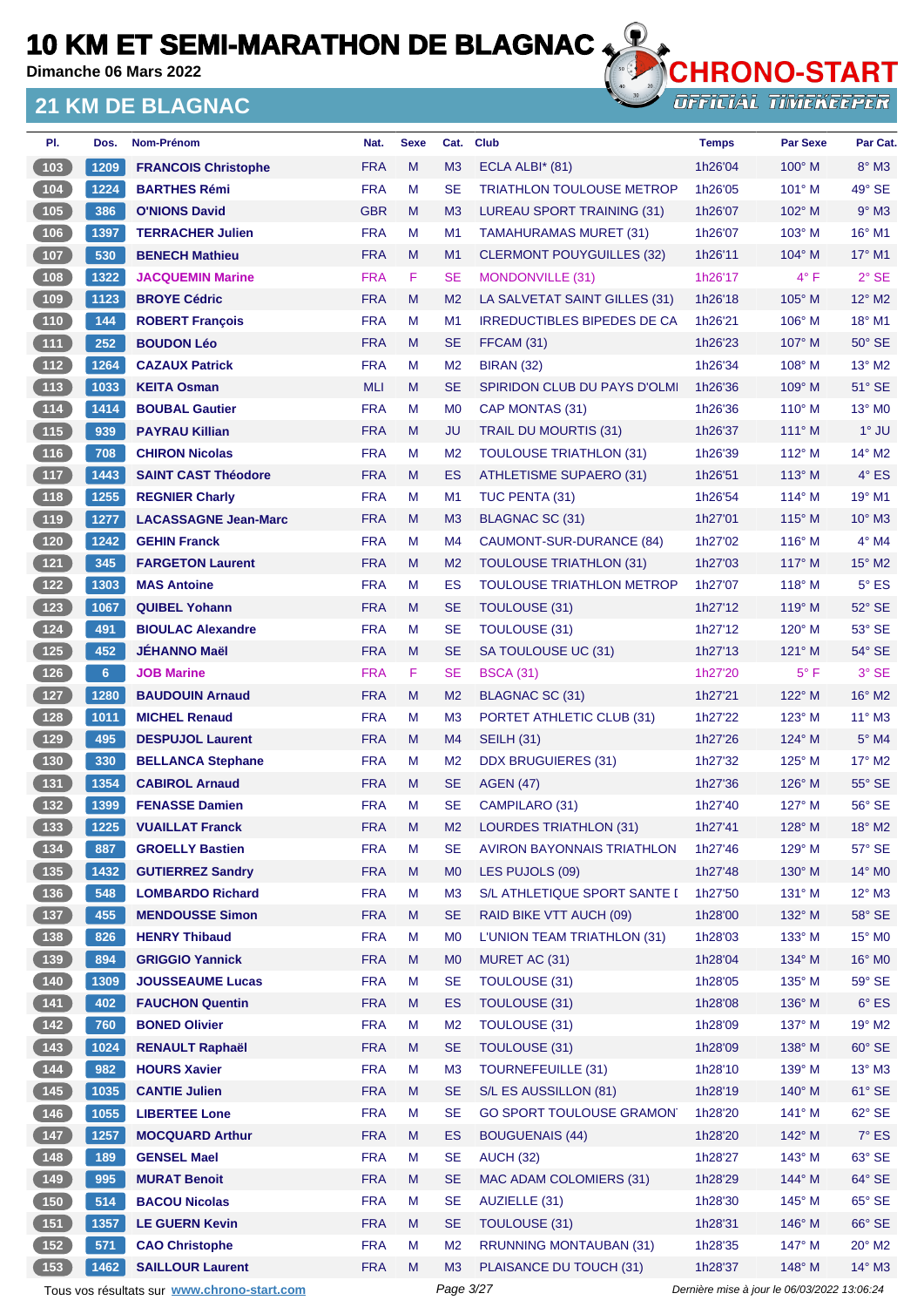**Dimanche 06 Mars 2022**

#### **21 KM DE BLAGNAC**



**OFFICIAL TIMEKEEPER** 

| Dos. | Nom-Prénom                    | Nat.       | <b>Sexe</b> | Cat.           | <b>Club</b>                         | <b>Temps</b> | <b>Par Sexe</b> | Par Cat.                  |
|------|-------------------------------|------------|-------------|----------------|-------------------------------------|--------------|-----------------|---------------------------|
| 568  | <b>VOISIN Frederic</b>        | <b>FRA</b> | M           | <b>SE</b>      | SA TOULOUSE UC (31)                 | 1h28'44      | $149^\circ$ M   | $67^\circ$ SE             |
| 426  | <b>BIHORE Jerome</b>          | <b>FRA</b> | M           | M <sub>0</sub> | COLOMIERS (31)                      | 1h28'45      | $150^\circ$ M   | $17^\circ$ MO             |
| 814  | <b>KHOUKHI Brahim</b>         | <b>FRA</b> | M           | M1             | S/L LABRUGUIERE AC (81)             | 1h28'52      | 151° M          | 20° M1                    |
| 166  | <b>CASTAIGNAU Guillaume</b>   | <b>FRA</b> | M           | M1             | TOULOUSE (31)                       | 1h28'53      | $152^{\circ}$ M | 21° M1                    |
| 1237 | <b>SIFFERT Eric</b>           | <b>FRA</b> | M           | M <sub>2</sub> | TOULOUSE (31)                       | 1h28'56      | $153^\circ$ M   | $21^\circ$ M <sub>2</sub> |
| 664  | <b>SE CHAO Eric</b>           | <b>FRA</b> | м           | M <sub>0</sub> | <b>TOULOUSE (31)</b>                | 1h28'56      | 154° M          | 18° MO                    |
| 280  | <b>BEDEL Jeremy</b>           | <b>FRA</b> | M           | M <sub>0</sub> | LEOJAC (82)                         | 1h28'57      | $155^{\circ}$ M | 19° M <sub>0</sub>        |
| 367  | <b>DELAMARE Romain</b>        | <b>FRA</b> | м           | M <sub>0</sub> | MONTRABE (31)                       | 1h29'00      | $156^\circ$ M   | $20^\circ$ M <sub>0</sub> |
| 1464 | <b>CASSAN Jean Philippe</b>   | <b>FRA</b> | M           | M <sub>1</sub> | <b>TOULOUSE (31)</b>                | 1h29'00      | $157^\circ$ M   | 22° M1                    |
| 66   | <b>DECORPS Maxime</b>         | <b>FRA</b> | м           | <b>SE</b>      | GRENADE (31)                        | 1h29'01      | $158^\circ$ M   | 68° SE                    |
| 365  | <b>DEBREILLY Franck</b>       | <b>FRA</b> | M           | M <sub>2</sub> | <b>TOULOUSE TRIATHLON (31)</b>      | 1h29'03      | $159^\circ$ M   | $22^{\circ}$ M2           |
| 1078 | <b>GIMEL Paul</b>             | <b>FRA</b> | м           | <b>SE</b>      | <b>TOULOUSE (31)</b>                | 1h29'06      | $160^\circ$ M   | 69° SE                    |
| 392  | <b>VIDAL GONZALEZ Manuel</b>  | <b>ESP</b> | M           | M <sub>2</sub> | AIRBUS RUNNING (31)                 | 1h29'09      | $161^\circ$ M   | $23^\circ$ M2             |
| 1326 | <b>DELFAU Boris</b>           | <b>FRA</b> | М           | M <sub>2</sub> | <b>TEAM BOUCONNE (31)</b>           | 1h29'11      | 162° M          | $24^{\circ}$ M2           |
| 751  | <b>SAINCTAVIT Nicolas</b>     | <b>FRA</b> | M           | <b>SE</b>      | TOULOUSE (31)                       | 1h29'13      | $163^\circ$ M   | 70° SE                    |
| 1451 | <b>FERRE Leo</b>              | <b>FRA</b> | м           | <b>SE</b>      | <b>ENDURANCE PROP TEAM (31)</b>     | 1h29'14      | $164^\circ$ M   | 71° SE                    |
| 970  | <b>SAUVESTRE Pascal</b>       | <b>FRA</b> | M           | M1             | S/L TOULOUSE OAC (31)               | 1h29'14      | 165° M          | 23° M1                    |
| 217  | <b>GUERY Samuel</b>           | <b>FRA</b> | M           | <b>SE</b>      | TOULOUSE (31)                       | 1h29'16      | $166^\circ$ M   | 72° SE                    |
| 464  | <b>LEBEAU Hadrien</b>         | <b>FRA</b> | M           | <b>SE</b>      | <b>TOULOUSE (31)</b>                | 1h29'18      | 167° M          | 73° SE                    |
| 992  | <b>PAIN Florent</b>           | <b>FRA</b> | M           | <b>SE</b>      | <b>TOULOUSE (31)</b>                | 1h29'18      | $168^\circ$ M   | 74° SE                    |
| 1149 | <b>DUDAL Clément</b>          | <b>FRA</b> | M           | M <sub>0</sub> | <b>TRIATHLON TOULOUSE METROP</b>    | 1h29'19      | 169° M          | 21° MO                    |
| 520  | <b>DARAS Julien</b>           | <b>FRA</b> | М           | M1             | LAFITTE VIGORDANE (31)              | 1h29'19      | $170^\circ$ M   | 24° M1                    |
| 786  | <b>DUPRAT Florent</b>         | <b>FRA</b> | M           | M <sub>0</sub> | <b>TOULOUSE (31)</b>                | 1h29'22      | $171^\circ$ M   | $22^\circ$ MO             |
|      | <b>MAZOLLIER Nicolas</b>      | <b>FRA</b> | M           | <b>SE</b>      | <b>TOULOUSE (31)</b>                | 1h29'22      | 172° M          | $75^\circ$ SE             |
|      | <b>VENZAL Morgan</b>          | <b>FRA</b> | M           | M <sub>0</sub> | <b>ALBI</b> (81)                    | 1h29'23      | $173^\circ$ M   | $23^\circ$ MO             |
| 900  | <b>FABAS Emmanuel</b>         | <b>FRA</b> | M           | <b>SE</b>      | SAINT-LIEUX-LES-LAVAUR (81)         | 1h29'23      | $174^\circ$ M   | 76° SE                    |
| 467  | <b>WADE Richard</b>           | <b>FRA</b> | M           | M <sub>3</sub> | <b>TOURNEFEUILLE (31)</b>           | 1h29'25      | $175^\circ$ M   | 15° M3                    |
| 385  | <b>PERCIE DU SERT Olivier</b> | <b>FRA</b> | м           | M <sub>2</sub> | STADE TOULOUSAIN ATHLETISM          | 1h29'26      | $176^\circ$ M   | 25° M2                    |
| 599  | <b>DELCRUZEL Nicolas</b>      | <b>FRA</b> | M           | M1             | CA BALMA (31)                       | 1h29'28      | $177^\circ$ M   | $25^{\circ}$ M1           |
| 896  | <b>ALAMELLE Johann</b>        | <b>FRA</b> | M           | M1             | PECHABOU (31)                       | 1h29'29      | 178° M          | 26° M1                    |
| 513  | <b>ROUCH Arnaud</b>           | <b>FRA</b> | M           | <b>SE</b>      | TOULOUSE (31)                       | 1h29'31      | 179° M          | 77° SE                    |
| 158  | <b>SELLALI Samir</b>          | <b>FRA</b> | M           | M <sub>0</sub> | SAINT DENIS EMOTION (93)            | 1h29'32      | 180° M          | 24° MO                    |
| 1122 | <b>COURTHIEU Pierre-André</b> | <b>FRA</b> | M           | M1             | <b>ACEV (31)</b>                    | 1h29'33      | 181° M          | 27° M1                    |
| 1019 | <b>BABRE Jean</b>             | <b>FRA</b> | M           | M <sub>0</sub> | KEEPCOOL TOULOUSE (31)              | 1h29'35      | 182° M          | 25° MO                    |
| 1366 | <b>MESSAL Denis</b>           | <b>FRA</b> | M           | M1             | <b>BLAGNAC SC (31)</b>              | 1h29'35      | 183° M          | 28° M1                    |
| 1125 | <b>VIGNON Lionel</b>          | <b>FRA</b> | M           | M <sub>3</sub> | PONT DE VAUX 01 PULSION (26)        | 1h29'39      | 184° M          | $16^\circ$ M3             |
| 636  | <b>JACOTTIN Paul</b>          | <b>FRA</b> | M           | <b>SE</b>      | TOULOUSE (31)                       | 1h29'42      | 185° M          | 78° SE                    |
| 529  | <b>TOULAT Simon</b>           | <b>FRA</b> | M           | <b>SE</b>      | <b>TOULOUSE (31)</b>                | 1h29'46      | 186° M          | 79° SE                    |
| 434  | <b>PRATS Sébastien</b>        | <b>FRA</b> | M           | M <sub>2</sub> | <b>BLAGNAC SC (31)</b>              | 1h29'53      | 187° M          | $26^\circ$ M2             |
| 882  | <b>BODET Julien</b>           | <b>FRA</b> | M           | M1             | <b>TOULOUSE (31)</b>                | 1h29'54      | 188° M          | 29° M1                    |
| 1056 | <b>GAULTIER Laurent</b>       | <b>FRA</b> | M           | M1             | LAPLUME (47)                        | 1h29'54      | 189° M          | 30° M1                    |
| 219  | <b>BACCOT Benoît</b>          | <b>FRA</b> | M           | M <sub>0</sub> | <b>ONESTOCK RUNNING TEAM (31)</b>   | 1h29'59      | 190° M          | 26° MO                    |
| 813  | <b>MARTEL Alexandre</b>       | <b>FRA</b> | M           | M <sub>0</sub> | <b>QUINT FONSEGRIVES (31)</b>       | 1h30'03      | 191° M          | 27° M0                    |
| 604  | <b>JARA Rozenn</b>            | <b>FRA</b> | F           | M <sub>2</sub> | CA BALMA (31)                       | 1h30'05      | $6^{\circ}$ F   | $1^\circ$ M2              |
| 586  | <b>CHARTIER Nicolas</b>       | <b>FRA</b> | M           | M1             | <b>BLAGNAC (31)</b>                 | 1h30'07      | 192° M          | 31° M1                    |
| 1356 | <b>SENECHAL Aubin</b>         | <b>FRA</b> | M           | <b>SE</b>      | <b>TOULOUSE (31)</b>                | 1h30'08      | 193° M          | 80° SE                    |
| 315  | <b>GARCIA MODET Hugo</b>      | <b>ESP</b> | M           | <b>SE</b>      | <b>ESPAGNE</b>                      | 1h30'10      | 194° M          | 81° SE                    |
| 228  | <b>LACHEZE Julien</b>         | <b>FRA</b> | M           | M <sub>2</sub> | <b>TRIATHLON TOULOUSE METROP</b>    | 1h30'13      | 195° M          | 27° M2                    |
| 277  | <b>FREYTET Jean-Michel</b>    | <b>FRA</b> | M           | M4             | S/L SU AGEN (47)                    | 1h30'16      | 196° M          | $6^\circ$ M4              |
| 500  | <b>AURIAC Clémentine</b>      | <b>FRA</b> | F           | <b>SE</b>      | <b>TOURNEFEUILLE (31)</b>           | 1h30'17      | $7^\circ$ F     | $4^\circ$ SE              |
| 1100 | <b>HERAUD Alexandre</b>       | <b>FRA</b> | M           | M <sub>0</sub> | <b>TRIATHLON CLUB LAURAGAIS (3)</b> | 1h30'20      | $197^\circ$ M   | 28° MO                    |
|      | 97<br>1453                    |            |             |                |                                     |              |                 |                           |

Tous vos résultats sur **[www.chrono-start.com](https://www.chrono-start.com/)** Page 4/27 Page 4/27 Dernière mise à jour le 06/03/2022 13:06:24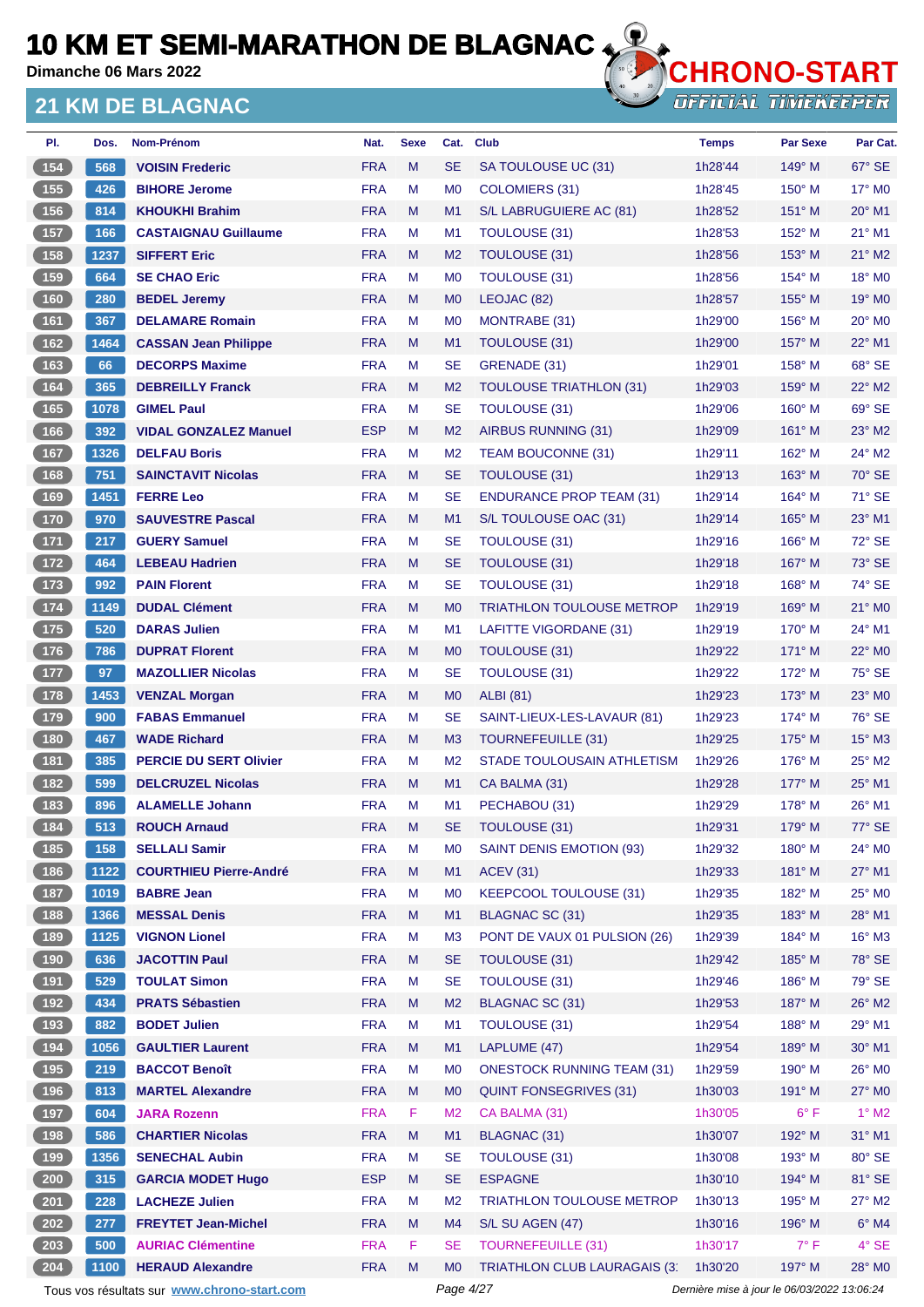**Dimanche 06 Mars 2022**

#### **21 KM DE BLAGNAC**



| PI.                 | Dos. | <b>Nom-Prénom</b>                           | Nat.       | <b>Sexe</b> | Cat.           | <b>Club</b>                        | <b>Temps</b> | <b>Par Sexe</b>                             | Par Cat.                   |
|---------------------|------|---------------------------------------------|------------|-------------|----------------|------------------------------------|--------------|---------------------------------------------|----------------------------|
| 205                 | 959  | <b>URCUN Mathieu</b>                        | <b>FRA</b> | M           | M1             | TOAC TRIATHLON (31)                | 1h30'21      | 198° M                                      | $32^{\circ}$ M1            |
| $206$               | 1058 | <b>MCCAMBRIDGE Paul</b>                     | <b>IRL</b> | M           | M <sub>1</sub> | TOAC TRIATHLON (31)                | 1h30'23      | 199° M                                      | $33^\circ$ M1              |
| 207                 | 1116 | <b>FILHOS Marjorie</b>                      | <b>FRA</b> | F           | M <sub>2</sub> | <b>TRACKS ATHLE LISLE JOURDAIN</b> | 1h30'25      | $8^{\circ}$ F                               | $2^{\circ}$ M2             |
| 208                 | 1363 | <b>LIBESKI Alexandre</b>                    | <b>FRA</b> | M           | M <sub>2</sub> | <b>TRIATHLON TOULOUSE METROP</b>   | 1h30'28      | $200^\circ$ M                               | 28° M2                     |
| $\frac{209}{200}$   | 483  | <b>DAUGAS Jérémy</b>                        | <b>FRA</b> | M           | M <sub>1</sub> | AIRBUS RUNNING SOCIETY (31)        | 1h30'30      | $201^\circ$ M                               | 34° M1                     |
| $210$               | 1036 | <b>POTRON Gérald</b>                        | <b>FRA</b> | м           | M1             | BEAUZELLE (31)                     | 1h30'32      | 202° M                                      | 35° M1                     |
| 211                 | 1095 | <b>MOUSSALLI Charles</b>                    | <b>FRA</b> | M           | <b>SE</b>      | <b>PARIS (75)</b>                  | 1h30'33      | $203^\circ$ M                               | 82° SE                     |
| $212$               | 901  | <b>CARBOU Damien</b>                        | <b>FRA</b> | м           | M <sub>0</sub> | <b>TOULOUSE (31)</b>               | 1h30'41      | 204° M                                      | $29^\circ$ MO              |
| 213                 | 90   | <b>PUGINIER Lucas</b>                       | <b>FRA</b> | M           | <b>SE</b>      | BAZIEGE (31)                       | 1h30'43      | 205° M                                      | 83° SE                     |
| $214$               | 438  | <b>JEAN Thibault</b>                        | <b>FRA</b> | M           | <b>SE</b>      | CASTANET-TOLOSAN (31)              | 1h30'45      | $206^\circ$ M                               | 84° SE                     |
| $215$               | 1044 | <b>RE Hervé</b>                             | <b>FRA</b> | M           | M <sub>3</sub> | TEAMPAPYCOACH (11)                 | 1h30'52      | 207° M                                      | $17^\circ$ M3              |
| $216$               | 408  | <b>CHATON Maxime</b>                        | <b>FRA</b> | M           | <b>SE</b>      | TOULOUSE (31)                      | 1h30'54      | 208° M                                      | 85° SE                     |
| 217                 | 377  | <b>BUFFIÈRE Grégoire</b>                    | <b>FRA</b> | M           | <b>SE</b>      | <b>TEAM 12 (31)</b>                | 1h30'55      | $209^\circ$ M                               | 86° SE                     |
| $218$               | 182  | <b>ALVAREZ Antoine</b>                      | <b>FRA</b> | M           | ES             | LES ZINIZNS DES COTEAUX 31 (3)     | 1h30'59      | 210° M                                      | $8^\circ$ ES               |
| 219                 | 1437 | <b>BIALDYGA Vivian</b>                      | <b>FRA</b> | M           | M1             | <b>UGLAS (65)</b>                  | 1h31'02      | $211^\circ$ M                               | 36° M1                     |
| 220                 | 1497 | <b>COLIN Tristan</b>                        | <b>FRA</b> | M           | <b>SE</b>      | <b>TOULOUSE (31)</b>               | 1h31'04      | 212° M                                      | 87° SE                     |
| 221                 | 1069 | <b>SANÉ Killian</b>                         | <b>FRA</b> | M           | <b>SE</b>      | <b>TOULOUSE (31)</b>               | 1h31'05      | $213^\circ$ M                               | 88° SE                     |
| 222                 | 379  | <b>BACH Philippe</b>                        | <b>FRA</b> | М           | M <sub>3</sub> | S/L SU AGEN (47)                   | 1h31'05      | $214^{\circ}$ M                             | $18^\circ$ M3              |
| 223                 | 979  | <b>MATTHIEU Schmitt</b>                     | <b>FRA</b> | M           | ES             | AIRBUS RUNNING (31)                | 1h31'05      | $215^\circ$ M                               | $9°$ ES                    |
| 224                 | 380  | <b>CARDIET Guillaume</b>                    | <b>FRA</b> | м           | M <sub>0</sub> | <b>TOULOUSE (31)</b>               | 1h31'06      | $216^{\circ}$ M                             | 30° MO                     |
| 225                 | 259  | <b>LACAZEDIEU Romain</b>                    | <b>FRA</b> | M           | <b>SE</b>      | LES FOULEES DU BASSIN DE LAC       | 1h31'08      | $217^\circ$ M                               | 89° SE                     |
| $226$               | 816  | <b>MUNIER Sabine</b>                        | <b>FRA</b> | F           | M <sub>2</sub> | ECLA ALBI $*$ (81)                 | 1h31'12      | $9^{\circ}$ F                               | $3°$ M2                    |
| 227                 | 1137 | <b>DAURIAC Dimitri</b>                      | <b>FRA</b> | M           | <b>SE</b>      | TOULOUSE (31)                      | 1h31'17      | $218^\circ$ M                               | 90° SE                     |
| $228$               | 451  | <b>THOUVENIN Gauthier</b>                   | <b>FRA</b> | M           | M <sub>3</sub> | <b>TOULOUSE (31)</b>               | 1h31'33      | $219°$ M                                    | $19^\circ$ M3              |
| 229                 | 187  | <b>ONN Sally</b>                            | <b>GBR</b> | F           | M <sub>0</sub> | <b>BLAGNAC SC (31)</b>             | 1h31'33      | $10^{\circ}$ F                              | $3°$ MO                    |
| 230                 | 940  | <b>LAFFORGUE Didier</b>                     | <b>FRA</b> | м           | M <sub>1</sub> | BLAGNAC SC (31)                    | 1h31'39      | 220° M                                      | 37° M1                     |
|                     |      |                                             | <b>FRA</b> | M           |                |                                    | 1h31'40      |                                             |                            |
| $231$               | 718  | <b>CHEBOUN Valentin</b>                     |            |             | ES             | CASTELNAUDARY (11)                 |              | 221° M                                      | $10^{\circ}$ ES            |
| $\boxed{232}$       | 642  | <b>THAUNAY Florian</b>                      | <b>FRA</b> | м           | M <sub>0</sub> | BLAGNAC SC (31)                    | 1h31'42      | 222° M                                      | $31^\circ$ MO              |
| $\left(233\right)$  | 1080 | <b>COURSON Robin</b>                        | <b>FRA</b> | M           | <b>SE</b>      | TOULOUSE (31)                      | 1h31'42      | 223° M                                      | $91^\circ$ SE              |
| 234                 | 1246 | <b>ORTA TALENS Cristina</b>                 | <b>FRA</b> | F           | M <sub>1</sub> | <b>TARAHUMARAS MURET CLUB (31)</b> | 1h31'44      | $11^{\circ}$ F                              | $1^{\circ}$ M1             |
| (235)               | 733  | <b>DROUI Julien</b>                         | <b>FRA</b> | M           | M <sub>0</sub> | <b>VILLENEUVE TOLOSANE (31)</b>    | 1h31'45      | 224° M                                      | 32° MO                     |
| $\left(236\right)$  | 641  | <b>ARPIZOU Eric</b>                         | <b>FRA</b> | M           | M <sub>3</sub> | BEAUZELLE (31)                     | 1h31'45      | 225° M                                      | $20^\circ$ M3              |
| $237$               | 393  | <b>HARSCOET Gwen</b>                        | <b>FRA</b> | F           | M1             | <b>AIRBUS RUNNING (31)</b>         | 1h31'50      | $12^{\circ}$ F                              | $2^{\circ}$ M1             |
| 238                 | 26   | <b>FONTES Vincent</b>                       | <b>FRA</b> | M           | <b>SE</b>      | <b>TOULOUSE (31)</b>               | 1h31'59      | 226° M                                      | 92° SE                     |
| 239                 | 967  | <b>BOSC Jérémy</b>                          | <b>FRA</b> | M           | M <sub>0</sub> | S/L TOULOUSE OAC (31)              | 1h32'01      | 227° M                                      | 33° MO                     |
| 240                 | 693  | <b>PROVINI Bastien</b>                      | <b>FRA</b> | М           | M <sub>2</sub> | CASTANET-TOLOSAN (31)              | 1h32'02      | 228° M                                      | 29° M2                     |
| $\left(241\right)$  | 503  | <b>CHAMPION Mickaël</b>                     | <b>FRA</b> | M           | M1             | LES FEES SAUBENOISES (31)          | 1h32'04      | 229° M                                      | 38° M1                     |
| $242$               | 404  | <b>BREL Maxime</b>                          | <b>FRA</b> | M           | <b>SE</b>      | BLAGNAC SC (31)                    | 1h32'04      | 230° M                                      | 93° SE                     |
| $243$               | 456  | <b>POPULIN Manu</b>                         | <b>FRA</b> | M           | <b>SE</b>      | LESPINASSE (31)                    | 1h32'13      | 231° M                                      | 94° SE                     |
| 244                 | 1429 | <b>TROULLIER Mathieu</b>                    | <b>FRA</b> | M           | <b>JU</b>      | TOULOUSE (31)                      | 1h32'15      | 232° M                                      | $2^{\circ}$ JU             |
| $\frac{245}{2}$     | 94   | <b>BOYER Eddy</b>                           | <b>FRA</b> | M           | <b>SE</b>      | LES ZINZINS DES COTEAUX 31 (3)     | 1h32'15      | $233^\circ$ M                               | 95° SE                     |
| $246$               | 430  | <b>MORINEAU Dominique</b>                   | <b>FRA</b> | М           | M <sub>5</sub> | CUGNAUX (31)                       | 1h32'19      | 234° M                                      | $1^\circ$ M <sub>5</sub>   |
| 247                 | 95   | <b>GANDEBOEUF Frédéric</b>                  | <b>FRA</b> | M           | M1             | <b>ST JEAN (31)</b>                | 1h32'21      | 235° M                                      | 39° M1                     |
| $248$               | 703  | <b>MOUSSEIGNE Bertrand</b>                  | <b>FRA</b> | M           | M <sub>3</sub> | <b>DUATHLON LIEBHERR (31)</b>      | 1h32'21      | 236° M                                      | $21^{\circ}$ M3            |
| 249                 | 631  | <b>EGNER Christian</b>                      | <b>FRA</b> | M           | M <sub>3</sub> | CAHORS A (46)                      | 1h32'22      | 237° M                                      | 22° M3                     |
| $250$               | 739  | <b>FILLASTRE Boris</b>                      | <b>FRA</b> | М           | M <sub>1</sub> | CUGNAUX (31)                       | 1h32'22      | 238° M                                      | 40° M1                     |
| 251                 | 927  | <b>ROBERT Jérémie</b>                       | <b>FRA</b> | M           | M <sub>0</sub> | <b>TOULOUSE (31)</b>               | 1h32'24      | 239° M                                      | 34° MO                     |
| 252                 | 678  | <b>TASTET Fanny</b>                         | <b>FRA</b> | F           | <b>SE</b>      | <b>TARBES PYRENEES ATHLETISME</b>  | 1h32'25      | $13^{\circ}$ F                              | $5^\circ$ SE               |
| $\left( 253\right)$ | 625  | <b>BALOGH Blanka</b>                        | <b>FRA</b> | F.          | <b>SE</b>      | <b>BLAGNAC SC (31)</b>             | 1h32'30      | $14^{\circ}$ F                              | $6°$ SE                    |
| 254                 | 267  | <b>LAGARDE Patrick</b>                      | <b>FRA</b> | М           | M <sub>5</sub> | AC AUCH (32)                       | 1h32'39      | 240° M                                      | $2^{\circ}$ M <sub>5</sub> |
| $255$               | 308  | <b>LE VAN THOI Mathieu</b>                  | <b>FRA</b> | M           | <b>SE</b>      | TOULOUSE (31)                      | 1h32'44      | 241° M                                      | 96° SE                     |
|                     |      | Tous vos résultats sur www.chrono-start.com |            |             | Page 5/27      |                                    |              | Dernière mise à jour le 06/03/2022 13:06:24 |                            |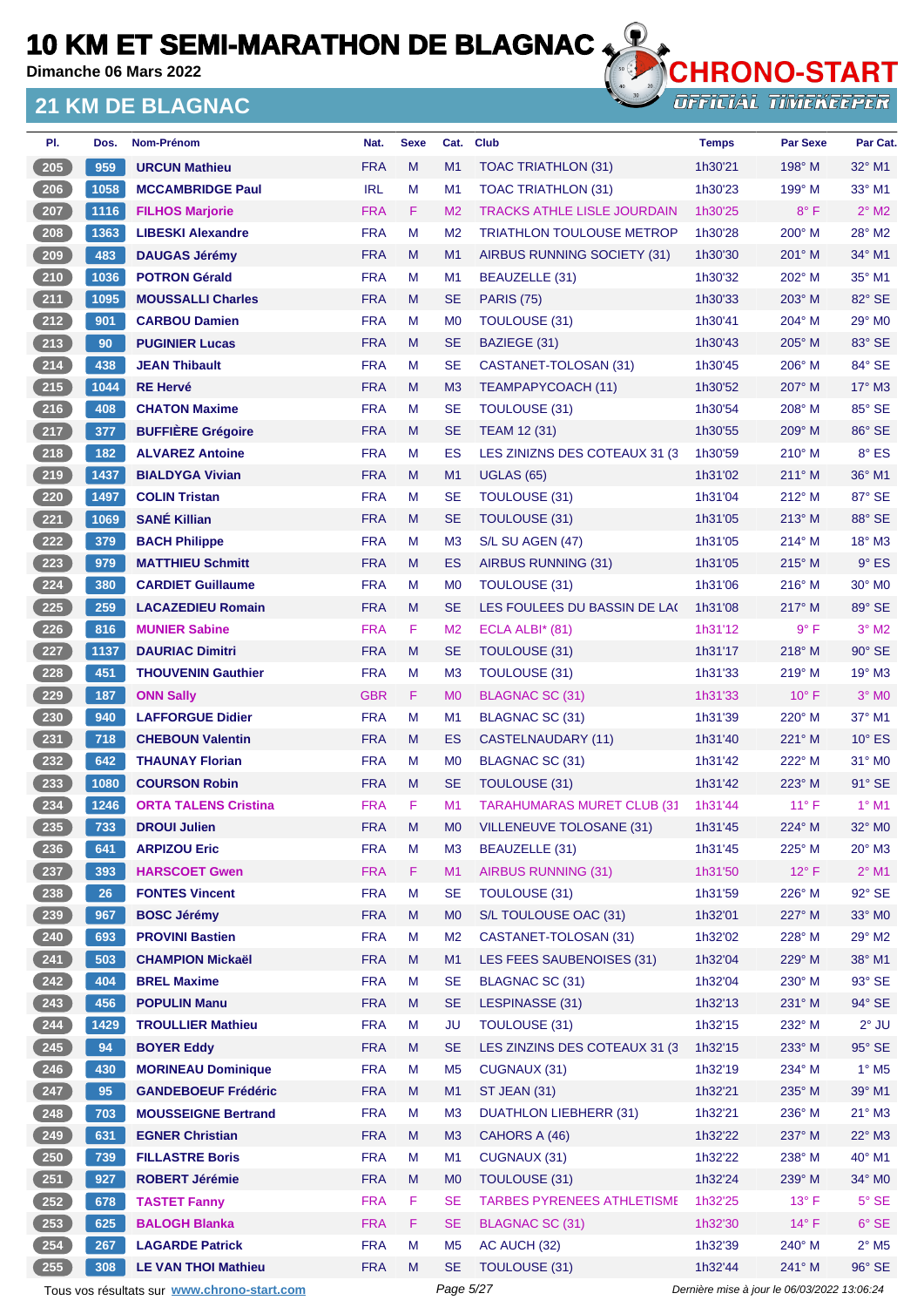**Dimanche 06 Mars 2022**

#### **21 KM DE BLAGNAC**



| PI.   | Dos.            | Nom-Prénom                     | Nat.       | <b>Sexe</b> | Cat.           | <b>Club</b>                       | <b>Temps</b> | <b>Par Sexe</b> | Par Cat.            |
|-------|-----------------|--------------------------------|------------|-------------|----------------|-----------------------------------|--------------|-----------------|---------------------|
| 256   | 533             | <b>BELABASSI Ahmed</b>         | <b>FRA</b> | M           | M <sub>2</sub> | CA BALMA (31)                     | 1h32'46      | $242^\circ$ M   | $30^\circ$ M2       |
| 257   | 774             | <b>BOBEBE Romanic</b>          | <b>FRA</b> | М           | M1             | LA CHAPELLE SAINT MESMIN (45      | 1h32'46      | 243° M          | 41° M1              |
| 258   | 647             | <b>VILLAIN Xavier</b>          | <b>FRA</b> | M           | M <sub>2</sub> | AIRBUS RUNNING (31)               | 1h32'49      | 244° M          | $31^\circ$ M2       |
| 259   | 62              | <b>DUMORTIER Quentin</b>       | <b>FRA</b> | M           | <b>SE</b>      | LE CASTERA (31)                   | 1h33'04      | $245^\circ$ M   | 97° SE              |
| 260   | 1270            | <b>CHOURY Léa</b>              | <b>FRA</b> | F           | <b>SE</b>      | <b>TOULOUSE (31)</b>              | 1h33'08      | $15^{\circ}$ F  | 7° SE               |
| 261   | 81              | <b>POUCHAN Marianne</b>        | <b>FRA</b> | F.          | <b>SE</b>      | <b>TOULOUSE (31)</b>              | 1h33'09      | $16^{\circ}$ F  | 8° SE               |
| 262   | 1291            | <b>DOMMELIER Henri</b>         | <b>FRA</b> | M           | M <sub>3</sub> | THALES (31)                       | 1h33'10      | 246° M          | 23° M3              |
| 263   | 531             | <b>MARCILLAT Pierre</b>        | <b>FRA</b> | М           | <b>SE</b>      | <b>TOULOUSE (31)</b>              | 1h33'11      | 247° M          | 98° SE              |
| 264   | 738             | <b>DA CUNHA Sandrine</b>       | <b>FRA</b> | F.          | M <sub>2</sub> | <b>FFA BSC (31)</b>               | 1h33'14      | $17^{\circ}$ F  | $4^\circ$ M2        |
| 265   | 926             | <b>FERNANDEZ Yannick</b>       | <b>FRA</b> | M           | M <sub>2</sub> | S/L ATHLETIQUE SPORT SANTE I      | 1h33'18      | $248^\circ$ M   | $32^\circ$ M2       |
| 266   | 1319            | <b>ZIMMERMANN David</b>        | <b>FRA</b> | M           | M <sub>2</sub> | <b>SEILH (31)</b>                 | 1h33'22      | $249^\circ$ M   | 33° M2              |
| 267   | 1449            | <b>SANSEGOLO Alain</b>         | <b>FRA</b> | М           | M <sub>4</sub> | MONTECH (82)                      | 1h33'23      | $250^\circ$ M   | $7^\circ$ M4        |
| 268   | 1347            | <b>SANSEGOLO Jimmy</b>         | <b>FRA</b> | M           | <b>SE</b>      | BRESSOLS (82)                     | 1h33'23      | $251^\circ$ M   | 99° SE              |
| 269   | 143             | <b>CHEVALLIER Stephane</b>     | <b>FRA</b> | М           | M <sub>2</sub> | <b>TOULOUSE TRIATHLON (31)</b>    | 1h33'27      | 252° M          | $34^\circ$ M2       |
| 270   | 1038            | <b>DUTHEIL Julien</b>          | <b>FRA</b> | M           | M <sub>1</sub> | <b>TOULOUSE (31)</b>              | 1h33'35      | $253^\circ$ M   | 42° M1              |
| $271$ | 952             | <b>RASSCHAERT Maxime</b>       | <b>FRA</b> | М           | <b>SE</b>      | <b>BLAGNAC SC (31)</b>            | 1h33'35      | $254^{\circ}$ M | 100° SE             |
| 272   | 668             | <b>RÜBKE Wiebke</b>            | <b>GER</b> | F.          | M1             | VILLEMUR-SUR-TARN (31)            | 1h33'37      | $18^{\circ}$ F  | $3°$ M1             |
| 273   | 43              | <b>DELMAS Jonathan</b>         | <b>FRA</b> | M           | <b>SE</b>      | <b>VILLEBRUMIER (82)</b>          | 1h33'45      | $255^{\circ}$ M | 101° SE             |
| $274$ | 1000            | <b>BOCHATON Julien</b>         | <b>FRA</b> | M           | <b>SE</b>      | <b>TOULOUSE (31)</b>              | 1h33'50      | $256^\circ$ M   | 102° SE             |
| $275$ | 890             | <b>GUILLERM Arthur</b>         | <b>FRA</b> | М           | <b>SE</b>      | <b>TOULOUSE (31)</b>              | 1h33'54      | $257^\circ$ M   | 103° SE             |
| 276   | 853             | <b>ROY Thibaud</b>             | <b>FRA</b> | M           | <b>SE</b>      | <b>TOULOUSE TRIATHLON (31)</b>    | 1h33'55      | $258^\circ$ M   | 104° SE             |
| 277   | 1210            | <b>ESCANDE Florian</b>         | <b>FRA</b> | M           | M <sub>0</sub> | CA BALMA (31)                     | 1h34'00      | $259^\circ$ M   | 35° MO              |
| 278   | 18              | <b>MAS Emmanuel</b>            | <b>FRA</b> | M           | M <sub>3</sub> | <b>BEAUZELLE (31)</b>             | 1h34'00      | $260^\circ$ M   | $24^\circ$ M3       |
| 279   | 346             | <b>METAIS Julien</b>           | <b>FRA</b> | М           | M <sub>0</sub> | <b>TOULOUSE (31)</b>              | 1h34'02      | $261^\circ$ M   | 36° MO              |
| 280   | 12 <sub>2</sub> | <b>CLANET Adrien</b>           | <b>FRA</b> | M           | <b>SE</b>      | TOULOUSE (31)                     | 1h34'04      | $262^\circ$ M   | $105^\circ$ SE      |
| 281   | 1105            | <b>FONTES Thierry</b>          | <b>FRA</b> | М           | M <sub>2</sub> | <b>MAZERES COURSE PEDESTRE (C</b> | 1h34'06      | $263^\circ$ M   | 35° M2              |
| 282   | 685             | <b>FELIX Tony</b>              | <b>FRA</b> | M           | M1             | MOULIS (09)                       | 1h34'09      | $264^\circ$ M   | 43° M1              |
| 283   | 1404            | <b>ROCHE François</b>          | <b>FRA</b> | М           | <b>SE</b>      | <b>TOAC (31)</b>                  | 1h34'14      | $265^\circ$ M   | 106° SE             |
| 284   | 800             | <b>MAUPILER Mathieu</b>        | <b>FRA</b> | M           | M <sub>0</sub> | BALMA (31)                        | 1h34'17      | 266° M          | $37^\circ$ MO       |
| 285   | 460             | <b>LABEDAN Julie</b>           | <b>FRA</b> | F           | M1             | CA BALMA (31)                     | 1h34'19      | $19^{\circ}$ F  | $4^\circ$ M1        |
| 286   | 505             | <b>LECOMTE Domitille</b>       | <b>FRA</b> | F           | M <sub>0</sub> | CA BALMA (31)                     | 1h34'19      | $20^{\circ}$ F  | $4^\circ$ MO        |
| 287   | 590             | <b>DOUZIECH Fabien</b>         | <b>FRA</b> | M           | M1             | LES ZINZINS DES COTEAUX 31 (3     | 1h34'20      | 267° M          | 44° M1              |
| 288   | 284             | <b>DE SOUSA Claude</b>         | <b>FRA</b> | ${\sf M}$   | M3             | <b>DDX BRUGUIERES (31)</b>        | 1h34'26      | 268° M          | $25^\circ$ M3       |
| 289   | 156             | <b>JAGOT Julien</b>            | <b>FRA</b> | М           | <b>SE</b>      | <b>TOULOUSE (31)</b>              | 1h34'33      | $269^\circ$ M   | 107° SE             |
| 290   | 251             | <b>PAPAIX René</b>             | <b>FRA</b> | M           | M4             | J'AIME COURIR (31)                | 1h34'35      | 270° M          | $8^{\circ}$ M4      |
| 291   | 644             | <b>GIRONIS Cyril</b>           | <b>FRA</b> | M           | M <sub>0</sub> | CASTRES (81)                      | 1h34'37      | 271° M          | 38° MO              |
| 292   | 1446            | <b>CERVELLIN Luc</b>           | <b>FRA</b> | M           | M <sub>0</sub> | TOAC TRI (31)                     | 1h34'39      | 272° M          | 39° M0              |
| 293   | 154             | <b>RECHARD Julien</b>          | <b>FRA</b> | M           | M <sub>0</sub> | BLAGNAC (31)                      | 1h34'41      | 273° M          | 40° MO              |
| 294   | 667             | <b>HERVO Glen</b>              | <b>FRA</b> | M           | <b>SE</b>      | S/L ATHLE 632 JS CUGNALAISE A     | 1h34'50      | 274° M          | 108° SE             |
| 295   | 637             | <b>AUFFRAY Julie</b>           | <b>FRA</b> | F           | <b>SE</b>      | SA TOULOUSE UC (31)               | 1h34'53      | $21^{\circ}$ F  | $9°$ SE             |
| $296$ | 135             | <b>DESCAMPS Florent</b>        | <b>FRA</b> | M           | M <sub>0</sub> | ATHLE 632 (31)                    | 1h34'58      | 275° M          | 41° MO              |
| 297   | 390             | <b>BUZON Sarah</b>             | <b>FRA</b> | F           | ES             | LEGUEVIN (31)                     | 1h35'18      | $22^{\circ}$ F  | $1^\circ$ ES        |
| 298   | 581             | <b>MASSOUTIE--XILLO Thomas</b> | <b>FRA</b> | M           | <b>SE</b>      | PECHBONNIEU (31)                  | 1h35'18      | 276° M          | 109° SE             |
| 299   | 1465            | <b>CATELLE Augustin</b>        | <b>FRA</b> | M           | <b>SE</b>      | <b>TOULOUSE (31)</b>              | 1h35'27      | 277° M          | 110° SE             |
| 300   | 403             | <b>CULPIN Guillaume</b>        | <b>FRA</b> | M           | <b>JU</b>      | <b>TOULOUSE (31)</b>              | 1h35'30      | $278^\circ$ M   | $3°$ JU             |
| 301   | 888             | ** Anonymat du Participant **  | <b>FRA</b> | M           | M1             | STADE TOULOUSAIN ATHLETISM        | 1h35'36      | 279° M          | 45° M1              |
| 302   | 1184            | <b>LENOIR Patrice</b>          | <b>FRA</b> | M           | M <sub>5</sub> | TOULOUSE (31)                     | 1h35'37      | 280° M          | $3°$ M <sub>5</sub> |
| 303   | 1393            | <b>DURINDEL Yannick</b>        | <b>FRA</b> | M           | <b>JU</b>      | AIRBUS RUNNING (31)               | 1h35'42      | 281° M          | 4° JU               |
| 304   | 722             | <b>DAUJEAN Arnaud</b>          | <b>FRA</b> | M           | M <sub>2</sub> | <b>COURIR A MONTECH (82)</b>      | 1h35'48      | 282° M          | 36° M2              |
| 305   | 1005            | <b>HERRERA Rafael</b>          | <b>BRA</b> | M           | M <sub>0</sub> | <b>TOAC TRIATHLON (31)</b>        | 1h35'48      | 283° M          | 42° M0              |
| 306   | 221             | <b>DAVEZAC Fabrice</b>         | <b>FRA</b> | M           | M <sub>3</sub> | LAPEYROUSE FOSSAT (31)            | 1h35'49      | 284° M          | $26^\circ$ M3       |
|       |                 |                                |            |             |                |                                   |              |                 |                     |

Tous vos résultats sur **[www.chrono-start.com](https://www.chrono-start.com/)** Page 6/27 Page 6/27 Dernière mise à jour le 06/03/2022 13:06:24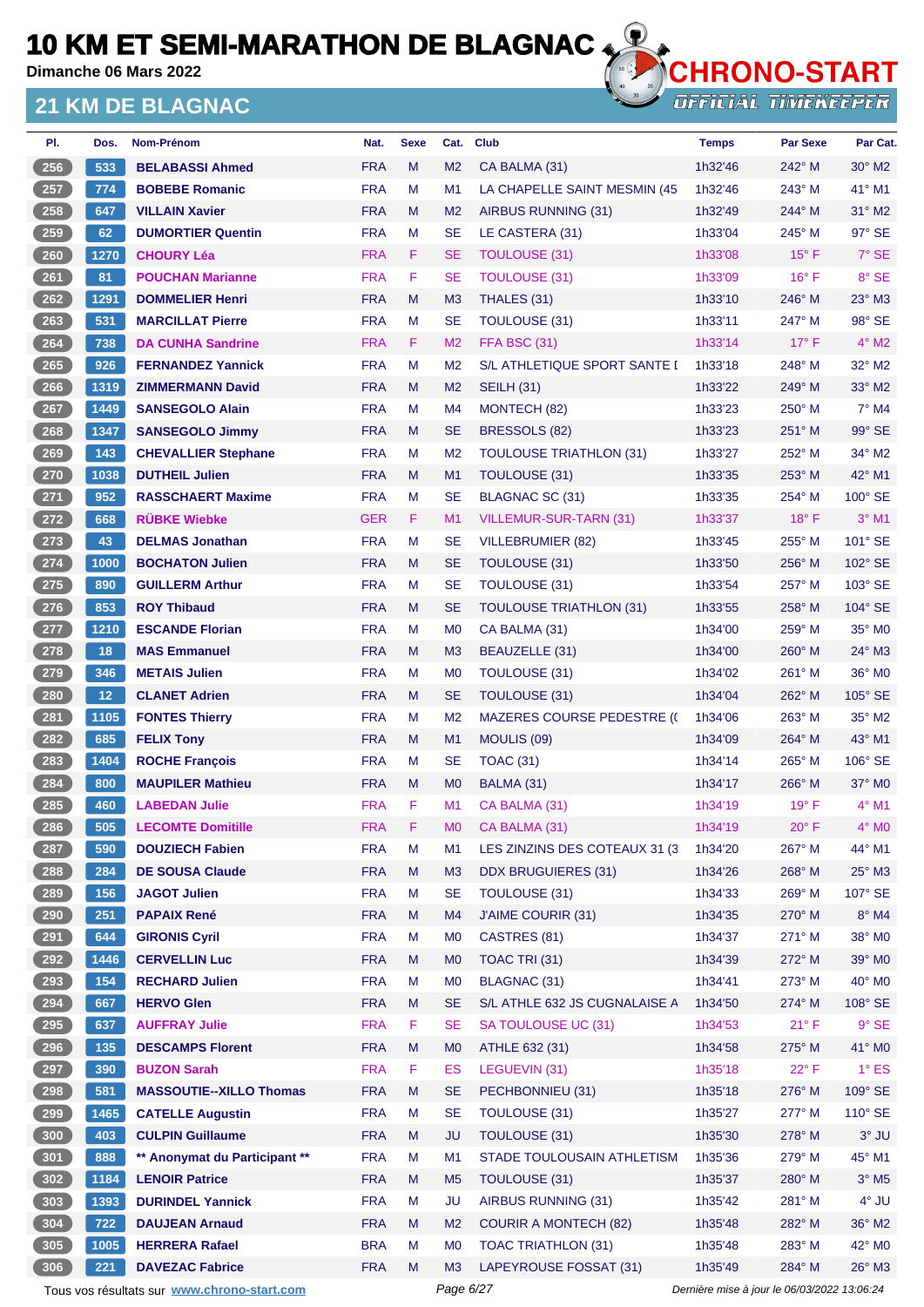**Dimanche 06 Mars 2022**

#### **21 KM DE BLAGNAC**



| PI.   | Dos. | Nom-Prénom                                  | Nat.       | <b>Sexe</b> | Cat.           | <b>Club</b>                       | <b>Temps</b>                                | <b>Par Sexe</b> | Par Cat.          |
|-------|------|---------------------------------------------|------------|-------------|----------------|-----------------------------------|---------------------------------------------|-----------------|-------------------|
| 307   | 1388 | <b>PERRINEAU François</b>                   | <b>FRA</b> | M           | <b>SE</b>      | <b>TOAC TRIATHLON (31)</b>        | 1h35'55                                     | $285^\circ$ M   | $111^\circ$ SE    |
| 308   | 972  | <b>VICTOR Lungu</b>                         | <b>FRA</b> | M           | M <sub>0</sub> | <b>CSA-4E R.E (11)</b>            | 1h35'57                                     | 286° M          | 43° MO            |
| 309   | 15   | <b>FRACHENGUES Guillaume</b>                | <b>FRA</b> | M           | <b>SE</b>      | PIBRAC (31)                       | 1h36'03                                     | $287^\circ$ M   | 112° SE           |
| 310   | 73   | <b>GALIO Xavier</b>                         | <b>FRA</b> | M           | M <sub>1</sub> | BOULOC (31)                       | 1h36'07                                     | 288° M          | 46° M1            |
| 311   | 1282 | <b>CAPOT Dorian Gg</b>                      | <b>FRA</b> | M           | M <sub>3</sub> | NEGREPELISSE (82)                 | 1h36'08                                     | $289^\circ$ M   | 27° M3            |
| 312   | 951  | <b>NENY Jérôme</b>                          | <b>FRA</b> | M           | M <sub>1</sub> | S/L TOULOUSE OAC (31)             | 1h36'16                                     | $290^\circ$ M   | 47° M1            |
| $313$ | 113  | <b>FONTAINE Frédéric</b>                    | <b>FRA</b> | M           | M1             | <b>US COLOMIERS (31)</b>          | 1h36'16                                     | $291^\circ$ M   | 48° M1            |
| $314$ | 892  | <b>SUNE Guillaume</b>                       | <b>FRA</b> | M           | M <sub>1</sub> | <b>OXYGENE32 (32)</b>             | 1h36'17                                     | 292° M          | 49° M1            |
| 315   | 1107 | <b>DIEMER Franck</b>                        | <b>FRA</b> | M           | M <sub>3</sub> | TOURNEFEUILLE (31)                | 1h36'18                                     | $293^\circ$ M   | 28° M3            |
| 316   | 220  | <b>MALLON Marcel</b>                        | <b>FRA</b> | M           | M <sub>1</sub> | <b>MONTAIGUT SUR SAVE (31)</b>    | 1h36'19                                     | $294^\circ$ M   | 50° M1            |
| 317   | 1158 | <b>ROUANET Guillaume</b>                    | <b>FRA</b> | M           | M <sub>0</sub> | PORTET SUR GARONNE (31)           | 1h36'24                                     | 295° M          | 44° MO            |
| 318   | 358  | <b>GALAS Philippe</b>                       | <b>FRA</b> | M           | M <sub>3</sub> | MARIGNAC-LASPEYRES (31)           | 1h36'24                                     | $296^\circ$ M   | 29° M3            |
| 319   | 99   | <b>OULAIKA Ayoub</b>                        | <b>MAR</b> | M           | <b>SE</b>      | <b>ONESTOCK RUNNING TEAM (31)</b> | 1h36'25                                     | $297^\circ$ M   | 113° SE           |
| 320   | 543  | <b>LEVY Damien</b>                          | <b>FRA</b> | M           | M <sub>1</sub> | CHALLENGE LEVY (31)               | 1h36'25                                     | $298^\circ$ M   | $51^\circ$ M1     |
| 321   | 336  | <b>CRESPEL Frédéric</b>                     | <b>FRA</b> | M           | M <sub>3</sub> | DDX DE BRUGUIERES (31)            | 1h36'26                                     | 299° M          | $30^\circ$ M3     |
| 322   | 763  | <b>YRIUS Christopher</b>                    | <b>FRA</b> | M           | M <sub>1</sub> | SAINT PAUL SUR SAVE (31)          | 1h36'27                                     | $300^\circ$ M   | 52° M1            |
| 323   | 778  | <b>RIGAUD Frédéric</b>                      | <b>FRA</b> | M           | M1             | GRAULHET (81)                     | 1h36'28                                     | $301^\circ$ M   | 53° M1            |
| 324   | 725  | <b>MACEDO BENITEZ Miguel</b>                | <b>MEX</b> | M           | <b>SE</b>      | TOULOUSE (31)                     | 1h36'33                                     | $302^\circ$ M   | 114° SE           |
| 325   | 544  | <b>SZTERNBERG Anaelle</b>                   | <b>FRA</b> | F           | M <sub>0</sub> | <b>CHALLENGE LEVY (31)</b>        | 1h36'33                                     | $23^\circ$ F    | 5° M <sub>0</sub> |
| 326   | 1097 | <b>GUESNERIE Camille</b>                    | <b>FRA</b> | F           | <b>SE</b>      | CA BALMA (31)                     | 1h36'34                                     | 24° F           | $10^{\circ}$ SE   |
| 327   | 357  | <b>CAMEL Ludovic</b>                        | <b>FRA</b> | M           | M4             | S/L UNION CLUB ATHLETIQUE (31     | 1h36'34                                     | $303^\circ$ M   | $9°$ M4           |
| 328   | 1196 | <b>YOUSFI Hassane</b>                       | <b>FRA</b> | M           | M4             | LES FURETS D EIFFAGE (32)         | 1h36'35                                     | 304° M          | 10° M4            |
| 329   | 1304 | <b>SCHERRER Olivier</b>                     | <b>FRA</b> | M           | M <sub>3</sub> | LA TOUR DU CRIEU (09)             | 1h36'35                                     | $305^\circ$ M   | 31° M3            |
| 330   | 999  | <b>LE DROFF Olivier</b>                     | <b>FRA</b> | M           | M <sub>3</sub> | NOILHAN (32)                      | 1h36'41                                     | 306° M          | 32° M3            |
| $331$ | 391  | <b>BUZON Stéphane</b>                       | <b>FRA</b> | M           | M <sub>3</sub> | LEGUEVIN (31)                     | 1h36'43                                     | 307° M          | $33^\circ$ M3     |
| 332   | 1072 | <b>CALVAYRAC Mathieu</b>                    | <b>FRA</b> | M           | <b>SE</b>      | <b>TOULOUSE (31)</b>              | 1h36'44                                     | 308° M          | $115^\circ$ SE    |
| 333   | 781  | <b>POUCHAN Laurent</b>                      | <b>FRA</b> | M           | M <sub>2</sub> | TOULOUSE (31)                     | 1h36'50                                     | $309^\circ$ M   | 37° M2            |
| 334   | 895  | <b>MAQUEDA LAHOZ Javier</b>                 | <b>ESP</b> | M           | M <sub>1</sub> | <b>COLOMIERS (31)</b>             | 1h36'50                                     | $310^\circ$ M   | 54° M1            |
| 335   | 638  | <b>GUILLON Rodolph</b>                      | <b>FRA</b> | M           | M1             | S/L CA BRIVE (19)                 | 1h36'54                                     | $311^\circ$ M   | 55° M1            |
| 336   | 827  | <b>CROUSILLAC Dimitri</b>                   | <b>FRA</b> | M           | <b>SE</b>      | S/L CA BRIVE (19)                 | 1h36'55                                     | $312^\circ$ M   | 116° SE           |
| 337   | 125  | <b>GALBARDI Laurent</b>                     | <b>FRA</b> | M           | M <sub>3</sub> | VIC-EN-BIGORRE (65)               | 1h36'57                                     | $313^\circ$ M   | 34° M3            |
| 338   | 334  | <b>TABACCO Frédéric</b>                     | <b>FRA</b> | M           | M <sub>2</sub> | AC AUCH (32)                      | 1h37'03                                     | $314^\circ$ M   | 38° M2            |
| 339   | 1231 | <b>FAUP Jean-François</b>                   | <b>FRA</b> | M           | M3             | <b>BLAGNAC SC (31)</b>            | 1h37'03                                     | 315° M          | 35° M3            |
| 340   | 1077 | <b>DE PRA Patrice</b>                       | <b>FRA</b> | M           | M <sub>2</sub> | TOULOUSE (31)                     | 1h37'04                                     | $316^\circ$ M   | 39° M2            |
| 341   | 651  | <b>LEGRAND Carole</b>                       | <b>FRA</b> | F           | M <sub>2</sub> | <b>US COLOMIERS (31)</b>          | 1h37'04                                     | $25^{\circ}$ F  | $5^\circ$ M2      |
| 342   | 605  | <b>GADANHO Manuel</b>                       | <b>FRA</b> | M           | M <sub>3</sub> | <b>MONTBETON (82)</b>             | 1h37'05                                     | 317° M          | 36° M3            |
| 343   | 1207 | <b>DECOCQ Jannick</b>                       | <b>FRA</b> | M           | <b>SE</b>      | ARMEE DU ROHAN (65)               | 1h37'07                                     | 318° M          | 117° SE           |
| 344   | 701  | <b>CASTANEDA OCHOA Saul</b>                 | <b>FRA</b> | M           | <b>SE</b>      | TOULOUSE (31)                     | 1h37'09                                     | 319° M          | $118^\circ$ SE    |
| 345   | 580  | <b>GUINFOLLEAU Marie-Daniele</b>            | <b>FRA</b> | F           | M <sub>3</sub> | <b>GRAND ANGOULEME ATHLETISM</b>  | 1h37'12                                     | $26^{\circ}$ F  | $1^\circ$ M3      |
| 346   | 675  | <b>SURO Laurie</b>                          | <b>FRA</b> | F           | <b>SE</b>      | S/L ASPTT AGEN (47)               | 1h37'14                                     | $27^\circ$ F    | $11^{\circ}$ SE   |
| 347   | 96   | <b>PUIGT Sebastien</b>                      | <b>FRA</b> | M           | M1             | BEAUZELLE (31)                    | 1h37'18                                     | 320° M          | 56° M1            |
| 348   | 903  | <b>GIRET Anthony</b>                        | <b>FRA</b> | M           | M <sub>2</sub> | <b>RIEUX VOLVESTRE (31)</b>       | 1h37'19                                     | 321° M          | 40° M2            |
| 349   | 1046 | <b>FAUGERE Herve</b>                        | <b>FRA</b> | M           | M4             | CA BALMA (31)                     | 1h37'23                                     | 322° M          | $11^{\circ}$ M4   |
| 350   | 59   | <b>SALLÉ Pierre-Etienne</b>                 | <b>FRA</b> | M           | M1             | <b>TOURNEFEUILLE (31)</b>         | 1h37'25                                     | 323° M          | 57° M1            |
|       |      |                                             |            |             |                |                                   |                                             |                 |                   |
| 351   | 1485 | <b>ALBOUZE Guillaume</b>                    | <b>FRA</b> | M           | M1             | L'UNION TEAM TRIATHLON (31)       | 1h37'26                                     | 324° M          | 58° M1            |
| 352   | 91   | <b>CHOUTEAU Romain</b>                      | <b>FRA</b> | M           | M <sub>1</sub> | <b>COLOMIERS (31)</b>             | 1h37'27                                     | 325° M          | 59° M1            |
| 353   | 1012 | <b>MANON Emilien</b>                        | <b>FRA</b> | M           | M1             | <b>VILLENOUVELLE (31)</b>         | 1h37'27                                     | 326° M          | 60° M1            |
| 354   | 1243 | <b>NONY Norbert</b>                         | <b>FRA</b> | M           | M <sub>0</sub> | <b>TOAC THRIATLON (31)</b>        | 1h37'27                                     | 327° M          | 45° MO            |
| 355   | 1284 | <b>CHABERT Frederic</b>                     | <b>FRA</b> | M           | M <sub>3</sub> | <b>TOULOUSE (31)</b>              | 1h37'27                                     | 328° M          | 37° M3            |
| 356   | 734  | <b>SUTEAU Pierre</b>                        | <b>FRA</b> | M           | M <sub>0</sub> | <b>ONESTOCK RUNNING TEAM (31)</b> | 1h37'31                                     | 329° M          | 46° MO            |
| 357   | 546  | <b>POUPARDIN Mathieu</b>                    | <b>FRA</b> | M           | <b>SE</b>      | TOULOUSE (31)                     | 1h37'32                                     | 330° M          | 119° SE           |
|       |      | Tous vos résultats sur www.chrono-start.com |            |             | Page 7/27      |                                   | Dernière mise à jour le 06/03/2022 13:06:24 |                 |                   |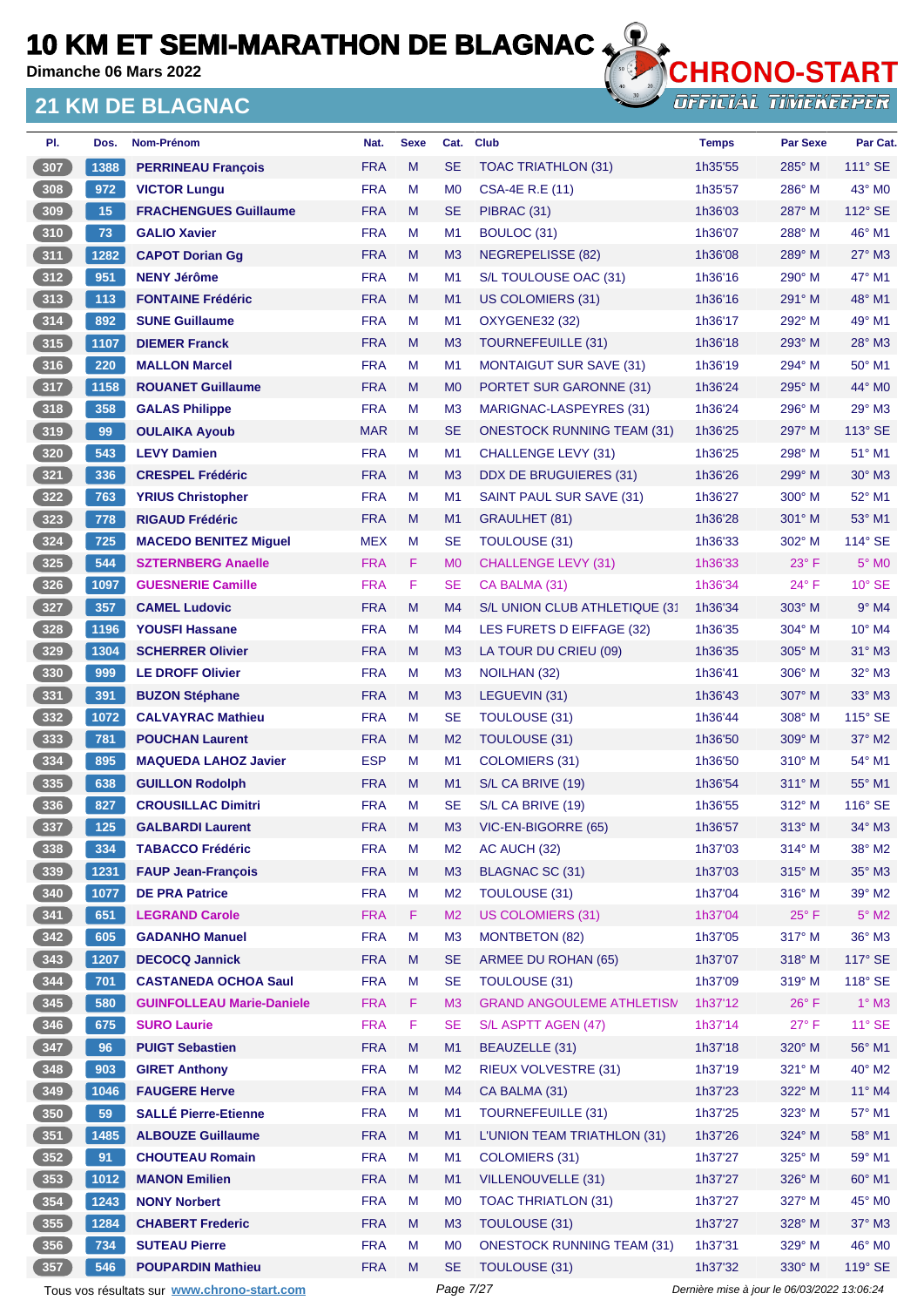**Dimanche 06 Mars 2022**

#### **21 KM DE BLAGNAC**



| PI.   | Dos.            | Nom-Prénom                                  | Nat.       | <b>Sexe</b> | Cat.           | <b>Club</b>                         | <b>Temps</b>                                | <b>Par Sexe</b> | Par Cat.                 |
|-------|-----------------|---------------------------------------------|------------|-------------|----------------|-------------------------------------|---------------------------------------------|-----------------|--------------------------|
| 358   | 389             | <b>DRONNE Nathan</b>                        | <b>FRA</b> | M           | <b>SE</b>      | TOULOUSE (31)                       | 1h37'33                                     | $331^\circ$ M   | $120^\circ$ SE           |
| 359   | 509             | <b>GLEYROUX Guilhem</b>                     | <b>FRA</b> | M           | M1             | <b>TARAHUMARAS (31)</b>             | 1h37'33                                     | 332° M          | 61° M1                   |
| 360   | 232             | <b>WENZEL Damien</b>                        | <b>FRA</b> | M           | <b>SE</b>      | LABEGE (31)                         | 1h37'39                                     | 333° M          | $121^\circ$ SE           |
| 361   | 947             | <b>MUSSAD Aymen</b>                         | <b>SUD</b> | M           | M <sub>3</sub> | <b>AIRBUS RUNNING (31)</b>          | 1h37'40                                     | $334^\circ$ M   | 38° M3                   |
| 362   | 658             | <b>WEBER Maxime</b>                         | <b>FRA</b> | M           | <b>SE</b>      | TOULOUSE (31)                       | 1h37'42                                     | 335° M          | 122° SE                  |
| 363   | 227             | <b>DEFOSSEZ Maxime</b>                      | <b>FRA</b> | M           | M <sub>0</sub> | POMPIGNAN (82)                      | 1h37'43                                     | $336^\circ$ M   | 47° MO                   |
| 364   | 105             | <b>MARTIN Juliette</b>                      | <b>FRA</b> | F.          | <b>SE</b>      | <b>BLAGNAC (31)</b>                 | 1h37'43                                     | $28^{\circ}$ F  | $12^{\circ}$ SE          |
| 365   | 1267            | <b>GOUNI Philippe</b>                       | <b>FRA</b> | М           | M <sub>6</sub> | <b>TOURNEFEUILLE (31)</b>           | 1h37'44                                     | 337° M          | $1^\circ$ M6             |
| 366   | 988             | <b>TALINA Georges</b>                       | <b>FRA</b> | M           | M <sub>4</sub> | S/L ATHLE 632 JS CUGNALAISE A       | 1h37'46                                     | 338° M          | 12° M4                   |
| 367   | 1185            | <b>SICRE Guillaume</b>                      | <b>FRA</b> | M           | M <sub>0</sub> | BLAGNAC (31)                        | 1h37'47                                     | $339^\circ$ M   | 48° MO                   |
| 368   | 893             | <b>ROSSIGNOL Mathieu</b>                    | <b>FRA</b> | M           | <b>SE</b>      | TEAM PIF (12)                       | 1h37'50                                     | $340^\circ$ M   | 123° SE                  |
| 369   | 1061            | <b>MOLLES Isabelle</b>                      | <b>FRA</b> | F           | <b>SE</b>      | <b>TRIATHLON CLUB MONTAUBAN (6)</b> | 1h37'53                                     | $29^{\circ}$ F  | $13°$ SE                 |
| 370   | 1200            | <b>MAJESTER Pierre</b>                      | <b>FRA</b> | M           | M <sub>1</sub> | TOULOUSE (31)                       | 1h37'55                                     | $341^\circ$ M   | 62° M1                   |
| $371$ | 915             | <b>FABRE Anaïs</b>                          | <b>FRA</b> | F           | <b>SE</b>      | <b>TOULOUSE (31)</b>                | 1h37'57                                     | $30^\circ$ F    | $14^\circ$ SE            |
| 372   | 1197            | <b>RIGAUDEAU Anne-Sophie</b>                | <b>FRA</b> | F.          | M <sub>0</sub> | CHEYSSIEU (38)                      | 1h37'58                                     | $31^\circ$ F    | $6°$ MO                  |
| $373$ | 1064            | <b>CHARRUAU Emmanuel</b>                    | <b>FRA</b> | M           | M <sub>1</sub> | <b>BLAGNAC (31)</b>                 | 1h38'03                                     | $342^\circ$ M   | 63° M1                   |
| 374   | 679             | <b>TAUZIET Frédéric</b>                     | <b>FRA</b> | M           | M4             | <b>MONT DE MARSAN (40)</b>          | 1h38'05                                     | 343° M          | $13^\circ$ M4            |
| 375   | 1351            | <b>ESTRIPEAU Pierre</b>                     | <b>FRA</b> | М           | <b>SE</b>      | <b>RUNN'IN BESSIERES (31)</b>       | 1h38'06                                     | $344^\circ$ M   | 124° SE                  |
| 376   | 621             | <b>MATHIEU Chabbert</b>                     | <b>FRA</b> | M           | M1             | PONT DE LARN (81)                   | 1h38'07                                     | 345° M          | $64^{\circ}$ M1          |
| 377   | 1013            | <b>MIELVAQUE Virginie</b>                   | <b>FRA</b> | F           | M <sub>0</sub> | <b>COLOMIERS (31)</b>               | 1h38'11                                     | $32^{\circ}$ F  | <b>7° MO</b>             |
| 378   | 627             | <b>SENNEGON MELLET Christelle</b>           | <b>FRA</b> | F           | M <sub>2</sub> | LEVIGNAC (31)                       | 1h38'12                                     | $33^\circ$ F    | $6^\circ$ M2             |
| 379   | 413             | <b>BUSSY Jérôme</b>                         | <b>FRA</b> | M           | M <sub>2</sub> | LEVIGNAC (31)                       | 1h38'12                                     | 346° M          | $41^\circ$ M2            |
| 380   | 639             | <b>HAMIDI Mehdi</b>                         | <b>FRA</b> | M           | M1             | <b>TOULOUSE (31)</b>                | 1h38'19                                     | $347^\circ$ M   | 65° M1                   |
| 381   | 1230            | <b>PÉPIN Hugues</b>                         | <b>FRA</b> | M           | <b>SE</b>      | <b>TOULOUSE (31)</b>                | 1h38'20                                     | $348^\circ$ M   | 125° SE                  |
| 382   | 1483            | <b>NICLAUSE Florian</b>                     | <b>FRA</b> | M           | <b>SE</b>      | <b>TOULOUSE (31)</b>                | 1h38'22                                     | $349^\circ$ M   | $126^\circ$ SE           |
| 383   | 1223            | <b>PINTAT Clement</b>                       | <b>FRA</b> | М           | M <sub>1</sub> | <b>GAGNAC SUR GARONNE (31)</b>      | 1h38'22                                     | $350^\circ$ M   | 66° M1                   |
| 384   | 1438            | <b>DAUZATS Benjamin</b>                     | <b>FRA</b> | M           | <b>SE</b>      | <b>TEAMTOURIST IS BACK (81)</b>     | 1h38'24                                     | 351° M          | 127° SE                  |
| 385   | 114             | <b>MAUPEU Mathieu</b>                       | <b>FRA</b> | М           | <b>SE</b>      | <b>JEUNESSE SPORTIVE CUGNALAI</b>   | 1h38'25                                     | 352° M          | $128^\circ$ SE           |
| 386   | 1216            | <b>MORENO Jose</b>                          | <b>FRA</b> | M           | M <sub>5</sub> | BPBO31 (31)                         | 1h38'28                                     | 353° M          | $4^\circ$ M <sub>5</sub> |
| 387   | 954             | <b>MIGNARD Sylvain</b>                      | <b>FRA</b> | М           | M <sub>1</sub> | BLAGNAC SC (31)                     | 1h38'35                                     | 354° M          | $67^\circ$ M1            |
| 388   | 710             | <b>DARENGOSSE Julien</b>                    | <b>FRA</b> | M           | <b>SE</b>      | PORTET ATHLETIC CLUB (31)           | 1h38'36                                     | 355° M          | 129° SE                  |
| 389   | 400             | <b>AUDIBERT Florian</b>                     | <b>FRA</b> | M           | SE             | <b>TRELISSAC TRIATHLON (24)</b>     | 1h38'37                                     | 356° M          | 130° SE                  |
| 390   | 206             | <b>GESTA Julien</b>                         | <b>FRA</b> | M           | M <sub>0</sub> | TOULOUSE (31)                       | 1h38'38                                     | 357° M          | 49° MO                   |
| 391   | 440             | <b>COLOMB Philippe</b>                      | <b>FRA</b> | М           | M <sub>4</sub> | NARBONNE (11)                       | 1h38'41                                     | $358^\circ$ M   | $14^{\circ}$ M4          |
| 392   | 1473            | <b>VENEDY Gwendal</b>                       | <b>FRA</b> | M           | M <sub>0</sub> | <b>TOULOUSE PADEL CLUB (32)</b>     | 1h38'41                                     | 359° M          | $50^\circ$ MO            |
| $393$ | 980             | <b>FERRAND Emilien</b>                      | <b>FRA</b> | M           | ES             | FENOUILLET (31)                     | 1h38'42                                     | 360° M          | $11^{\circ}$ ES          |
| 394   | 1227            | <b>SOLA Marc</b>                            | <b>FRA</b> | M           | M <sub>2</sub> | <b>TOULOUSE (31)</b>                | 1h38'44                                     | 361° M          | 42° M2                   |
| $395$ | 937             | <b>SERIEYE Claude</b>                       | <b>FRA</b> | M           | M4             | <b>ENFILE TES BASKETS 31 GRENAI</b> | 1h38'46                                     | 362° M          | $15^{\circ}$ M4          |
| $396$ | 1113            | <b>LESCURE Yohan</b>                        | <b>FRA</b> | M           | <b>SE</b>      | <b>CORNEBARRIEU (31)</b>            | 1h38'46                                     | 363° M          | 131° SE                  |
| 397   | 20 <sub>2</sub> | <b>GINESTET Benoit</b>                      | <b>FRA</b> | M           | M <sub>0</sub> | SAINT ALBAN (31)                    | 1h38'47                                     | $364^\circ$ M   | 51° MO                   |
| 398   | 1410            | <b>LOPEZ VARQUIEL Victor</b>                | <b>ESP</b> | M           | <b>SE</b>      | TOULOUSE (31)                       | 1h38'48                                     | 365° M          | 132° SE                  |
| $399$ | 268             | <b>HAMON Olivier</b>                        | <b>FRA</b> | M           | M <sub>4</sub> | <b>ASPTT TOULOUSE (31)</b>          | 1h38'49                                     | 366° M          | 16° M4                   |
| 400   | 941             | <b>BESSOU Vincent</b>                       | <b>FRA</b> | M           | M <sub>0</sub> | PINS JUSTARET (31)                  | 1h38'50                                     | 367° M          | 52° MO                   |
| 401   | 481             | <b>CADILLAC Celine</b>                      | <b>FRA</b> | F           | M1             | CA BALMA (31)                       | 1h38'50                                     | 34° F           | $5^\circ$ M1             |
| 402   | 348             | <b>JULIEN Patrick</b>                       | <b>FRA</b> | M           | M <sub>3</sub> | CABANES (81)                        | 1h39'03                                     | 368° M          | 39° M3                   |
| 403   | 253             | <b>COLAS LARRIBA Florian</b>                | <b>FRA</b> | M           | <b>SE</b>      | <b>TUC TRIATHLON (31)</b>           | 1h39'09                                     | 369° M          | 133° SE                  |
| 404   | 123             | <b>PAILLETTE Julien</b>                     | <b>FRA</b> | Μ           | <b>SE</b>      | MACAU (33)                          | 1h39'11                                     | $370^\circ$ M   | 134° SE                  |
| 405   | 1166            | <b>CHOQUET David</b>                        | <b>FRA</b> | M           | M1             | SEYSSES (31)                        | 1h39'12                                     | 371° M          | 68° M1                   |
| 406   | 1075            | <b>FRANKEN Holger</b>                       | <b>GER</b> | M           | M <sub>2</sub> | <b>TOULOUSE (31)</b>                | 1h39'12                                     | 372° M          | 43° M2                   |
| 407   | 75              | <b>ANDRÉ Anthony</b>                        | <b>FRA</b> | M           | <b>SE</b>      | SAINT ALBAN (31)                    | 1h39'12                                     | 373° M          | 135° SE                  |
| 408   | 617             | <b>VORVOREANU Marian</b>                    | <b>FRA</b> | M           | M <sub>2</sub> | <b>CORNEBARRIEU (31)</b>            | 1h39'13                                     | 374° M          | 44° M2                   |
|       |                 | Tous vos résultats sur www.chrono-start.com |            |             | Page 8/27      |                                     | Dernière mise à jour le 06/03/2022 13:06:24 |                 |                          |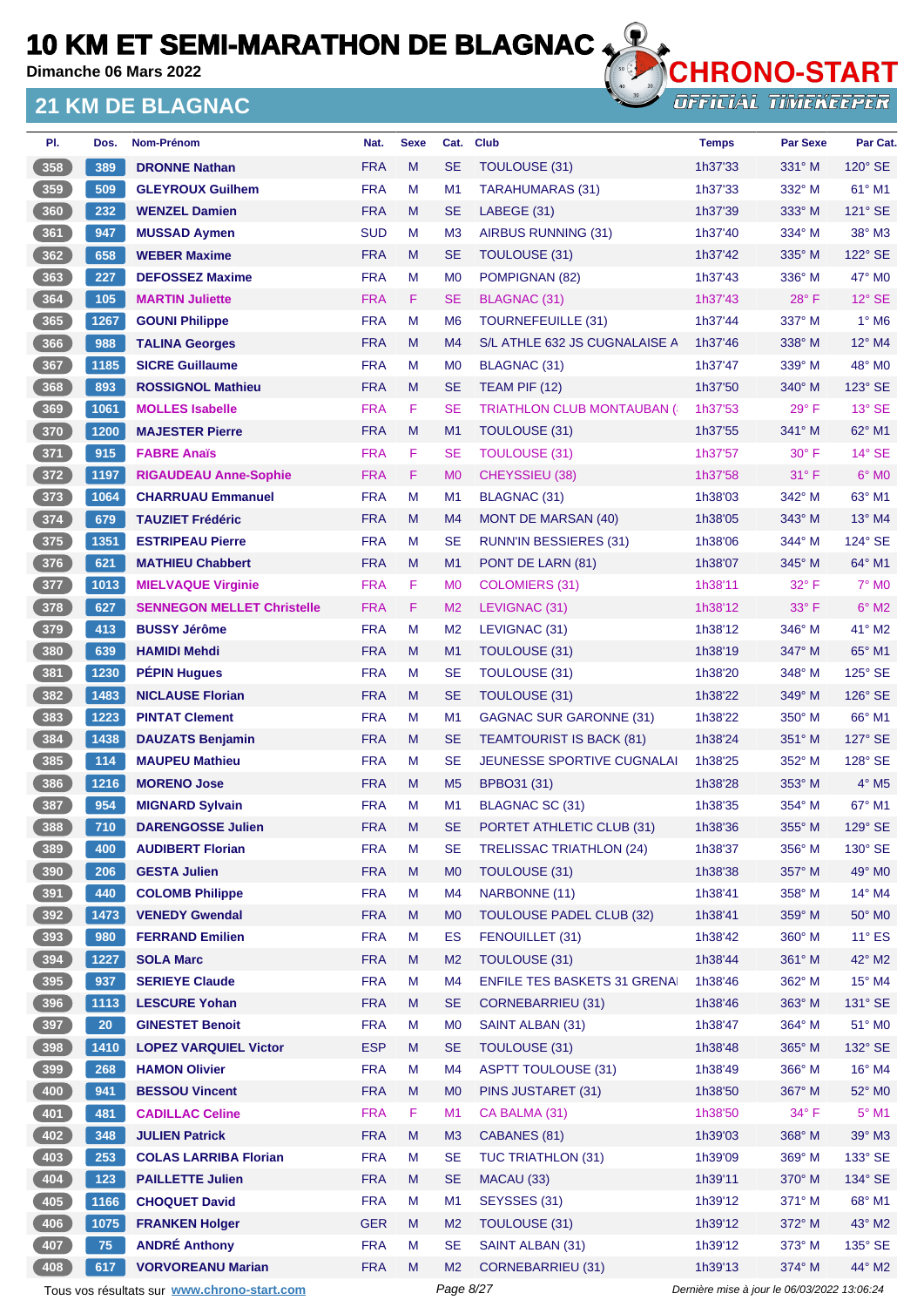**Dimanche 06 Mars 2022**

#### **21 KM DE BLAGNAC**



**OFFICIAL TIMEKEEPER** 

| PI.        | Dos.        | Nom-Prénom                                           | Nat.                     | <b>Sexe</b> | Cat.                             | <b>Club</b>                                      | <b>Temps</b>       | <b>Par Sexe</b>    | Par Cat.         |
|------------|-------------|------------------------------------------------------|--------------------------|-------------|----------------------------------|--------------------------------------------------|--------------------|--------------------|------------------|
| 409        | 766         | <b>REVEYRAND Damien</b>                              | <b>FRA</b>               | M           | M1                               | US COLOMIERS (31)                                | 1h39'13            | $375^\circ$ M      | $69^\circ$ M1    |
| $410$      | 1350        | <b>REY Mathieu</b>                                   | <b>FRA</b>               | M           | <b>SE</b>                        | $N/A$ (31)                                       | 1h39'15            | 376° M             | 136° SE          |
| $411$      | 1171        | <b>STIBAC Gilles</b>                                 | <b>FRA</b>               | M           | M4                               | LA VILLE DIEU DU TEMPLE (82)                     | 1h39'16            | 377° M             | $17^\circ$ M4    |
| $412$      | 740         | <b>DESTRUMEL Thibault</b>                            | <b>FRA</b>               | М           | M <sub>1</sub>                   | CA BALMA (31)                                    | 1h39'16            | $378^\circ$ M      | 70° M1           |
| 413        | 704         | <b>RODRIGUEZ Etienne</b>                             | <b>FRA</b>               | M           | ES                               | LEGUEVIN (31)                                    | 1h39'17            | $379^\circ$ M      | $12^\circ$ ES    |
| $414$      | 996         | <b>JANECZEK Ivan</b>                                 | <b>FRA</b>               | м           | M <sub>3</sub>                   | <b>COLOMIERS (31)</b>                            | 1h39'19            | $380^\circ$ M      | 40° M3           |
| 415        | 437         | <b>BERTIN Jeremie</b>                                | <b>FRA</b>               | M           | M1                               | <b>COLOMIERS (31)</b>                            | 1h39'21            | $381^\circ$ M      | $71^\circ$ M1    |
| $416$      | 920         | <b>DUVAL Sabrina</b>                                 | <b>FRA</b>               | F           | <b>SE</b>                        | <b>TOULOUSE (31)</b>                             | 1h39'25            | $35^{\circ}$ F     | $15^\circ$ SE    |
| 417        | 136         | <b>DALBIN Marjorie</b>                               | <b>FRA</b>               | F           | M <sub>0</sub>                   | <b>TOULOUSE (31)</b>                             | 1h39'25            | $36^{\circ}$ F     | 8° MO            |
| 418        | 777         | <b>LOUSTAU Frederic</b>                              | <b>FRA</b>               | M           | M <sub>3</sub>                   | <b>TOULOUSE (31)</b>                             | 1h39'27            | $382^\circ$ M      | $41^\circ$ M3    |
| (419       | 1390        | <b>BONNET Antoine</b>                                | <b>FRA</b>               | M           | M1                               | <b>TIS (31)</b>                                  | 1h39'30            | $383^\circ$ M      | $72^\circ$ M1    |
| 420        | 1419        | <b>CHRISTOPHE VICTOIRE Jean Noël</b>                 | <b>FRA</b>               | М           | M <sub>1</sub>                   | <b>LAFITTOIS TRAIL (82)</b>                      | 1h39'39            | $384^\circ$ M      | $73^\circ$ M1    |
| $421$      | 180         | <b>REZAR Jerome</b>                                  | <b>FRA</b>               | M           | M <sub>3</sub>                   | <b>BRESSOLS JY COURS (82)</b>                    | 1h39'41            | $385^\circ$ M      | $42^{\circ}$ M3  |
| 422        | 809         | <b>MONDANGE Marc</b>                                 | <b>FRA</b>               | м           | M <sub>2</sub>                   | S/L ATHLE 632 PLAISANCE DU TC                    | 1h39'49            | $386^\circ$ M      | 45° M2           |
| $423$      | 608         | <b>CHAYRE Aurélien</b>                               | <b>FRA</b>               | M           | <b>SE</b>                        | BLAGNAC SC (31)                                  | 1h39'54            | 387° M             | 137° SE          |
| 424        | 1250        | <b>ANICET Benoit</b>                                 | <b>FRA</b>               | м           | M <sub>1</sub>                   | <b>TARAHUMARAS MURET CLUB (31)</b>               | 1h39'54            | $388^\circ$ M      | 74° M1           |
| 425        | 784         | <b>BOLUT Maxime</b>                                  | <b>FRA</b>               | M           | <b>SE</b>                        | <b>TOULOUSE (31)</b>                             | 1h39'59            | $389^\circ$ M      | 138° SE          |
| 426        | 262         | <b>SUCHAUD Julien</b>                                | <b>FRA</b>               | M           | <b>SE</b>                        | <b>TUC TRIATHLON (31)</b>                        | 1h39'59            | $390^\circ$ M      | $139^\circ$ SE   |
| 427        | 1498        | <b>NIVOIS Philippe</b>                               | <b>FRA</b>               | M           | M <sub>3</sub>                   | <b>MURET NATATION (31)</b>                       | 1h40'04            | $391^\circ$ M      | $43^\circ$ M3    |
| 428        | 1091        | <b>ROTURIER Antoine</b>                              | <b>FRA</b>               | М           | <b>SE</b>                        | TOULOUSE (31)                                    | 1h40'18            | 392° M             | 140° SE          |
| 429        | 823         | <b>DELVINGT Marie Anne</b>                           | <b>FRA</b>               | F.          | M3                               | BAZIEGE (31)                                     | 1h40'19            | $37^\circ$ F       | $2°$ M3          |
| $430$      | 352         | <b>TOLDI Alexandre</b>                               | <b>FRA</b>               | M           | M <sub>3</sub>                   | <b>TOULOUSE (31)</b>                             | 1h40'21            | 393° M             | 44° M3           |
| 431        | 742         | <b>ARMENGOL Patrice</b>                              | <b>FRA</b>               | M           | M <sub>3</sub>                   | BLAGNAC SC (31)                                  | 1h40'24            | 394° M             | 45° M3           |
| 432        | 834         | <b>PEREZ Julien</b>                                  | <b>FRA</b>               | M           | M <sub>2</sub>                   | <b>TRACKS ATHLE LISLE JOURDAIN</b>               | 1h40'25            | $395^\circ$ M      | $46^{\circ}$ M2  |
| 433        | 461         | <b>LECELLIER Elio</b>                                | <b>FRA</b>               | М           | JU                               | CASSAGNE (31)                                    | 1h40'26            | $396^\circ$ M      | $5^\circ$ JU     |
| 434        | 1162        | <b>FOROPON Gaetan</b>                                | <b>FRA</b>               | М           | <b>SE</b>                        | <b>MONTAUBAN (82)</b>                            | 1h40'31            | 397° M             | $141^\circ$ SE   |
| 435        | 1188        | <b>DELAGNES Didier</b>                               | <b>FRA</b>               | М           | M <sub>3</sub>                   | <b>TRACKS ATHLE LISLE JOURDAIN</b>               | 1h40'35            | $398^\circ$ M      | $46^{\circ}$ M3  |
| $436$      | 573         | <b>BESSE Patrice</b>                                 | <b>FRA</b>               | м           | M <sub>2</sub>                   | TOURNEFEUILLE (31)                               | 1h40'37            | 399° M             | 47° M2           |
| $437$      | 799         | <b>DROUARD David</b>                                 | <b>FRA</b>               | M           | M <sub>0</sub>                   | BLAGNAC (31)                                     | 1h40'39            | $400^\circ$ M      | $53^\circ$ MO    |
| 438        | 401         | <b>MILHAS Alice</b>                                  | <b>FRA</b>               | F           | <b>SE</b>                        | AC AUCH (32)                                     | 1h40'47            | $38^\circ$ F       | $16^\circ$ SE    |
| 439        | 192         | <b>MEJECAZE Rolland</b>                              | <b>FRA</b>               | M           | M <sub>0</sub>                   | TOULOUSE (31)                                    | 1h40'48            | $401^\circ$ M      | 54° MO           |
| 440        | 832         | <b>LESCAT Victor</b>                                 | <b>FRA</b>               | M           | <b>SE</b>                        | SAINT PIERRE D'IRUBE (64)                        | 1h40'49            | 402° M             | $142^\circ$ SE   |
| 441        | 981         | <b>SALMERON Jean François</b>                        | <b>FRA</b>               | M           | M <sub>4</sub>                   | <b>ROUAIROUX (81)</b>                            | 1h40'50            | 403° M             | 18° M4           |
| 442        | 830         | <b>BILLAUDEAU Anne</b>                               | <b>FRA</b>               | F           | M1                               | <b>US COLOMIERS (31)</b>                         | 1h40'51            | 39° F              | $6^{\circ}$ M1   |
| 443        | 1408        | <b>MONDANGE Emmanuel</b>                             | <b>FRA</b>               | M           | M1                               | FENOUILLET (31)                                  | 1h40'53            | 404° M             | 75° M1           |
| 444        | 674         | <b>FLAMANT Mathis</b>                                | <b>FRA</b>               | М           | <b>JU</b>                        | PUYSSEGUR (31)                                   | 1h40'56            | 405° M             | 6° JU            |
| 445        | 1136        | <b>MEMOIRE Anthony</b>                               | <b>FRA</b>               | M           | M <sub>0</sub>                   | LAFOX(47)                                        | 1h40'59            | 406° M             | 55° MO           |
| 446        | 1101        | <b>PRESOT</b> éric                                   | <b>FRA</b>               | M           | M1                               | <b>GARONA TEAM TRIATHLON (31)</b>                | 1h41'03            | 407° M             | 76° M1           |
| 447        | 151         | <b>GANIERE Alexandre</b><br><b>VEYSSEYRE Patrick</b> | <b>FRA</b>               | M           | <b>SE</b>                        | VILLENEUVE-TOLOSANE (31)                         | 1h41'06            | 408° M             | 143° SE          |
| 448<br>449 | 1417        |                                                      | <b>FRA</b>               | М<br>M      | M <sub>4</sub>                   | SA TOULOUSE UC (31)<br><b>ARBUS RUNNING (64)</b> | 1h41'07            | $409°$ M<br>410° M | 19° M4<br>77° M1 |
| 450        | 1355<br>762 | <b>BOUCHET Lionel</b><br><b>JUN Heon Young</b>       | <b>FRA</b><br><b>FRA</b> | M           | M <sub>1</sub><br>M <sub>3</sub> | TOULOUSE (31)                                    | 1h41'10<br>1h41'11 | 411° M             | 47° M3           |
| $451$      | 1295        | <b>PASIN Danielle</b>                                | <b>FRA</b>               | F.          | M3                               | <b>COURIR A MONTECH (82)</b>                     | 1h41'13            | $40^{\circ}$ F     | $3^\circ$ M3     |
| $452$      | 1323        | <b>RICAUT Laurent</b>                                | <b>FRA</b>               | M           | M <sub>2</sub>                   | LIMOUX (11)                                      | 1h41'13            | 412° M             | 48° M2           |
| 453        | 1374        | <b>IDRAC Christophe</b>                              | <b>FRA</b>               | M           | M <sub>2</sub>                   | FREGOUVILLE (32)                                 | 1h41'13            | $413^\circ$ M      | 49° M2           |
| 454        | 1316        | <b>BRÉANT Jérôme</b>                                 | <b>FRA</b>               | М           | M1                               | IRREDUCTIBLE BIPEDES DE CAZ                      | 1h41'14            | 414° M             | 78° M1           |
| 455        | 347         | <b>DE LA HUERTA Florian</b>                          | <b>FRA</b>               | M           | <b>SE</b>                        | TOULOUSE (31)                                    | 1h41'16            | $415^\circ$ M      | 144° SE          |
| 456        | 946         | <b>SICARD Laurent</b>                                | <b>FRA</b>               | M           | M <sub>4</sub>                   | DREMIL-LAFAGE (31)                               | 1h41'18            | 416° M             | $20^\circ$ M4    |
| 457        | 269         | <b>COURBET Fabrice</b>                               | <b>FRA</b>               | M           | M <sub>3</sub>                   | <b>GRISOLLES (82)</b>                            | 1h41'20            | 417° M             | 48° M3           |
| 458        | 150         | <b>DORSEUIL IIona</b>                                | <b>FRA</b>               | F           | <b>SE</b>                        | <b>CORNEBARRIEU (31)</b>                         | 1h41'20            | 41°F               | $17^\circ$ SE    |
| 459        | 1283        | <b>COUTURIER Clément</b>                             | <b>FRA</b>               | M           | M <sub>0</sub>                   | BLAGNAC (31)                                     | 1h41'23            | 418° M             | 56° M0           |
|            |             |                                                      |                          |             |                                  |                                                  |                    |                    |                  |

Tous vos résultats sur **[www.chrono-start.com](https://www.chrono-start.com/)** Page 9/27 Page 9/27 Dernière mise à jour le 06/03/2022 13:06:24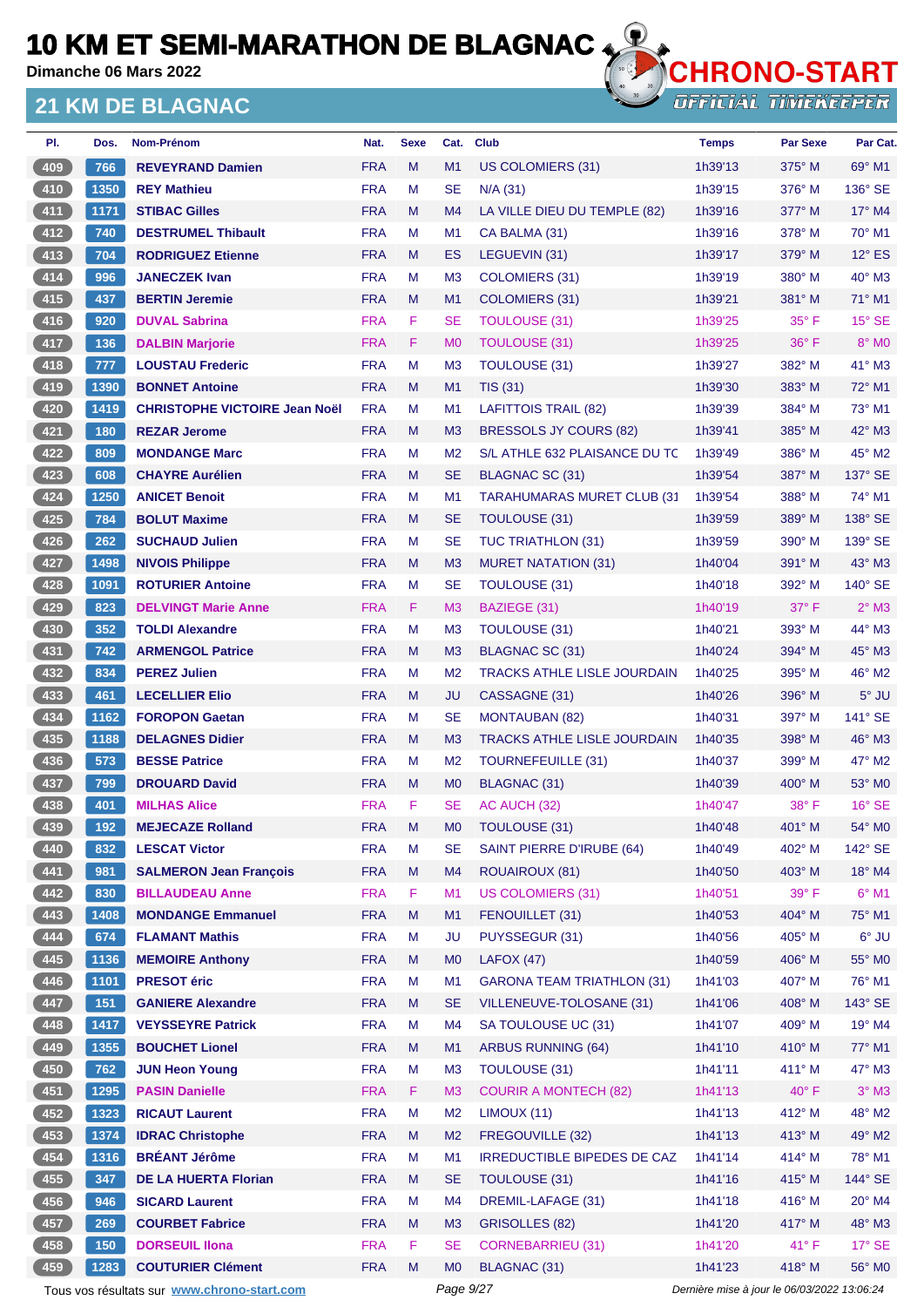**Dimanche 06 Mars 2022**

#### **21 KM DE BLAGNAC**



| PI.              | Dos. | Nom-Prénom                    | Nat.       | <b>Sexe</b> | Cat.           | <b>Club</b>                         | <b>Temps</b> | <b>Par Sexe</b> | Par Cat.        |
|------------------|------|-------------------------------|------------|-------------|----------------|-------------------------------------|--------------|-----------------|-----------------|
| 460              | 84   | <b>KHAYAT Brian</b>           | <b>FRA</b> | M           | <b>SE</b>      | AUSSONNE (31)                       | 1h41'29      | $419^\circ$ M   | $145^\circ$ SE  |
| 461              | 765  | <b>MAÏTRE Sabrina</b>         | <b>FRA</b> | F.          | M1             | <b>US COLOMIERS (31)</b>            | 1h41'30      | 42° F           | $7^\circ$ M1    |
| 462              | 1032 | <b>CAMPARMO Jean-Marc</b>     | <b>FRA</b> | M           | M4             | <b>SPIRIDON CLUB DU PAYS D'OLMI</b> | 1h41'30      | $420^\circ$ M   | $21^\circ$ M4   |
| 463              | 78   | <b>BEYT Quentin</b>           | <b>FRA</b> | М           | <b>SE</b>      | BLAGNAC (31)                        | 1h41'33      | 421° M          | 146° SE         |
| 464              | 949  | <b>LE MORTELLEC Ronan</b>     | <b>FRA</b> | M           | M1             | TOULOUSE (31)                       | 1h41'36      | 422° M          | 79° M1          |
| 465              | 1049 | <b>JOUBREL Frederic</b>       | <b>FRA</b> | М           | M <sub>4</sub> | <b>REVEL (31)</b>                   | 1h41'38      | 423° M          | $22^{\circ}$ M4 |
| 466              | 574  | <b>PLANAS Yannick</b>         | <b>FRA</b> | M           | <b>SE</b>      | <b>TOULOUSE (31)</b>                | 1h41'45      | 424° M          | 147° SE         |
| 467              | 1383 | <b>LABATUT David</b>          | <b>FRA</b> | М           | M1             | VILLATE (31)                        | 1h41'45      | $425^{\circ}$ M | $80^\circ$ M1   |
| 468              | 1065 | <b>BRICHE Eric</b>            | <b>FRA</b> | M           | M <sub>2</sub> | <b>ALBI</b> (81)                    | 1h41'48      | 426° M          | 50° M2          |
| 469              | 1461 | <b>MEYNIEUX Romain</b>        | <b>FRA</b> | М           | <b>SE</b>      | TOULOUSE (31)                       | 1h41'49      | 427° M          | 148° SE         |
| 470              | 1025 | <b>GONFRERE Pierre-Henri</b>  | <b>FRA</b> | M           | <b>SE</b>      | <b>BLAGNAC (31)</b>                 | 1h41'51      | 428° M          | $149°$ SE       |
| 471              | 1120 | <b>CORNUAU Yann</b>           | <b>FRA</b> | М           | <b>SE</b>      | BLAGNAC (31)                        | 1h41'52      | 429° M          | 150° SE         |
| $\overline{472}$ | 119  | <b>GARNIER Alexandre</b>      | <b>FRA</b> | M           | <b>SE</b>      | TOULOUSE (31)                       | 1h41'54      | $430^\circ$ M   | $151^\circ$ SE  |
| 473              | 313  | <b>MEUNIER Jean-Marc</b>      | <b>FRA</b> | М           | M <sub>1</sub> | BLAGNAC SC (31)                     | 1h41'57      | 431° M          | 81° M1          |
| 474              | 515  | <b>HERAUX Hory</b>            | <b>BEL</b> | M           | <b>SE</b>      | RUN IN TOULOUSE (31)                | 1h41'58      | $432^\circ$ M   | 152° SE         |
| 475              | 565  | <b>TASSONI Stéphane</b>       | <b>FRA</b> | М           | M <sub>3</sub> | <b>TOULOUSE (31)</b>                | 1h41'58      | $433^\circ$ M   | 49° M3          |
| 476              | 399  | <b>POUJADE Guillaume</b>      | <b>FRA</b> | M           | <b>SE</b>      | <b>COLOMIERS (31)</b>               | 1h41'59      | 434° M          | 153° SE         |
| 477              | 247  | <b>LANDEZ Christophe</b>      | <b>FRA</b> | М           | M4             | <b>TOULOUSE (31)</b>                | 1h42'06      | 435° M          | $23^\circ$ M4   |
| 478              | 842  | <b>LATGE Frederic</b>         | <b>FRA</b> | M           | M <sub>2</sub> | <b>ENFILE TES BASKETS 31 GRENAL</b> | 1h42'10      | 436° M          | $51^\circ$ M2   |
| 479              | 1330 | <b>BOUKAMEL Djannet</b>       | <b>FRA</b> | F.          | M <sub>0</sub> | <b>ARBUS RUNNING (64)</b>           | 1h42'10      | 43° F           | $9°$ MO         |
| 480              | 260  | <b>DAUGE Stéphane</b>         | <b>FRA</b> | M           | M <sub>3</sub> | <b>COLOMIERS (31)</b>               | 1h42'12      | $437^\circ$ M   | $50^\circ$ M3   |
| 481              | 1139 | <b>BATTISTON Marie Annick</b> | <b>FRA</b> | F.          | M <sub>0</sub> | LE PASSAGE (47)                     | 1h42'14      | 44° F           | 10° M0          |
| 482              | 1229 | <b>TAVARES Jean-David</b>     | <b>FRA</b> | M           | M1             | <b>TOULOUSE (31)</b>                | 1h42'16      | 438° M          | 82° M1          |
| 483              | 1407 | <b>SPAAK Tom</b>              | <b>FRA</b> | М           | ES             | <b>AGEN (47)</b>                    | 1h42'17      | $439^\circ$ M   | $13^\circ$ ES   |
| 484              | 709  | <b>BRABANT Stephane</b>       | <b>FRA</b> | M           | M <sub>3</sub> | <b>DDX BRUGUIERES (31)</b>          | 1h42'23      | 440° M          | $51^\circ$ M3   |
| 485              | 324  | <b>COLLIER Julien</b>         | <b>FRA</b> | М           | <b>SE</b>      | ROQUETTES (31)                      | 1h42'24      | 441° M          | 154° SE         |
| 486              | 1416 | <b>JEAN Estelle</b>           | <b>FRA</b> | F.          | <b>SE</b>      | LIBOURNE (33)                       | 1h42'24      | $45^{\circ}$ F  | $18^\circ$ SE   |
| 487              | 303  | <b>TURQUIN Géraud</b>         | <b>FRA</b> | М           | M <sub>0</sub> | <b>OXYGENE 32 (32)</b>              | 1h42'27      | 442° M          | 57° MO          |
| 488              | 810  | <b>HUAR David</b>             | <b>FRA</b> | M           | M <sub>2</sub> | LAFRANCAISE (82)                    | 1h42'31      | $443^\circ$ M   | 52° M2          |
| 489              | 1370 | <b>PELLETRAT Xabi</b>         | <b>FRA</b> | М           | <b>SE</b>      | TOULOUSE (31)                       | 1h42'32      | $444^\circ$ M   | 155° SE         |
| 490              | 868  | <b>TROCELLO Lucas</b>         | <b>FRA</b> | M           | <b>SE</b>      | FONSORBES (31)                      | 1h42'39      | 445° M          | 156° SE         |
| 491              | 163  | <b>DREVILLON Lionel</b>       | <b>FRA</b> | М           | M <sub>3</sub> | US COLOMIERS (31)                   | 1h42'40      | 446° M          | 52° M3          |
| 492              | 563  | <b>LABRO Pierre</b>           | <b>FRA</b> | M           | <b>SE</b>      | CAHORS (46)                         | 1h42'44      | 447° M          | 157° SE         |
| 493              | 1034 | <b>DAVIAULT Joel</b>          | <b>FRA</b> | M           | M <sub>3</sub> | LONZAC (17)                         | 1h42'44      | 448° M          | 53° M3          |
| 494              | 1041 | <b>BANDU Sebastien</b>        | <b>FRA</b> | M           | M <sub>2</sub> | CERCLE ATHL. CASTELSARRASII         | 1h42'45      | 449° M          | 53° M2          |
| 495              | 111  | <b>BOIS Paul</b>              | <b>FRA</b> | M           | M1             | BLAGNAC (31)                        | 1h42'45      | 450° M          | 83° M1          |
| 496              | 1176 | <b>GENIN Christophe</b>       | <b>FRA</b> | M           | M4             | GREPIAC (31)                        | 1h42'47      | 451° M          | 24° M4          |
| 497              | 1450 | <b>BELFALI llyesse</b>        | <b>FRA</b> | M           | <b>SE</b>      | TOULOUSE (31)                       | 1h42'47      | 452° M          | 158° SE         |
| 498              | 677  | <b>PONSOLLE Gabriel</b>       | <b>FRA</b> | M           | <b>SE</b>      | PUJAUDRAN (32)                      | 1h42'48      | 453° M          | 159° SE         |
| 499              | 657  | <b>MASSOC Ghyslain</b>        | <b>FRA</b> | M           | M <sub>2</sub> | <b>MURET (31)</b>                   | 1h42'53      | 454° M          | 54° M2          |
| 500              | 173  | <b>THIBAUD Quentin</b>        | <b>FRA</b> | M           | <b>SE</b>      | TOULOUSE (31)                       | 1h42'57      | $455^{\circ}$ M | 160° SE         |
| 501              | 407  | <b>GRASSET Philippe</b>       | <b>FRA</b> | M           | M <sub>3</sub> | AC AUCH (32)                        | 1h42'59      | 456° M          | 54° M3          |
| 502              | 1400 | <b>COSSOUL Marine</b>         | <b>FRA</b> | F.          | <b>SE</b>      | <b>TOULOUSE (31)</b>                | 1h43'01      | $46^{\circ}$ F  | $19°$ SE        |
| 503              | 1300 | <b>DUBOIS DOROGI Vincent</b>  | <b>FRA</b> | M           | <b>SE</b>      | TOULOUSE (31)                       | 1h43'04      | 457° M          | 161° SE         |
| 504              | 1050 | <b>DEMARTHEAUX Olivier</b>    | <b>FRA</b> | M           | M <sub>4</sub> | LABEGE (31)                         | 1h43'09      | 458° M          | 25° M4          |
| 505              | 780  | <b>DUPRÉ Olivier</b>          | <b>FRA</b> | М           | M <sub>0</sub> | PORTET ATHLETIC CLUB (31)           | 1h43'10      | 459° M          | 58° MO          |
| 506              | 1346 | <b>ALBERT Benjamin</b>        | <b>FRA</b> | M           | M <sub>0</sub> | <b>TOULOUSE TRIATHLON (31)</b>      | 1h43'11      | 460° M          | 59° M0          |
| 507              | 1163 | <b>EL ROBRINI Jean-Luc</b>    | <b>FRA</b> | M           | M <sub>2</sub> | SAUVETERRE (32)                     | 1h43'12      | 461° M          | 55° M2          |
| 508              | 1491 | <b>GARROS DALTIN Paul</b>     | <b>FRA</b> | M           | <b>ES</b>      | <b>MARTRES DE RIVIERE (31)</b>      | 1h43'14      | 462° M          | $14^{\circ}$ ES |
| 509              | 547  | <b>FAVERO Matthieu</b>        | <b>FRA</b> | М           | M <sub>0</sub> | <b>SEILH (31)</b>                   | 1h43'15      | 463° M          | 60° M0          |
| 510              | 1292 | <b>PLECHOT Julien</b>         | <b>FRA</b> | M           | M <sub>0</sub> | <b>MOISSAC ATHLE (82)</b>           | 1h43'20      | 464° M          | 61° MO          |
|                  |      |                               |            |             |                |                                     |              |                 |                 |

Tous vos résultats sur **[www.chrono-start.com](https://www.chrono-start.com/)** Page 10/27 Page 10/27 Dernière mise à jour le 06/03/2022 13:06:24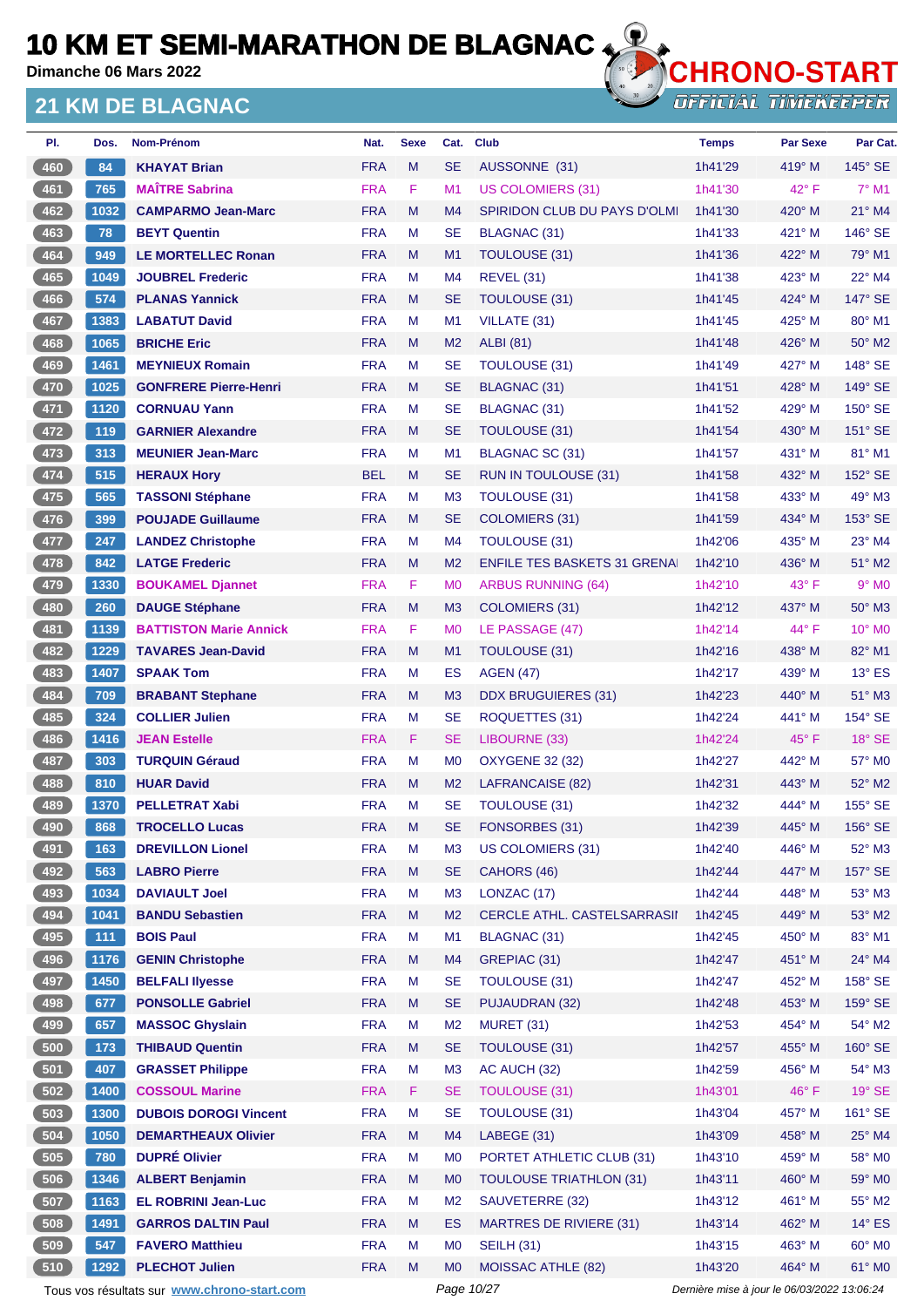**Dimanche 06 Mars 2022**

#### **21 KM DE BLAGNAC**



| PI.   | Dos.  | <b>Nom-Prénom</b>                           | Nat.       | <b>Sexe</b> | Cat.           | Club                                | <b>Temps</b> | <b>Par Sexe</b>                             | Par Cat.                 |
|-------|-------|---------------------------------------------|------------|-------------|----------------|-------------------------------------|--------------|---------------------------------------------|--------------------------|
| 511   | 1459  | <b>LARROUY Etienne</b>                      | <b>FRA</b> | M           | <b>SE</b>      | TOULOUSE (31)                       | 1h43'20      | 465° M                                      | $162^\circ$ SE           |
| 512   | 1360  | <b>BOURDON Aurelien</b>                     | <b>FRA</b> | M           | M1             | PORTET SUR GARONNE (31)             | 1h43'21      | 466° M                                      | 84° M1                   |
| 513   | 1016  | <b>LABORDE Olivier</b>                      | <b>FRA</b> | M           | M <sub>3</sub> | <b>COURIR FONSEGRIVES / CA BALL</b> | 1h43'24      | 467° M                                      | 55° M3                   |
| 514   | 831   | <b>BILLAUDEAU Thomas</b>                    | <b>FRA</b> | M           | M <sub>2</sub> | US COLOMIERS (31)                   | 1h43'24      | 468° M                                      | 56° M2                   |
| 515   | 731   | <b>BERNARDIN Sarah</b>                      | <b>FRA</b> | F           | M <sub>0</sub> | <b>TARBES PYRENEES ATHLETISME</b>   | 1h43'24      | $47^\circ$ F                                | 11° MO                   |
| 516   | 863   | <b>DUBOIS Julien</b>                        | <b>FRA</b> | м           | M <sub>2</sub> | TOAC TRIATHLON (31)                 | 1h43'25      | 469° M                                      | 57° M2                   |
| 517   | 611   | <b>BELGRAND Jean-Charles</b>                | <b>FRA</b> | M           | M <sub>5</sub> | <b>CORNEBARRIEU (31)</b>            | 1h43'26      | $470^\circ$ M                               | $5^\circ$ M <sub>5</sub> |
| 518   | 862   | <b>ROUMAGNAC William</b>                    | <b>FRA</b> | M           | M <sub>2</sub> | SEYSSES (31)                        | 1h43'30      | 471° M                                      | 58° M2                   |
| 519   | 1151  | <b>DEBBAOUI Mehdy</b>                       | <b>FRA</b> | M           | <b>SE</b>      | TOULOUSE (31)                       | 1h43'32      | 472° M                                      | 163° SE                  |
| 520   | 1377  | <b>SENDRA Rémy</b>                          | <b>FRA</b> | м           | M <sub>1</sub> | COLOMIERS (31)                      | 1h43'34      | 473° M                                      | 85° M1                   |
| 6521  | 24    | <b>LATOUR Emmanuel</b>                      | <b>FRA</b> | M           | M1             | <b>MAZERES COURSE PEDESTRE (C</b>   | 1h43'36      | $474^\circ$ M                               | 86° M1                   |
| 522   | 245   | <b>MARTIN David</b>                         | <b>FRA</b> | M           | M <sub>0</sub> | PECHBONNIEU (31)                    | 1h43'36      | 475° M                                      | $62^\circ$ MO            |
| 523   | 419   | <b>GABE Timothee</b>                        | <b>FRA</b> | M           | ES             | TOULOUSE (31)                       | 1h43'37      | $476^\circ$ M                               | $15^\circ$ ES            |
| 524   | 425   | <b>GARRIDO Lucie</b>                        | <b>FRA</b> | F           | <b>SE</b>      | <b>GBR (31)</b>                     | 1h43'38      | $48^{\circ}$ F                              | $20^\circ$ SE            |
| 525   | 216   | <b>CRIBLEZ Anthony</b>                      | <b>FRA</b> | M           | <b>SE</b>      | <b>TOULOUSE (31)</b>                | 1h43'39      | 477° M                                      | 164° SE                  |
| 526   | 815   | <b>MALLET Stéphanie</b>                     | <b>FRA</b> | F           | M <sub>0</sub> | S/L LABRUGUIERE AC (81)             | 1h43'39      | $49^{\circ}$ F                              | 12° M <sub>0</sub>       |
| 527   | 761   | <b>MOSER Emile</b>                          | <b>FRA</b> | M           | <b>SE</b>      | TOULOUSE (31)                       | 1h43'40      | 478° M                                      | 165° SE                  |
| 528   | 1452  | <b>PERATE Boryce</b>                        | <b>FRA</b> | M           | M4             | <b>DDX BRUGUIERES (31)</b>          | 1h43'41      | 479° M                                      | $26^\circ$ M4            |
| 529   | 596   | <b>YANG Thomas</b>                          | <b>FRA</b> | M           | <b>SE</b>      | TOULOUSE (31)                       | 1h43'41      | 480° M                                      | 166° SE                  |
| 530   | 669   | <b>JUNOT Antoine</b>                        | <b>FRA</b> | М           | ES             | LAMOUKAT (31)                       | 1h43'41      | 481° M                                      | $16^\circ$ ES            |
| 531   | 570   | <b>MARTY Baptiste</b>                       | <b>FRA</b> | M           | ES             | LE MONASTERE (12)                   | 1h43'41      | 482° M                                      | $17^\circ$ ES            |
| $532$ | 490   | <b>BUREL Guillaume</b>                      | <b>FRA</b> | M           | M <sub>0</sub> | SAINTE FOY LES LYON (69)            | 1h43'44      | 483° M                                      | 63° MO                   |
| 533   | 1271  | <b>HARRISON Treasa</b>                      | <b>IRL</b> | F           | M <sub>2</sub> | LE CASTERA (31)                     | 1h43'49      | $50^\circ$ F                                | $7^\circ$ M2             |
| 534   | 373   | <b>BARBASTE Adrien</b>                      | <b>FRA</b> | M           | <b>SE</b>      | <b>TOULOUSE (31)</b>                | 1h43'50      | 484° M                                      | $167^\circ$ SE           |
| 535   | 1170  | <b>DEJEAN Prisca</b>                        | <b>FRA</b> | F           | <b>SE</b>      | <b>CASTELGINEST (31)</b>            | 1h43'50      | $51^{\circ}$ F                              | $21^\circ$ SE            |
| 536   | 486   | <b>COHEN Jeremie</b>                        | <b>FRA</b> | M           | M <sub>0</sub> | TOULOUSE TRIATHLON METROP           | 1h43'51      | 485° M                                      | 64° M0                   |
| 537   | 908   | <b>CALM Julien</b>                          | <b>FRA</b> | M           | M <sub>1</sub> | <b>CLINIQUE SAINT EXUPERY (31)</b>  | 1h43'58      | $486^\circ$ M                               | 87° M1                   |
| 538   | 953   | <b>ANDREINI Manuel</b>                      | <b>FRA</b> | м           | M1             | <b>TEAM LABEGE TRIATHLON (31)</b>   | 1h43'59      | 487° M                                      | 88° M1                   |
| (539) | 274   | <b>ANDRE Frederic</b>                       | <b>FRA</b> | M           | M <sub>0</sub> | TOULOUSE (31)                       | 1h44'00      | $488^\circ$ M                               | $65^\circ$ MO            |
| 540   | 1272  | <b>PIGNON Philippe</b>                      | <b>FRA</b> | M           | M4             | LEGUEVIN (31)                       | 1h44'01      | 489° M                                      | $27^\circ$ M4            |
| 541   | 1487  | <b>DE MIGUEL Iñaki</b>                      | <b>ESP</b> | м           | <b>SE</b>      | <b>TOULOUSE (31)</b>                | 1h44'02      | 490° M                                      | 168° SE                  |
| 542   | 829   | <b>SAUREL Frederic</b>                      | <b>FRA</b> | M           | M <sub>2</sub> | <b>TOULOUSE (31)</b>                | 1h44'04      | 491° M                                      | 59° M2                   |
| 543   | $122$ | <b>BOURNASHEFF Michael</b>                  | <b>FRA</b> | M           | M <sub>2</sub> | <b>BLAGNAC SC (31)</b>              | 1h44'05      | 492° M                                      | 60° M2                   |
| 544   | 309   | <b>MAZENQ Clement</b>                       | <b>FRA</b> | M           | <b>SE</b>      | <b>TOULOUSE (31)</b>                | 1h44'06      | 493° M                                      | 169° SE                  |
| 545   | 378   | <b>LIMOUSIN Joel</b>                        | <b>FRA</b> | M           | M <sub>5</sub> | FLEURANCE (32)                      | 1h44'08      | 494° M                                      | $6^{\circ}$ M5           |
| 546   | 433   | <b>CHEVRIER Clément</b>                     | <b>FRA</b> | М           | <b>SE</b>      | <b>ALBI</b> (81)                    | 1h44'09      | 495° M                                      | 170° SE                  |
| 547   | 1228  | <b>GREGOIRE Christian</b>                   | <b>FRA</b> | M           | M <sub>2</sub> | <b>BLAGNAC (31)</b>                 | 1h44'11      | 496° M                                      | 61° M2                   |
| 548   | 1278  | LE BIHAN Herve                              | <b>FRA</b> | M           | M <sub>3</sub> | GAGNAC (31)                         | 1h44'12      | 497° M                                      | 56° M3                   |
| 549   | 446   | <b>REY Benjamin</b>                         | <b>FRA</b> | M           | M <sub>1</sub> | VILLENEUVE DE RIVIERE (31)          | 1h44'18      | 498° M                                      | 89° M1                   |
| 550   | 1457  | <b>FIRQUET André</b>                        | <b>FRA</b> | M           | M4             | IDRON (64)                          | 1h44'18      | 499° M                                      | 28° M4                   |
| 551   | 101   | <b>CAYREY Thomas</b>                        | <b>FRA</b> | M           | <b>SE</b>      | AUCUN (31)                          | 1h44'20      | 500° M                                      | 171° SE                  |
| 552   | 808   | <b>ROUHIER Louis</b>                        | <b>FRA</b> | M           | M <sub>2</sub> | BALMA (31)                          | 1h44'23      | 501° M                                      | 62° M2                   |
| 553   | 424   | <b>WEBER Manon</b>                          | <b>FRA</b> | F.          | <b>SE</b>      |                                     |              |                                             |                          |
|       |       |                                             |            |             |                | BLAGNE (31)                         | 1h44'25      | $52^{\circ}$ F                              | $22^\circ$ SE            |
| $554$ | 482   | <b>JACOB Christophe</b>                     | <b>FRA</b> | M           | M <sub>3</sub> | EAUNES (31)                         | 1h44'25      | 502° M                                      | 57° M3                   |
| 555   | 561   | <b>DAHMAN Bilal</b>                         | <b>FRA</b> | M           | <b>SE</b>      | SAINT-CERE (46)                     | 1h44'30      | 503° M                                      | 172° SE                  |
| 556   | 1081  | <b>CAILLAT Tom</b>                          | <b>FRA</b> | M           | <b>SE</b>      | MARLIAC (31)                        | 1h44'32      | 504° M                                      | 173° SE                  |
| 557   | 635   | <b>BONNAFOUS Thomas</b>                     | <b>FRA</b> | M           | M <sub>0</sub> | <b>COURIR ENSEMBLE AIGUEFOND</b>    | 1h44'33      | 505° M                                      | 66° M0                   |
| 558   | 935   | <b>MOGARD Antony</b>                        | <b>FRA</b> | M           | <b>SE</b>      | <b>TRIATHLON CLUB DU LAURAGAIS</b>  | 1h44'33      | 506° M                                      | 174° SE                  |
| 559   | 186   | <b>BOROWIEC Lucas</b>                       | <b>FRA</b> | M           | ES             | SEGOUFIELLE (32)                    | 1h44'34      | 507° M                                      | $18^\circ$ ES            |
| 560   | 106   | <b>PERRET Lucas</b>                         | <b>FRA</b> | М           | <b>SE</b>      | <b>TOULOUSE (31)</b>                | 1h44'35      | 508° M                                      | 175° SE                  |
| 561   | 234   | <b>MOULIN-NEXON Fabrice</b>                 | <b>FRA</b> | M           | M <sub>0</sub> | BPBO 31 (31)                        | 1h44'36      | 509° M                                      | 67° M0                   |
|       |       | Tous vos résultats sur www.chrono-start.com |            |             | Page 11/27     |                                     |              | Dernière mise à jour le 06/03/2022 13:06:24 |                          |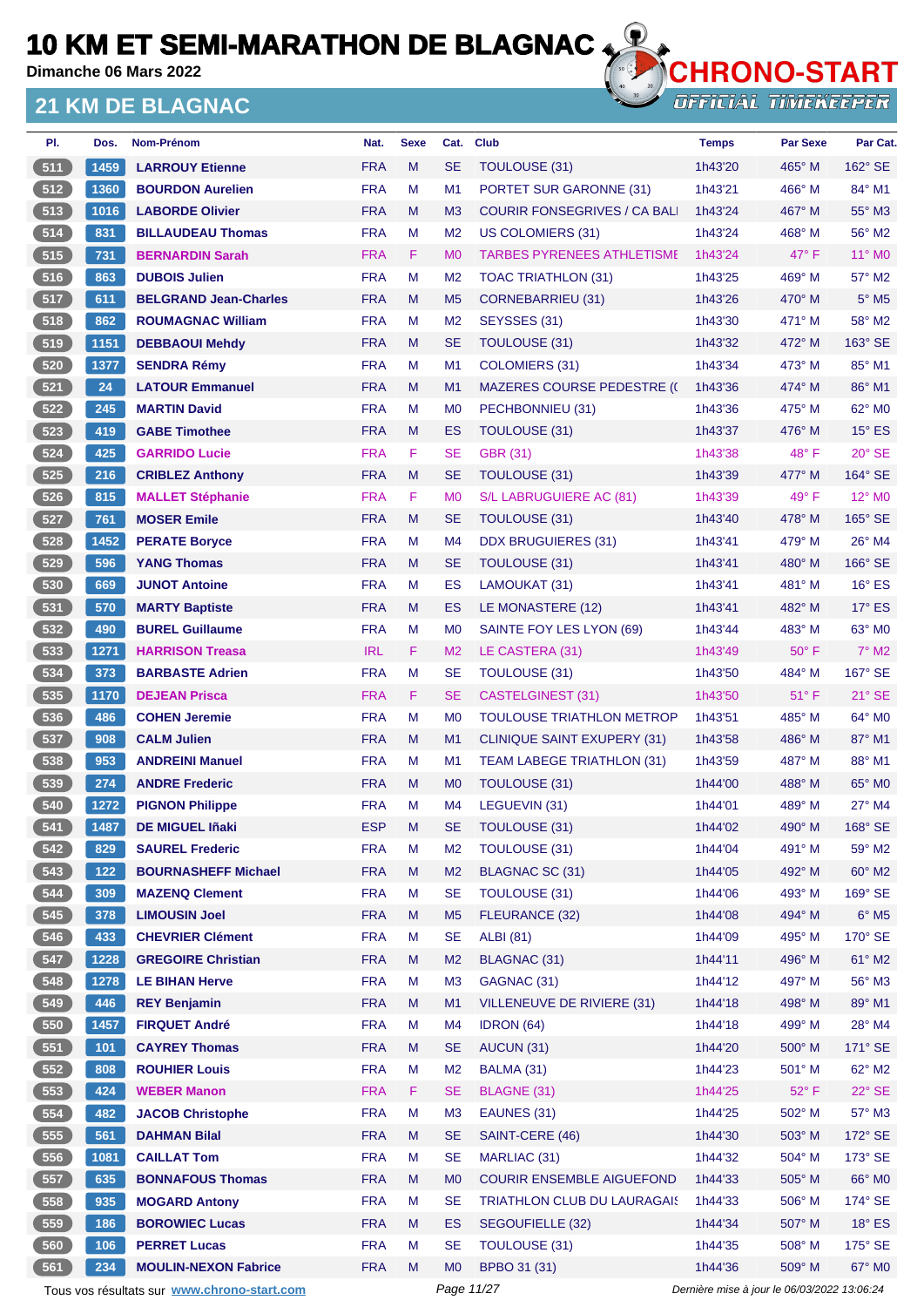**Dimanche 06 Mars 2022**

#### **21 KM DE BLAGNAC**



**OFFICIAL TIMEKEEPER** 

| PI.   | Dos. | Nom-Prénom                    | Nat.       | <b>Sexe</b> | Cat.           | <b>Club</b>                         | <b>Temps</b> | <b>Par Sexe</b> | Par Cat.                  |
|-------|------|-------------------------------|------------|-------------|----------------|-------------------------------------|--------------|-----------------|---------------------------|
| 562   | 138  | <b>VO Daniel Triet</b>        | <b>GER</b> | M           | M <sub>0</sub> | #COURIRPLUSPOURMANGERPLI            | 1h44'38      | $510^\circ$ M   | 68° MO                    |
| 563   | 310  | <b>BENNETT Sophie</b>         | <b>GBR</b> | F           | M1             | <b>BKB (31)</b>                     | 1h44'38      | $53^\circ$ F    | $8^\circ$ M1              |
| 564   | 140  | <b>WALSER Robin Oliver</b>    | <b>GER</b> | M           | <b>SE</b>      | RUN FLEET HAMBURG (ALLEMAC          | 1h44'38      | 511° M          | $176^\circ$ SE            |
| 565   | 744  | <b>DI FIORE Romain</b>        | <b>FRA</b> | M           | <b>SE</b>      | TOULOUSE (31)                       | 1h44'39      | 512° M          | 177° SE                   |
| 566   | 116  | <b>LAIGLE Quentin</b>         | <b>FRA</b> | M           | <b>SE</b>      | <b>COURBEVOIE (92)</b>              | 1h44'39      | $513^\circ$ M   | 178° SE                   |
| 567   | 648  | <b>CALMONT Gabriel</b>        | <b>FRA</b> | М           | <b>SE</b>      | PIBRAC (31)                         | 1h44'39      | $514^\circ$ M   | 179° SE                   |
| 568   | 381  | <b>GUILHOURRE Pierre</b>      | <b>FRA</b> | M           | <b>SE</b>      | BIDART (64)                         | 1h44'39      | $515^\circ$ M   | $180^\circ$ SE            |
| 569   | 835  | <b>LE FUR Sebastien</b>       | <b>FRA</b> | М           | M <sub>1</sub> | <b>TOULOUSE (31)</b>                | 1h44'40      | $516^\circ$ M   | 90° M1                    |
| 570   | 436  | <b>LOURY Léopold</b>          | <b>FRA</b> | M           | ES             | GRENADE (31)                        | 1h44'41      | 517° M          | $19^\circ$ ES             |
| 571   | 1023 | <b>DENÈGRE Jérôme</b>         | <b>FRA</b> | М           | M <sub>3</sub> | US COLOMIERS (31)                   | 1h44'43      | $518^\circ$ M   | 58° M3                    |
| 572   | 1236 | <b>NOEL Alexis</b>            | <b>FRA</b> | M           | M <sub>0</sub> | <b>FSPN (31)</b>                    | 1h44'44      | $519^\circ$ M   | 69° M <sub>0</sub>        |
| 573   | 152  | <b>SATGÉ Rémy</b>             | <b>FRA</b> | М           | M <sub>4</sub> | TOULOUSE UNIVERSITE CLUB TF         | 1h44'44      | $520^\circ$ M   | 29° M4                    |
| 574   | 153  | <b>SATGÉ Valentin</b>         | <b>FRA</b> | M           | <b>SE</b>      | SAINT ORENS (31)                    | 1h44'44      | $521^\circ$ M   | 181° SE                   |
| 575   | 1206 | <b>LAURENT Sébastien</b>      | <b>FRA</b> | М           | M <sub>0</sub> | COLOMIERS (31)                      | 1h44'45      | 522° M          | $70^\circ$ M <sub>0</sub> |
| 576   | 752  | <b>GRUET Vincent</b>          | <b>FRA</b> | M           | M <sub>1</sub> | BLAGNAC (31)                        | 1h44'46      | $523^\circ$ M   | 91° M1                    |
| 577   | 207  | <b>HERRERO Vincent</b>        | <b>FRA</b> | М           | M <sub>2</sub> | <b>BLAGNAC (31)</b>                 | 1h44'50      | $524^\circ$ M   | 63° M2                    |
| 578   | 745  | <b>RAFFRAY Arnaud</b>         | <b>FRA</b> | M           | M <sub>2</sub> | TOULOUSE (31)                       | 1h44'50      | 525° M          | 64° M2                    |
| 579   | 902  | <b>CHAREIL Benoit</b>         | <b>FRA</b> | М           | <b>SE</b>      | COMBS LA VILLE (77)                 | 1h44'50      | $526^\circ$ M   | 182° SE                   |
| 580   | 301  | <b>AUGUSTIN Frederic</b>      | <b>FRA</b> | M           | M <sub>2</sub> | <b>RFIT (31)</b>                    | 1h44'50      | 527° M          | 65° M2                    |
| 581   | 204  | <b>LECOQ Arthur</b>           | <b>FRA</b> | М           | <b>SE</b>      | <b>TOULOUSE (31)</b>                | 1h44'55      | $528^\circ$ M   | 183° SE                   |
| 582   | 349  | <b>PADERI Alexis</b>          | <b>FRA</b> | M           | <b>SE</b>      | <b>TUC TRIATHLON (31)</b>           | 1h44'58      | $529^\circ$ M   | 184° SE                   |
| 583   | 560  | <b>BENICHOU Franck</b>        | <b>FRA</b> | М           | M <sub>1</sub> | AIRBUS RUNNING (31)                 | 1h44'59      | $530^\circ$ M   | 92° M1                    |
| 584   | 195  | <b>BOTTOSSO Paola</b>         | <b>FRA</b> | F.          | M <sub>0</sub> | <b>TOULOUSE (31)</b>                | 1h45'00      | $54^{\circ}$ F  | 13° MO                    |
| 585   | 1076 | <b>CHAACHOUI Hamid</b>        | <b>FRA</b> | М           | M <sub>3</sub> | MONDONVILLE (31)                    | 1h45'01      | $531^\circ$ M   | $59^\circ$ M3             |
| 586   | 933  | <b>MORICE Pierre Edouard</b>  | <b>FRA</b> | M           | <b>SE</b>      | RAMONVILLE SAINT AGNE (31)          | 1h45'04      | 532° M          | $185^\circ$ SE            |
| 587   | 1290 | <b>MELENDO Claude</b>         | <b>FRA</b> | М           | M <sub>5</sub> | RUNNINGSEYSSES (31)                 | 1h45'05      | $533^\circ$ M   | $7°$ M <sub>5</sub>       |
| 588   | 753  | <b>PILLOUD Philippe</b>       | <b>FRA</b> | M           | M <sub>0</sub> | <b>TOURNEFEUILLE (31)</b>           | 1h45'07      | 534° M          | 71° M0                    |
| 589   | 428  | <b>ROMO Julian</b>            | <b>FRA</b> | М           | <b>ES</b>      | TOULOUSE (31)                       | 1h45'08      | $535^\circ$ M   | $20^\circ$ ES             |
| 590   | 905  | <b>JOLIVET Gaspard</b>        | <b>FRA</b> | M           | <b>SE</b>      | <b>TOULOUSE (31)</b>                | 1h45'10      | $536^\circ$ M   | 186° SE                   |
| 591   | 1167 | <b>PROUTEAU Guillaume</b>     | <b>FRA</b> | М           | M <sub>1</sub> | PINS-JUSTARET (31)                  | 1h45'14      | 537° M          | 93° M1                    |
| 592   | 1003 | <b>FONTEYNE Bruno</b>         | <b>FRA</b> | M           | M <sub>3</sub> | TOULOUSE (31)                       | 1h45'14      | 538° M          | 60° M3                    |
| $593$ | 1071 | <b>ENJALBERT Alexis</b>       | <b>FRA</b> | M           | <b>SE</b>      | <b>COLOMIERS (31)</b>               | 1h45'14      | 539° M          | 187° SE                   |
| 594   | 1241 | <b>DUCLOUT Tiffanie</b>       | <b>FRA</b> | F           | M <sub>0</sub> | <b>TARAHUMARAS MURET CLUB (31)</b>  | 1h45'16      | $55^{\circ}$ F  | 14° MO                    |
| 595   | 296  | <b>FALGUEYRETTES Maurin</b>   | <b>FRA</b> | M           | M <sub>1</sub> | MONTGEARD (31)                      | 1h45'20      | 540° M          | 94° M1                    |
| 596   | 866  | <b>DANTON Dominique</b>       | <b>FRA</b> | F           | M <sub>3</sub> | <b>TARBES PYRENEES ATHLETISME</b>   | 1h45'24      | $56^{\circ}$ F  | $4^\circ$ M3              |
| 597   | 213  | <b>THOUMIN Sylvain</b>        | <b>FRA</b> | M           | <b>SE</b>      | AUZIELLE (31)                       | 1h45'25      | 541° M          | 188° SE                   |
| 598   | 1108 | <b>SERAUDIE Nadege</b>        | <b>FRA</b> | F           | M <sub>0</sub> | BALMA (31)                          | 1h45'25      | $57^\circ$ F    | 15° MO                    |
| 599   | 839  | <b>DESIGNE Joanna</b>         | <b>FRA</b> | F           | M <sub>2</sub> | <b>ENFILE TES BASKETS 31 GRENAI</b> | 1h45'25      | $58^{\circ}$ F  | $8^\circ$ M2              |
| 600   | 909  | <b>POINGT Mathieu</b>         | <b>FRA</b> | M           | <b>SE</b>      | <b>TOULOUSE (31)</b>                | 1h45'26      | 542° M          | 189° SE                   |
| 601   | 840  | <b>RACAUD Bernard</b>         | <b>FRA</b> | M           | M <sub>5</sub> | <b>ENFILE TES BASKETS 31 GRENAI</b> | 1h45'29      | 543° M          | $8^\circ$ M5              |
| 602   | 366  | <b>NARVARTE Michael</b>       | <b>FRA</b> | M           | <b>SE</b>      | TOURNEFEUILLE (31)                  | 1h45'31      | 544° M          | 190° SE                   |
| 603   | 782  | <b>CARREAUX Jean-Philippe</b> | <b>FRA</b> | М           | M4             | POUCHARRAMET (31)                   | 1h45'32      | 545° M          | 30° M4                    |
| 604   | 1466 | <b>DA ROCHA Francois</b>      | <b>FRA</b> | M           | M1             | S/L ATHLE 632 JS CUGNALAISE A       | 1h45'32      | 546° M          | 95° M1                    |
| 605   | 384  | <b>PERRARD Julie</b>          | <b>FRA</b> | F           | <b>SE</b>      | VILLELONGUE DE LA SALANQUE          | 1h45'36      | $59^\circ$ F    | $23^\circ$ SE             |
| 606   | 411  | <b>JEANNEAU Alexia</b>        | <b>FRA</b> | F           | M <sub>0</sub> | SAINT-JEAN (31)                     | 1h45'37      | $60^\circ$ F    | 16° M0                    |
| 607   | 1052 | <b>VIGUIER Laurent</b>        | <b>FRA</b> | M           | M4             | LESPINASSE (31)                     | 1h45'37      | 547° M          | $31^\circ$ M4             |
| 608   | 1281 | <b>ICART Joseph</b>           | <b>FRA</b> | M           | M <sub>3</sub> | LOURDES-TRIATHLON (65)              | 1h45'38      | 548° M          | 61° M3                    |
| 609   | 1104 | <b>HUIN Jason</b>             | <b>FRA</b> | M           | <b>SE</b>      | <b>TOULOUSE (31)</b>                | 1h45'42      | 549° M          | 191° SE                   |
| 610   | 1088 | <b>LE GAL Philippe</b>        | <b>FRA</b> | M           | M4             | <b>ROQUEMAURE (81)</b>              | 1h45'48      | 550° M          | 32° M4                    |
| 611   | 52   | <b>LEDERMANN Thibault</b>     | <b>FRA</b> | М           | M <sub>0</sub> | TOULOUSE (31)                       | 1h45'50      | 551° M          | 72° M0                    |
| 612   | 453  | <b>MADINABEITIA Maider</b>    | <b>ESP</b> | F.          | M <sub>2</sub> | <b>BLAGNAC SC (31)</b>              | 1h45'50      | $61^{\circ}$ F  | $9^\circ$ M2              |
|       |      |                               |            |             |                |                                     |              |                 |                           |

Tous vos résultats sur **[www.chrono-start.com](https://www.chrono-start.com/)** Page 12/27 Page 12/27 Dernière mise à jour le 06/03/2022 13:06:24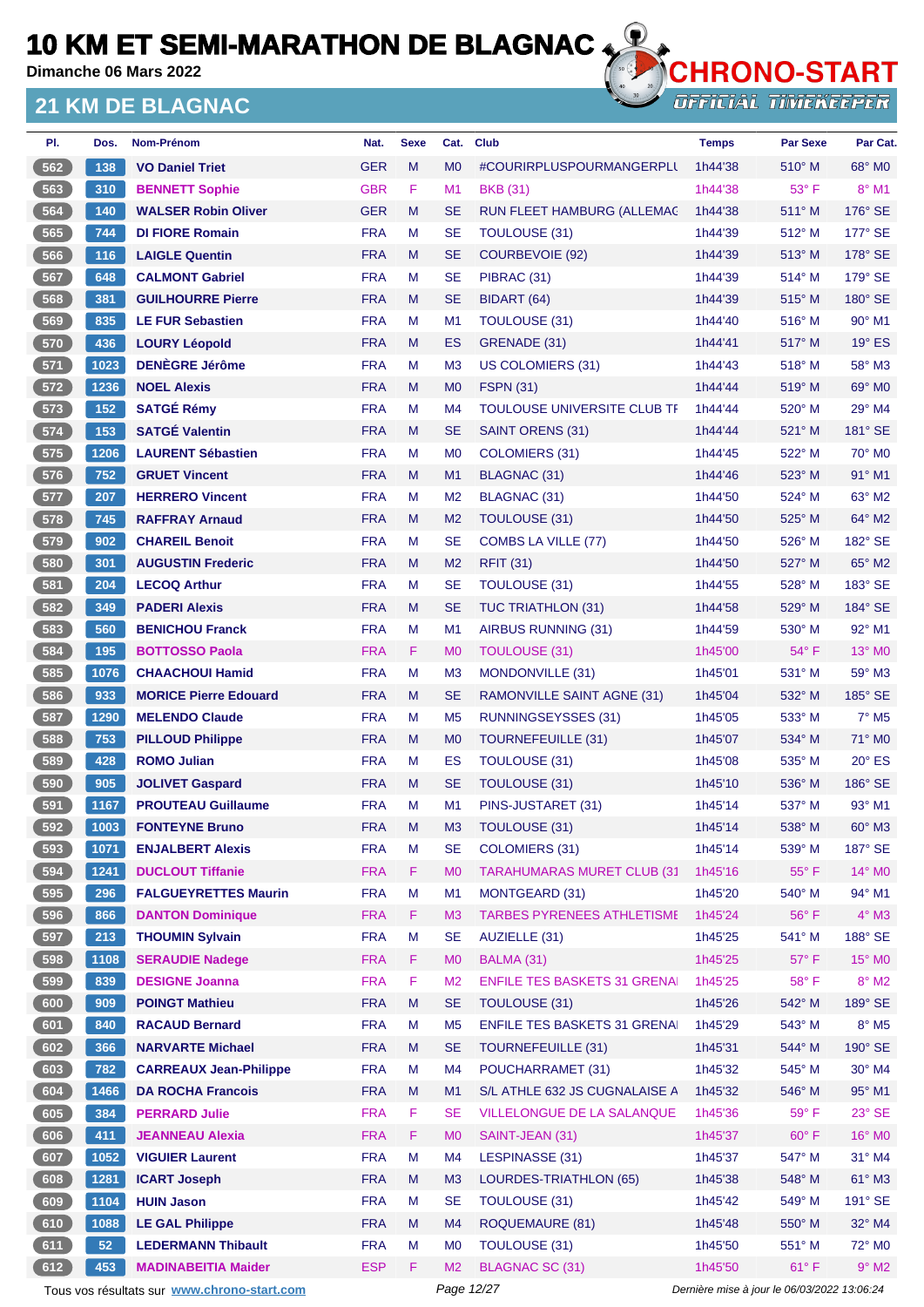**Dimanche 06 Mars 2022**

#### **21 KM DE BLAGNAC**



| PI.   | Dos. | Nom-Prénom                                  | Nat.       | <b>Sexe</b> | Cat.           | <b>Club</b>                        | <b>Temps</b>                                | <b>Par Sexe</b> | Par Cat.           |
|-------|------|---------------------------------------------|------------|-------------|----------------|------------------------------------|---------------------------------------------|-----------------|--------------------|
| 613   | 846  | <b>PLANAT Thibaut</b>                       | <b>FRA</b> | M           | <b>SE</b>      | TOULOUSE (31)                      | 1h45'54                                     | 552° M          | 192° SE            |
| 614   | 14   | <b>BAROLIN JEAN CHARLES Renegard FRA</b>    |            | M           | M4             | <b>LAGRACE DIEU (31)</b>           | 1h45'54                                     | $553^\circ$ M   | $33^\circ$ M4      |
| 615   | 398  | <b>GALLET Camille</b>                       | <b>FRA</b> | F.          | <b>SE</b>      | <b>TOULOUSE (31)</b>               | 1h45'56                                     | 62°F            | $24^\circ$ SE      |
| 616   | 420  | <b>MATEO Celine</b>                         | <b>FRA</b> | F           | M1             | <b>STADE TOULOUSAIN ATHLETISM</b>  | 1h46'00                                     | 63° F           | $9°$ M1            |
| 617   | 388  | <b>DECHEGNE Cyril</b>                       | <b>FRA</b> | M           | M3             | STADE TOULOUSAIN ATHLETISM         | 1h46'00                                     | 554° M          | 62° M3             |
| $618$ | 1039 | <b>PECAL Jerome</b>                         | <b>FRA</b> | М           | M <sub>3</sub> | <b>PJAP (31)</b>                   | 1h46'03                                     | $555^{\circ}$ M | 63° M3             |
| 619   | 278  | <b>SALAVERA Victor</b>                      | <b>FRA</b> | M           | <b>SE</b>      | RAMONVILLE (31)                    | 1h46'03                                     | 556° M          | 193° SE            |
| 620   | 958  | <b>FLECHON Stephane</b>                     | <b>FRA</b> | M           | M1             | LACROIX-FALGARDE (31)              | 1h46'03                                     | 557° M          | $96^\circ$ M1      |
| 621   | 1311 | <b>BERNADOU Eric</b>                        | <b>FRA</b> | M           | M <sub>3</sub> | <b>VIEILLE TOULOUSE (31)</b>       | 1h46'08                                     | 558° M          | 64° M3             |
| $622$ | 852  | <b>LAPARRA Justine</b>                      | <b>FRA</b> | F           | <b>SE</b>      | <b>TOULOUSE TRIATHLON (31)</b>     | 1h46'10                                     | $64^{\circ}$ F  | 25° SE             |
| 623   | 756  | <b>BARBE Cedric</b>                         | <b>FRA</b> | M           | M <sub>2</sub> | PECHBUSQUE (31)                    | 1h46'10                                     | 559° M          | 66° M2             |
| 624   | 968  | <b>VINCENT Cyril</b>                        | <b>FRA</b> | M           | M1             | <b>TOULOUSE (31)</b>               | 1h46'12                                     | 560° M          | 97° M1             |
| 625   | 1159 | <b>CAUDRON Anne-Laure</b>                   | <b>FRA</b> | F.          | <b>SE</b>      | <b>TOULOUSE (31)</b>               | 1h46'13                                     | $65^{\circ}$ F  | $26^\circ$ SE      |
| 626   | 319  | <b>PAQUET Virginie</b>                      | <b>FRA</b> | F           | M <sub>1</sub> | DDX BRUGUIERES / AS BI (31)        | 1h46'15                                     | $66^{\circ}$ F  | $10^{\circ}$ M1    |
| 627   | 292  | <b>GIMET Emilie</b>                         | <b>FRA</b> | F.          | M <sub>0</sub> | <b>DDX BRUGUIERES (31)</b>         | 1h46'16                                     | $67^\circ$ F    | 17° M0             |
| 628   | 323  | <b>BISCAY Fabrice</b>                       | <b>FRA</b> | M           | M <sub>1</sub> | PLAISANCE DU TOUCH (31)            | 1h46'18                                     | 561° M          | 98° M1             |
| 629   | 1103 | <b>BACH Julie</b>                           | <b>FRA</b> | F.          | <b>SE</b>      | LEGUEVIN (31)                      | 1h46'19                                     | 68°F            | 27° SE             |
| 630   | 1406 | <b>MANSUY Laurent</b>                       | <b>FRA</b> | M           | M <sub>2</sub> | <b>RIEUX MINERVOIX (11)</b>        | 1h46'20                                     | 562° M          | 67° M2             |
| 631   | 622  | <b>JOUBREL Gwenaele</b>                     | <b>FRA</b> | F.          | M <sub>3</sub> | <b>REVEL (31)</b>                  | 1h46'24                                     | 69°F            | $5^\circ$ M3       |
| 632   | 578  | <b>GACON Sebastien</b>                      | <b>FRA</b> | м           | M <sub>0</sub> | <b>VERDUN SUR GARONNE (82)</b>     | 1h46'25                                     | $563^\circ$ M   | 73° M0             |
| 633   | 690  | <b>RAUSSOU Agathe</b>                       | <b>FRA</b> | F           | M1             | COLOMIERS (31)                     | 1h46'27                                     | $70^\circ$ F    | 11° M1             |
| 634   | 683  | <b>CECCATO Adeline</b>                      | <b>FRA</b> | F           | M <sub>0</sub> | <b>COLOMIERS (31)</b>              | 1h46'27                                     | $71^\circ$ F    | $18^\circ$ MO      |
| 635   | 672  | <b>CAYRON Gael</b>                          | <b>FRA</b> | M           | M <sub>0</sub> | TOULOUSE (31)                      | 1h46'28                                     | 564° M          | 74° M0             |
| $636$ | 616  | <b>AUDY Estelle</b>                         | <b>FRA</b> | F           | M1             | PIBRAC (31)                        | 1h46'31                                     | 72° F           | $12^{\circ}$ M1    |
| 637   | 248  | <b>POPPE Marc</b>                           | <b>FRA</b> | M           | M <sub>0</sub> | AC AUCH (32)                       | 1h46'35                                     | 565° M          | 75° M0             |
| 638   | 275  | <b>IZARD Sarah</b>                          | <b>FRA</b> | F.          | M <sub>0</sub> | PORTET ATHLETIC CLUB (31)          | 1h46'37                                     | $73^\circ$ F    | 19° M <sub>0</sub> |
| 639   | 1413 | <b>VAN SAN Antoine</b>                      | <b>BEL</b> | M           | <b>SE</b>      | <b>TOULOUSE (31)</b>               | 1h46'38                                     | 566° M          | 194° SE            |
| 640   | 1245 | <b>GIRARD Fabrice</b>                       | <b>FRA</b> | М           | M1             | <b>TARAHUMARAS MURET CLUB (31)</b> | 1h46'40                                     | 567° M          | $99^\circ$ M1      |
| 641   | 948  | <b>BREUREC Corentin</b>                     | <b>FRA</b> | M           | ES             | <b>TOULOUSE (31)</b>               | 1h46'42                                     | 568° M          | $21^\circ$ ES      |
| 642   | 1403 | <b>RAMSAY Liam</b>                          | <b>CAN</b> | м           | <b>SE</b>      | <b>TOULOUSE (31)</b>               | 1h46'42                                     | 569° M          | 195° SE            |
| 643   | 127  | <b>LASCOUX Laurent</b>                      | <b>FRA</b> | M           | M <sub>2</sub> | BALMA (31)                         | 1h46'44                                     | 570° M          | 68° M2             |
| 644   | 421  | <b>ROUSSEAUX Marie-Ange</b>                 | <b>FRA</b> | F.          | M1             | <b>STADE TOULOUSAIN ATHLETISM</b>  | 1h46'44                                     | 74°F            | 13° M1             |
| 645   | 523  | <b>VILLING Jérôme</b>                       | <b>FRA</b> | M           | M <sub>3</sub> | <b>TOURNEFEUILLE (31)</b>          | 1h46'47                                     | 571° M          | 65° M3             |
| 646   | 406  | <b>MENQUET Simon</b>                        | <b>FRA</b> | M           | M1             | LEVIGNAC (31)                      | 1h46'48                                     | 572° M          | 100° M1            |
| 647   | 769  | <b>CAFFIN Stéphane</b>                      | <b>FRA</b> | M           | M1             | <b>MONTAIGUT SUR SAVE (31)</b>     | 1h46'49                                     | $573^\circ$ M   | 101° M1            |
| 648   | 1314 | <b>ESCOFFRES Pierre</b>                     | <b>FRA</b> | M           | <b>SE</b>      | <b>TOULOUSE (31)</b>               | 1h46'50                                     | 574° M          | 196° SE            |
| 649   | 1332 | <b>OUHNIT Nadia</b>                         | <b>FRA</b> | F.          | M <sub>0</sub> | <b>BLAGNAC SC (31)</b>             | 1h46'51                                     | 75°F            | 20° M0             |
| 650   | 198  | <b>CHAVATTE David</b>                       | <b>FRA</b> | M           | <b>SE</b>      | <b>CAF TOULOUSE (31)</b>           | 1h46'52                                     | 575° M          | 197° SE            |
| 651   | 1460 | <b>BARO Claude</b>                          | <b>FRA</b> | M           | M <sub>2</sub> | <b>TARBES TRIATHLON (31)</b>       | 1h46'54                                     | 576° M          | 69° M2             |
| 652   | 340  | <b>PAYANT Fabien</b>                        | <b>FRA</b> | M           | M <sub>0</sub> | <b>BAZUS (31)</b>                  | 1h46'56                                     | 577° M          | 76° M0             |
| 653   | 263  | <b>FAVERO Sebastien</b>                     | <b>FRA</b> | M           | M1             | FENOUILLET (31)                    | 1h47'05                                     | $578^\circ$ M   | 102° M1            |
| 654   | 478  | <b>DULAC Yves</b>                           | <b>FRA</b> | M           | M <sub>5</sub> | US COLOMIERS (31)                  | 1h47'08                                     | 579° M          | $9^\circ$ M5       |
| 655   | 692  | <b>MANSOUR Nazim</b>                        | <b>FRA</b> | M           | <b>SE</b>      | TOULOUSE (31)                      | 1h47'10                                     | 580° M          | 198° SE            |
| 656   | 363  | <b>REBULL Frederic</b>                      | <b>FRA</b> | M           | M <sub>2</sub> | CDI31 (81)                         | 1h47'12                                     | 581° M          | $70^\circ$ M2      |
| 657   | 825  | <b>SUBIRA Bruno</b>                         | <b>FRA</b> | M           | M1             | FROUZINS CDI (31)                  | 1h47'12                                     | 582° M          | 103° M1            |
| 658   | 1353 | <b>DURAND Lise</b>                          | <b>FRA</b> | F.          | <b>SE</b>      | <b>TOULOUSE (31)</b>               | 1h47'13                                     | $76^{\circ}$ F  | $28^\circ$ SE      |
| 659   | 170  | <b>VENZAC Pascal</b>                        | <b>FRA</b> | M           | M <sub>3</sub> | TOULOUSE (31)                      | 1h47'15                                     | 583° M          | 66° M3             |
| 660   | 256  | <b>FRITZKE Marie</b>                        | <b>FRA</b> | F           | <b>SE</b>      | <b>FONSORBES (31)</b>              | 1h47'16                                     | $77^\circ$ F    | 29° SE             |
| 661   | 1337 | <b>DUNAND Eric</b>                          | <b>FRA</b> | M           | M4             | TIS THALES (31)                    | 1h47'18                                     | 584° M          | 34° M4             |
| 662   | 1133 | <b>CAZORLA Bertrand</b>                     | <b>FRA</b> | M           | M <sub>3</sub> | L ISLE JOURDAIN (32)               | 1h47'21                                     | 585° M          | 67° M3             |
| 663   | 535  | <b>FOURCADE Didier</b>                      | <b>FRA</b> | M           | M <sub>5</sub> | <b>SUNFORM CAHORS (46)</b>         | 1h47'26                                     | 586° M          | 10° M5             |
|       |      | Tous vos résultats sur www.chrono-start.com |            |             | Page 13/27     |                                    | Dernière mise à jour le 06/03/2022 13:06:24 |                 |                    |
|       |      |                                             |            |             |                |                                    |                                             |                 |                    |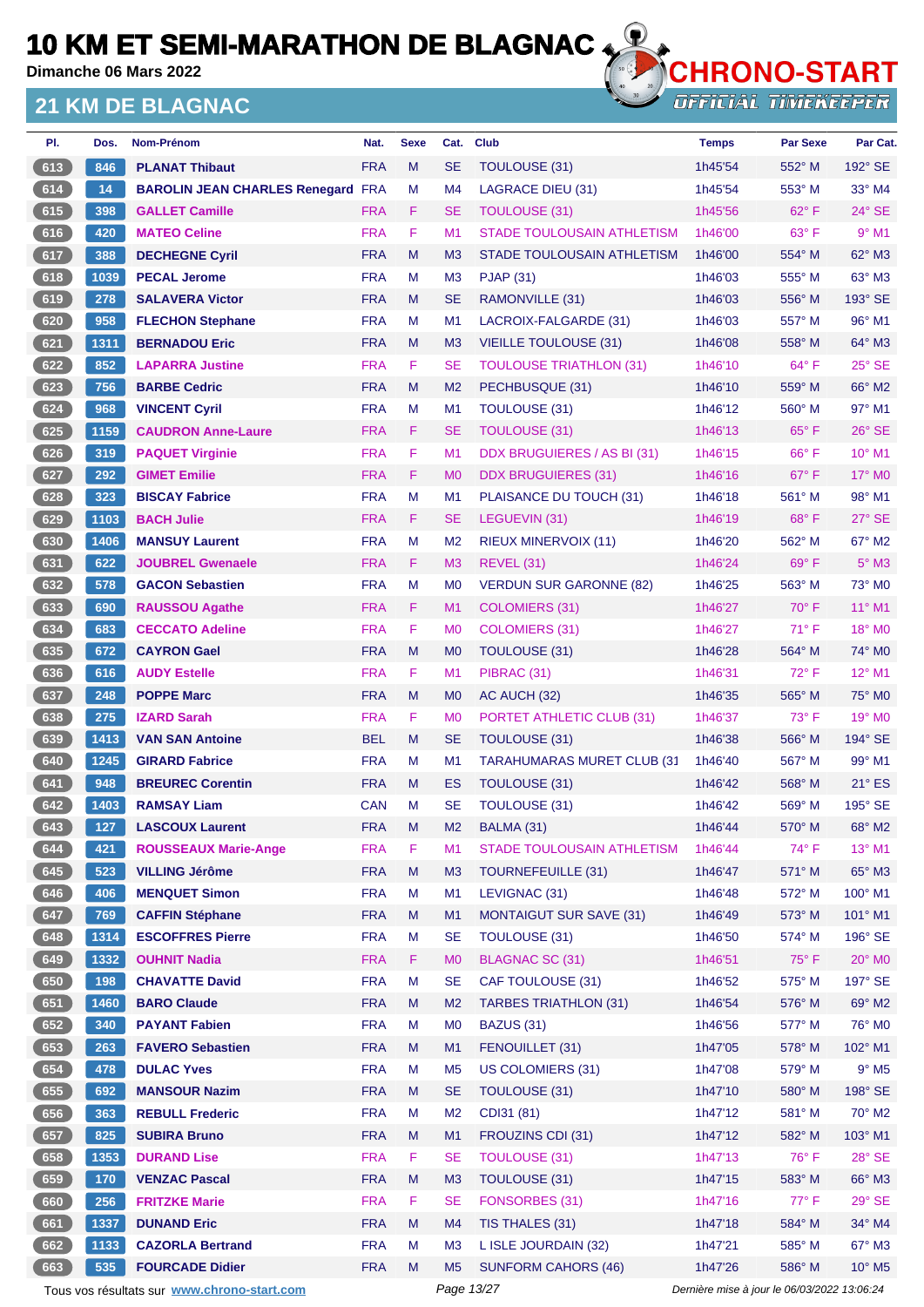**Dimanche 06 Mars 2022**

#### **21 KM DE BLAGNAC**



| PI.          | Dos. | Nom-Prénom                                  | Nat.       | <b>Sexe</b> | Cat.           | <b>Club</b>                  | <b>Temps</b>                                | <b>Par Sexe</b> | Par Cat.                    |
|--------------|------|---------------------------------------------|------------|-------------|----------------|------------------------------|---------------------------------------------|-----------------|-----------------------------|
| 664          | 536  | <b>FOURCADE Karima</b>                      | <b>FRA</b> | F.          | M4             | <b>SUNFORM CAHORS (46)</b>   | 1h47'26                                     | $78^\circ$ F    | $1^\circ$ M4                |
| 665          | 1096 | <b>DELORI Alex</b>                          | <b>FRA</b> | М           | M <sub>2</sub> | <b>COURIR A SEILH (31)</b>   | 1h47'32                                     | 587° M          | $71^\circ$ M2               |
| 666          | 749  | <b>CUBAS Oscar</b>                          | <b>FRA</b> | M           | M <sub>4</sub> | TOULOUSE (31)                | 1h47'32                                     | 588° M          | 35° M4                      |
| 667          | 732  | <b>DE CHALUS Florence</b>                   | <b>FRA</b> | F           | M <sub>2</sub> | <b>TOULOUSE (31)</b>         | 1h47'34                                     | 79° F           | 10° M2                      |
| 668          | 129  | <b>LESCARRET David</b>                      | <b>FRA</b> | M           | M <sub>0</sub> | STADE TOULOUSAIN ATHLETISM   | 1h47'34                                     | 589° M          | 77° M0                      |
| 669          | 487  | <b>BELLAN Pierre-Alexandre</b>              | <b>FRA</b> | M           | <b>SE</b>      | <b>TOULOUSE (31)</b>         | 1h47'36                                     | $590^\circ$ M   | 199° SE                     |
| 670          | 797  | <b>SERIEYS Thierry</b>                      | <b>FRA</b> | M           | M <sub>4</sub> | LES PETONS GRAGNAGUAIS (31)  | 1h47'37                                     | 591° M          | 36° M4                      |
| 671          | 1492 | <b>GILLY Mathieu</b>                        | <b>FRA</b> | М           | <b>SE</b>      | <b>TOULOUSE (31)</b>         | 1h47'37                                     | 592° M          | $200^\circ$ SE              |
| 672          | 793  | <b>BIENVENU Pierre</b>                      | <b>FRA</b> | M           | M <sub>4</sub> | LES PETONS GRAGNAGUAIS (31)  | 1h47'37                                     | $593^\circ$ M   | $37^\circ$ M4               |
| 673          | 502  | <b>HAMET Thierry</b>                        | <b>FRA</b> | M           | M <sub>6</sub> | <b>TOULOUSE (31)</b>         | 1h47'43                                     | 594° M          | $2°$ M <sub>6</sub>         |
| 674          | 1313 | <b>LOYER Alexandre</b>                      | <b>FRA</b> | M           | <b>SE</b>      | MONDONVILLE (31)             | 1h47'45                                     | $595^\circ$ M   | 201° SE                     |
| 675          | 1079 | <b>GONTIER Anthony</b>                      | <b>FRA</b> | М           | M <sub>1</sub> | <b>TOULOUSE (31)</b>         | 1h47'45                                     | $596^\circ$ M   | 104° M1                     |
| 676          | 1436 | <b>EL HAMDAOUI Mostafa</b>                  | <b>FRA</b> | M           | M <sub>5</sub> | US CAMON 080014 (MAROC)      | 1h47'46                                     | 597° M          | $11^{\circ}$ M <sub>5</sub> |
| 677          | 1310 | <b>CAPITAINE Andre</b>                      | <b>FRA</b> | М           | M4             | BELBERAUD (31)               | 1h47'47                                     | 598° M          | 38° M4                      |
| 678          | 1006 | <b>MARIE Jean Yves</b>                      | <b>FRA</b> | M           | M <sub>6</sub> | VILLEGLY (11)                | 1h47'48                                     | 599° M          | $3°$ M <sub>6</sub>         |
| 679          | 875  | <b>ROLET Sebastien</b>                      | <b>FRA</b> | М           | M <sub>2</sub> | PLAISANCE DU TOUCH (31)      | 1h47'49                                     | $600^\circ$ M   | 72° M2                      |
| 680          | 522  | <b>VALETTE Antonin</b>                      | <b>FRA</b> | M           | <b>SE</b>      | TOULOUSE (31)                | 1h47'50                                     | 601° M          | 202° SE                     |
| 681          | 1447 | <b>LAIRE Stéphane</b>                       | <b>FRA</b> | М           | M <sub>2</sub> | <b>VARILHES (09)</b>         | 1h47'50                                     | $602^\circ$ M   | 73° M2                      |
| 682          | 632  | <b>KRAJESKI Didier</b>                      | <b>FRA</b> | M           | M <sub>3</sub> | TOULOUSE (31)                | 1h47'55                                     | 603° M          | 68° M3                      |
| 683          | 343  | <b>AMALRIC Hugues</b>                       | <b>FRA</b> | М           | M <sub>2</sub> | <b>SAINT GERMAIN (81)</b>    | 1h47'56                                     | $604^\circ$ M   | 74° M2                      |
| 684          | 264  | <b>SORET Martin</b>                         | <b>FRA</b> | M           | <b>SE</b>      | <b>BLAGNAC (31)</b>          | 1h47'57                                     | 605° M          | 203° SE                     |
| 685          | 48   | <b>RAGONNAUD Christophe</b>                 | <b>FRA</b> | М           | M4             | BOULOC (31)                  | 1h48'03                                     | $606^\circ$ M   | 39° M4                      |
| 686          | 1195 | <b>BEAUDA Jérome</b>                        | <b>FRA</b> | M           | M <sub>2</sub> | CRBP 31 (31)                 | 1h48'04                                     | $607^\circ$ M   | 75° M2                      |
| 687          | 945  | <b>RAUSCHER Julie</b>                       | <b>FRA</b> | F           | M1             | CUGNAUX (31)                 | 1h48'04                                     | $80^\circ$ F    | 14° M1                      |
| 688          | 188  | <b>FAGET Nicolas</b>                        | <b>FRA</b> | M           | M <sub>1</sub> | MONDONVILLE (31)             | 1h48'06                                     | $608^\circ$ M   | $105^\circ$ M1              |
| 689          | 961  | <b>CELERIER Mathias</b>                     | <b>FRA</b> | М           | <b>SE</b>      | <b>TOULOUSE (31)</b>         | 1h48'09                                     | $609^\circ$ M   | 204° SE                     |
| 690          | 629  | <b>VIALA Cyril</b>                          | <b>FRA</b> | M           | M <sub>2</sub> | <b>LABRUGUIERE (81)</b>      | 1h48'13                                     | $610^\circ$ M   | 76° M2                      |
| 691          | 534  | <b>MOTHE Sophie</b>                         | <b>FRA</b> | F           | M <sub>1</sub> | CASTELNAU D ESTRETEFONDS (   | 1h48'13                                     | 81°F            | 15° M1                      |
| 692          | 350  | <b>GAUX Annabelle</b>                       | <b>FRA</b> | F.          | <b>SE</b>      | SA TOULOUSE UC (31)          | 1h48'14                                     | $82^{\circ}$ F  | 30° SE                      |
| 693          | 921  | <b>FELIX Pierre</b>                         | <b>FRA</b> | M           | M <sub>6</sub> | S/L TOULOUSE OAC (31)        | 1h48'16                                     | 611° M          | 4° M6                       |
| 694          | 179  | <b>LESCUYER Camille</b>                     | <b>FRA</b> | F           | <b>SE</b>      | SAINT MARTIN LEZ TATINGHEM ( | 1h48'18                                     | 83° F           | 31° SE                      |
| 695          | 660  | <b>ROEHRI Antoine</b>                       | <b>FRA</b> | M           | <b>SE</b>      | <b>TOULOUSE (31)</b>         | 1h48'18                                     | 612° M          | 205° SE                     |
| 696          | 1373 | <b>GUEZ Eric</b>                            | <b>FRA</b> | M           | M4             | ANGLET (64)                  | 1h48'20                                     | 613° M          | 40° M4                      |
| 697          | 16   | <b>GUILLAUNY Emeline</b>                    | <b>FRA</b> | F           | M <sub>2</sub> | <b>TOULOUSE (31)</b>         | 1h48'20                                     | 84°F            | $11^{\circ}$ M2             |
| 698          | 1234 | <b>COSTES Thierry</b>                       | <b>FRA</b> | M           | M3             | LES IRREDUCTIBLES BIPEDES DI | 1h48'21                                     | 614° M          | 69° M3                      |
| 699          | 25   | <b>PUJOL Loïse</b>                          | <b>FRA</b> | F           | <b>SE</b>      | <b>TOULOUSE (31)</b>         | 1h48'25                                     | 85°F            | 32° SE                      |
| (700)        | 1042 | <b>PENN Robert</b>                          | <b>FRA</b> | M           | M <sub>0</sub> | <b>TOULOUSE (31)</b>         | 1h48'25                                     | 615° M          | 78° M0                      |
| $\sqrt{701}$ | 1239 | <b>ETCHEPARE Serge</b>                      | <b>FRA</b> | M           | M <sub>0</sub> | <b>COLOMIERS (31)</b>        | 1h48'26                                     | $616^\circ$ M   | 79° M0                      |
| 702          | 1439 | <b>VIDALENC Laurent</b>                     | <b>FRA</b> | M           | M <sub>5</sub> | LES COUSTALATS (31)          | 1h48'27                                     | 617° M          | 12° M5                      |
| 703          | 1312 | <b>FRANCHOMME Frederic</b>                  | <b>BEL</b> | M           | M4             | BAZIEGE (31)                 | 1h48'29                                     | 618° M          | 41° M4                      |
| 704          | 925  | <b>JAFFEUX Louis</b>                        | <b>FRA</b> | M           | <b>SE</b>      | TOULOUSE (31)                | 1h48'31                                     | 619° M          | 206° SE                     |
| $705$        | 212  | <b>BLIN Frederic</b>                        | <b>FRA</b> | М           | M <sub>3</sub> | <b>TOULOUSE (31)</b>         | 1h48'34                                     | 620° M          | $70^\circ$ M3               |
| (706)        | 291  | <b>PARZY-COQUIL Ewen</b>                    | <b>FRA</b> | M           | ES             | <b>USGONTAUDAISE (47)</b>    | 1h48'35                                     | 621° M          | $22^{\circ}$ ES             |
| 707          | 564  | <b>FOURCADE Maxime</b>                      | <b>FRA</b> | M           | <b>SE</b>      | S/L A.C.M RUNNING CLUB (65)  | 1h48'37                                     | 622° M          | 207° SE                     |
| 708          | 1474 | <b>RICARD Chimène</b>                       | <b>FRA</b> | F           | M <sub>3</sub> | MIREMONT (31)                | 1h48'39                                     | 86°F            | $6^\circ$ M3                |
| $709$        | 1297 | <b>PERONNAUD Lionel</b>                     | <b>FRA</b> | M           | M <sub>2</sub> | <b>AUCAMVILLE (31)</b>       | 1h48'43                                     | 623° M          | 77° M2                      |
| 710          | 614  | <b>BLONDEAUX Henri</b>                      | <b>FRA</b> | M           | M <sub>3</sub> | BLAGNAC (31)                 | 1h48'45                                     | 624° M          | 71° M3                      |
| 711          | 707  | <b>CHAUDAGNE Florian</b>                    | <b>FRA</b> | M           | <b>SE</b>      | TOULOUSE (31)                | 1h48'46                                     | 625° M          | 208° SE                     |
| $712$        | 417  | <b>PRUDENT Flavien</b>                      | <b>FRA</b> | M           | M <sub>0</sub> | LEGUEVIN (31)                | 1h48'51                                     | 626° M          | 80° M0                      |
| $\sqrt{713}$ | 1338 | <b>HOGREL Erwan</b>                         | <b>FRA</b> | М           | <b>SE</b>      | <b>GRAGNAGUE (31)</b>        | 1h48'55                                     | 627° M          | 209° SE                     |
| 714          | 583  | <b>BOUFFANDEAU Hugues</b>                   | <b>FRA</b> | M           | M <sub>2</sub> | BLAGNAC SC (31)              | 1h48'56                                     | 628° M          | 78° M2                      |
|              |      | Tous vos résultats sur www.chrono-start.com |            |             |                | Page 14/27                   | Dernière mise à jour le 06/03/2022 13:06:24 |                 |                             |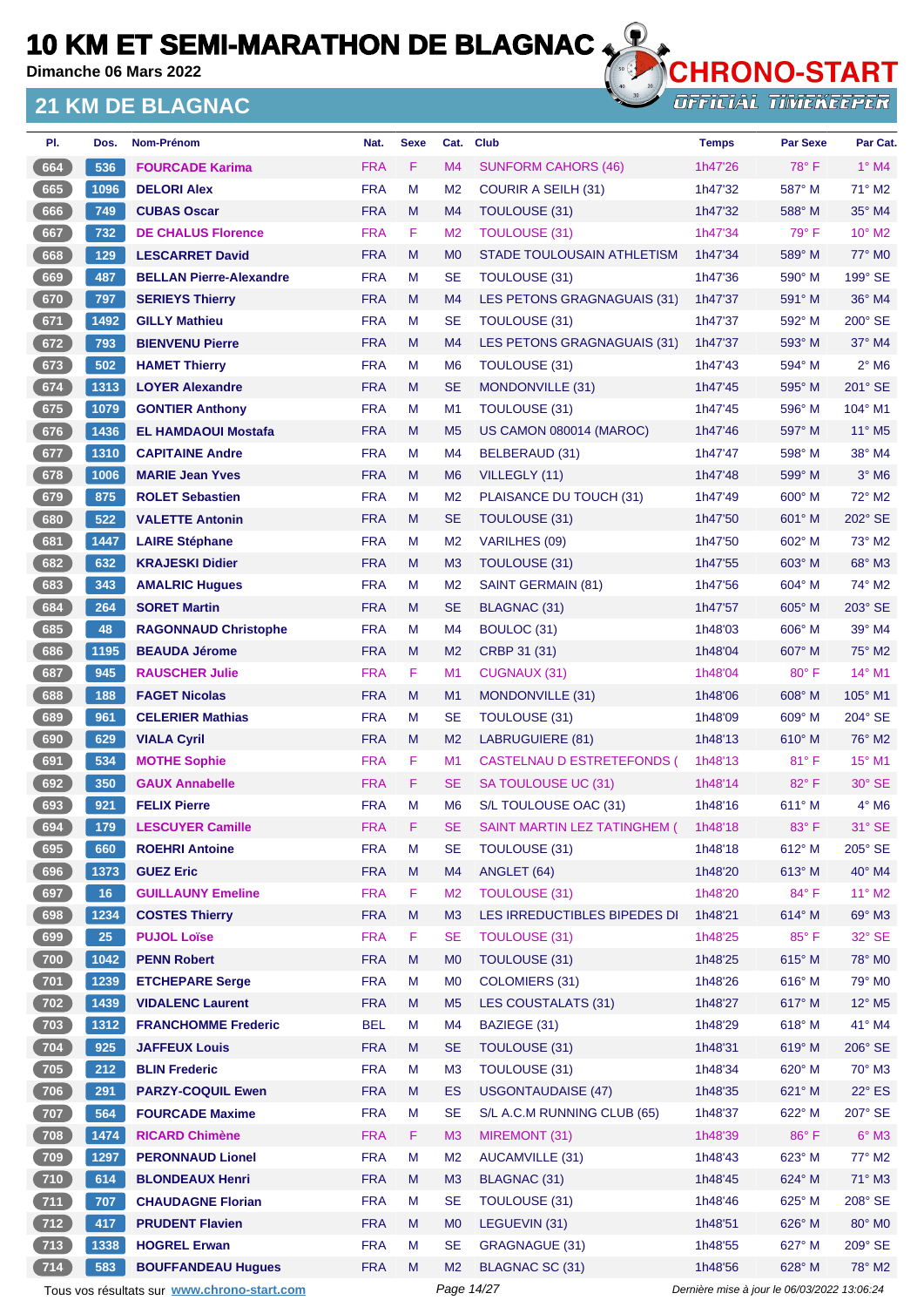**Dimanche 06 Mars 2022**

#### **21 KM DE BLAGNAC**



**OFFICIAL TIMEKEEPER** 

| PI.          | Dos.                 | Nom-Prénom                     | Nat.       | <b>Sexe</b> | Cat.           | <b>Club</b>                         | <b>Temps</b> | <b>Par Sexe</b> | Par Cat.         |
|--------------|----------------------|--------------------------------|------------|-------------|----------------|-------------------------------------|--------------|-----------------|------------------|
| 715          | 960                  | <b>JUCHEREAU Arthur</b>        | <b>FRA</b> | M           | <b>SE</b>      | TOULOUSE (31)                       | 1h48'57      | 629° M          | 210° SE          |
| 716          | 820                  | <b>LAFFAILLE Elodie</b>        | <b>FRA</b> | F           | <b>SE</b>      | <b>TOULOUSE (31)</b>                | 1h48'57      | $87^\circ$ F    | $33^\circ$ SE    |
| 717          | 843                  | <b>MIQUEL Thierry</b>          | <b>FRA</b> | M           | M <sub>4</sub> | TOULOUSE (31)                       | 1h49'00      | $630^\circ$ M   | 42° M4           |
| $\sqrt{718}$ | 132                  | <b>SAHUGUEDE Sébastien</b>     | <b>FRA</b> | M           | M <sub>1</sub> | FEYTIAT (87)                        | 1h49'00      | $631^\circ$ M   | $106^\circ$ M1   |
| 719          | 1146                 | <b>RIBELLES Pascal</b>         | <b>FRA</b> | M           | M <sub>2</sub> | S/L ATHLE BRENS GAILLAC (81)        | 1h49'01      | 632° M          | 79° M2           |
| $720$        | 1358                 | <b>AGRAFEL Sophie</b>          | <b>FRA</b> | F           | M <sub>2</sub> | <b>OLYMPIQUE DE SALIES (81)</b>     | 1h49'03      | 88°F            | 12° M2           |
| 721          | 841                  | <b>PIGATTO Laurent</b>         | <b>FRA</b> | M           | M4             | <b>ENFILE TES BASKETS 31 GRENAL</b> | 1h49'04      | 633° M          | $43^\circ$ M4    |
| $722$        | 861                  | <b>POUGET Vincent</b>          | <b>FRA</b> | М           | M <sub>2</sub> | BLAGNAC SC (31)                     | 1h49'05      | $634^\circ$ M   | 80° M2           |
| 723          | 754                  | <b>GHOSN Antoine</b>           | <b>FRA</b> | M           | M <sub>1</sub> | TOURNEFEUILLE (31)                  | 1h49'06      | 635° M          | 107° M1          |
| $724$        | 255                  | <b>PERRIGUEY Alexandre</b>     | <b>FRA</b> | M           | <b>SE</b>      | SAINT JEAN (31)                     | 1h49'10      | $636^\circ$ M   | $211^\circ$ SE   |
| 725          | 1150                 | <b>SURIRE Guillaume</b>        | <b>FRA</b> | M           | <b>SE</b>      | TOULOUSE (31)                       | 1h49'12      | 637° M          | 212° SE          |
| $726$        | 984                  | <b>MELIANI Mehdi</b>           | <b>FRA</b> | M           | <b>ES</b>      | <b>CAP TRAIL GAGNAC SUR GARON</b>   | 1h49'18      | 638° M          | $23^\circ$ ES    |
| 727          | 1140                 | <b>LE SAINT Gwendal</b>        | <b>FRA</b> | M           | M <sub>1</sub> | MONDONVILLE (31)                    | 1h49'20      | $639^\circ$ M   | 108° M1          |
| 728          | 1285                 | <b>DARMAGNAC Laurent</b>       | <b>FRA</b> | м           | M <sub>2</sub> | <b>VERDUN SUR GARONNE (82)</b>      | 1h49'25      | $640^\circ$ M   | 81° M2           |
| 729          | 383                  | <b>SOUMET Guillaume</b>        | <b>FRA</b> | M           | <b>SE</b>      | AUSSONNE (31)                       | 1h49'27      | $641^\circ$ M   | $213^\circ$ SE   |
| $730$        | 747                  | <b>HURLE Clément</b>           | <b>FRA</b> | м           | <b>SE</b>      | <b>TOULOUSE (31)</b>                | 1h49'28      | 642° M          | $214^\circ$ SE   |
| $\sqrt{731}$ | 833                  | <b>MOINE Florence</b>          | <b>FRA</b> | F.          | M <sub>2</sub> | <b>TRACKS ATHLE LISLE JOURDAIN</b>  | 1h49'29      | 89°F            | 13° M2           |
| $732$        | 184                  | <b>GLORIANT Cyril</b>          | <b>FRA</b> | M           | M <sub>2</sub> | BLAGNAC (31)                        | 1h49'33      | 643° M          | 82° M2           |
| 733          | 987                  | <b>VANDENBERGHE Jérôme</b>     | <b>FRA</b> | M           | M <sub>1</sub> | PIBRAC (31)                         | 1h49'35      | $644^{\circ}$ M | 109° M1          |
| $734$        | 606                  | <b>TRESGUERRES David</b>       | <b>ESP</b> | М           | M <sub>1</sub> | TOULOUSE (31)                       | 1h49'38      | 645° M          | $110^{\circ}$ M1 |
| 735          | 1411                 | <b>TAVERNIER Vincent</b>       | <b>FRA</b> | M           | M <sub>3</sub> | SAINT-JEAN (31)                     | 1h49'41      | $646^{\circ}$ M | $72^\circ$ M3    |
| $736$        | 569                  | <b>LARROQUE Rémi</b>           | <b>FRA</b> | м           | ES             | LE MONASTERE (12)                   | 1h49'42      | 647° M          | $24^\circ$ ES    |
| $737$        | 270                  | <b>MERCI Bernard</b>           | <b>FRA</b> | M           | M <sub>3</sub> | PORTET ATHLETIC CLUB (31)           | 1h49'43      | 648° M          | $73^\circ$ M3    |
| $738$        | 977                  | <b>PENO Alexia</b>             | <b>FRA</b> | F           | <b>SE</b>      | <b>TRACKS ATHLE LISLE JOURDAIN</b>  | 1h49'45      | $90^\circ$ F    | $34^\circ$ SE    |
| 739          | 1102                 | <b>DESCOTTE Quentin</b>        | <b>FRA</b> | M           | <b>SE</b>      | TOULOUSE (31)                       | 1h49'46      | 649° M          | $215^\circ$ SE   |
| $740$        | 1110                 | <b>DHERMY Marianne</b>         | <b>FRA</b> | F           | <b>SE</b>      | <b>BEAUZELLE (31)</b>               | 1h49'48      | $91^{\circ}$ F  | 35° SE           |
| 741          | 1493                 | ** Anonymat du Participant **  | <b>FRA</b> | M           | <b>SE</b>      | BALMA (31)                          | 1h49'52      | $650^\circ$ M   | $216^\circ$ SE   |
| $\sqrt{742}$ | 768                  | <b>SUEUR Medv</b>              | <b>FRA</b> | М           | ES             | <b>MONTAUBAN (82)</b>               | 1h49'53      | $651^\circ$ M   | $25^\circ$ ES    |
| 743          | 551                  | <b>MOTTET Alexandre</b>        | <b>FRA</b> | M           | M1             | TOULOUSE (31)                       | 1h50'00      | 652° M          | $111^\circ$ M1   |
| $744$        | 1348                 | <b>BARHOUMI Mahdi</b>          | <b>TUN</b> | м           | M <sub>0</sub> | FC ALBIAS (31)                      | 1h50'04      | 653° M          | 81° MO           |
| (745)        | $\vert$ 1089 $\vert$ | <b>TRANTOUL Nicolas</b>        | <b>FRA</b> | M           | M1             | <b>TUC (31)</b>                     | 1h50'06      | 654° M          | 112° M1          |
| 746          | 1315                 | <b>CLAVIE Laurent</b>          | <b>FRA</b> | M           | M <sub>3</sub> | <b>TAMAHURAMAS MURET (31)</b>       | 1h50'07      | $655^{\circ}$ M | 74° M3           |
| 747          | 585                  | <b>LADEIRA Edouard</b>         | <b>FRA</b> | M           | <b>SE</b>      | TOULOUSE (31)                       | 1h50'13      | 656° M          | 217° SE          |
| $748$        | 698                  | <b>GARANDEAU David</b>         | <b>FRA</b> | M           | <b>SE</b>      | LAFITTE-VIGORDANE (31)              | 1h50'13      | 657° M          | 218° SE          |
| 749          | 525                  | <b>VOGLER Mallory</b>          | <b>FRA</b> | M           | M <sub>0</sub> | QUINT-FONSEGRIVES (31)              | 1h50'16      | $658^\circ$ M   | 82° M0           |
| 750          | 723                  | <b>BASCOUL Jean-Jacques</b>    | <b>FRA</b> | M           | M <sub>3</sub> | TOULOUSE (31)                       | 1h50'17      | 659° M          | 75° M3           |
| 751          | 991                  | <b>HENRY Jean-Baptiste</b>     | <b>FRA</b> | M           | M <sub>2</sub> | BPBO 31 (31)                        | 1h50'18      | 660° M          | 83° M2           |
| $752$        | 329                  | <b>PUJOS Patrice</b>           | <b>FRA</b> | M           | M <sub>3</sub> | AC AUCH (32)                        | 1h50'21      | 661° M          | 76° M3           |
| 753          | 1178                 | <b>DELPUECH Thomas</b>         | <b>FRA</b> | M           | <b>SE</b>      | TOULOUSE (31)                       | 1h50'22      | 662° M          | 219° SE          |
| $754$        | 257                  | <b>JACOB Mathis</b>            | <b>FRA</b> | M           | <b>SE</b>      | TOULOUSE (31)                       | 1h50'23      | 663° M          | 220° SE          |
| 755          | 919                  | <b>ROTH Brittany</b>           | <b>USA</b> | F.          | <b>SE</b>      | <b>TOULOUSE (31)</b>                | 1h50'25      | $92^\circ$ F    | 36° SE           |
| $756$        | 1424                 | <b>SERON Marc</b>              | <b>FRA</b> | M           | M <sub>0</sub> | <b>BLAGNAC (31)</b>                 | 1h50'26      | 664° M          | 83° MO           |
| 757          | 289                  | <b>DUBERNET Valentine</b>      | <b>FRA</b> | F           | <b>SE</b>      | <b>DDX BRUGUIERES (31)</b>          | 1h50'27      | 93° F           | $37^\circ$ SE    |
| $758$        | 1173                 | <b>SCHNEIDER Jean-Baptiste</b> | <b>FRA</b> | M           | M <sub>0</sub> | <b>LARRA (31)</b>                   | 1h50'27      | 665° M          | 84° MO           |
| 759          | 261                  | <b>PERLANT Aurélie</b>         | <b>FRA</b> | F           | M1             | POMPIGNAN (82)                      | 1h50'30      | 94° F           | 16° M1           |
| 760          | 146                  | <b>INSA Dantio</b>             | <b>FRA</b> | M           | M <sub>3</sub> | <b>TEAM INSA81 (81)</b>             | 1h50'31      | 666° M          | 77° M3           |
| 761          | 1427                 | <b>DURAND Christophe</b>       | <b>FRA</b> | M           | M <sub>2</sub> | LAGRAVE (81)                        | 1h50'32      | 667° M          | 84° M2           |
| $762$        | 1165                 | <b>BOUTIE Vincent</b>          | <b>FRA</b> | M           | M1             | SAINT PAUL CAP DE JOUX (81)         | 1h50'32      | 668° M          | $113^\circ$ M1   |
| $763$        | 38                   | <b>BREL Clémence</b>           | <b>FRA</b> | F           | <b>SE</b>      | <b>CARENNAC (46)</b>                | 1h50'34      | 95°F            | $38^\circ$ SE    |
| 764          | 913                  | <b>DELAMARCHE Jerome</b>       | <b>FRA</b> | M           | M <sub>4</sub> | DREMIL-LAFAGE (31)                  | 1h50'36      | 669° M          | 44° M4           |
| 765          | 801                  | <b>CARBO Christine</b>         | <b>FRA</b> | F           | M3             | ATHLETIC CLUB AUTERIVAIN (31)       | 1h50'40      | $96^{\circ}$ F  | $7^\circ$ M3     |

Tous vos résultats sur **[www.chrono-start.com](https://www.chrono-start.com/)** Page 15/27 Page 15/27 Dernière mise à jour le 06/03/2022 13:06:24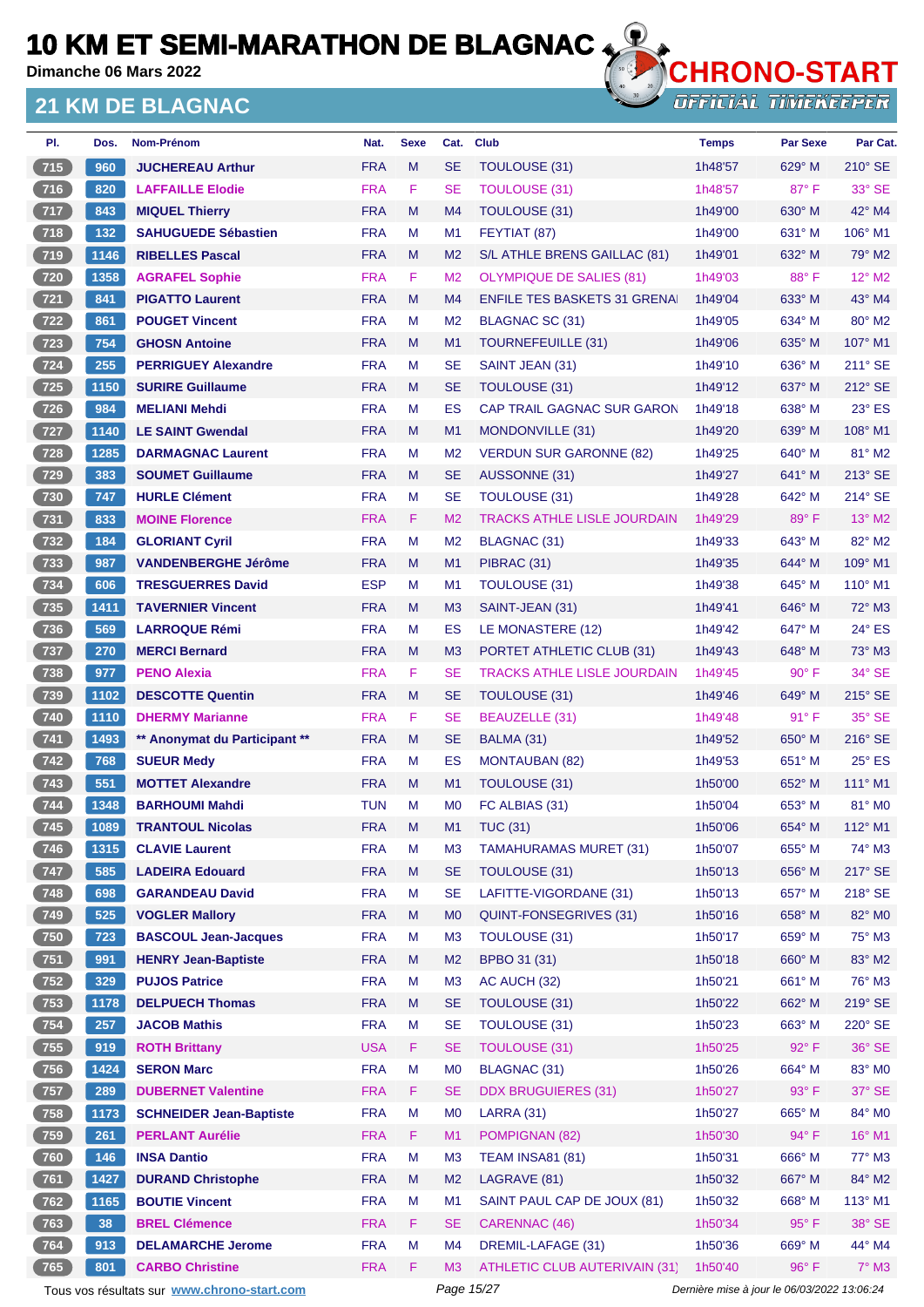**Dimanche 06 Mars 2022**

#### **21 KM DE BLAGNAC**



| PI.              | Dos.  | Nom-Prénom                                  | Nat.       | <b>Sexe</b> | Cat.           | <b>Club</b>                         | <b>Temps</b>                                | <b>Par Sexe</b> | Par Cat.                    |
|------------------|-------|---------------------------------------------|------------|-------------|----------------|-------------------------------------|---------------------------------------------|-----------------|-----------------------------|
| 766              | 997   | <b>FAVENNEC Erwan</b>                       | <b>FRA</b> | M           | M3             | ATHLETIC CLUB AUTERIVAIN (31)       | 1h50'40                                     | $670^\circ$ M   | 78° M3                      |
| 767              | 1060  | <b>PERRONNET Thierry</b>                    | <b>FRA</b> | M           | M <sub>6</sub> | LESPINASSE (31)                     | 1h50'42                                     | $671^\circ$ M   | $5^\circ$ M6                |
| (768)            | 39    | <b>LEVENEUR Anaïs</b>                       | <b>FRA</b> | F.          | <b>SE</b>      | <b>BLAGNAC (31)</b>                 | 1h50'43                                     | 97° F           | 39° SE                      |
| 769              | 624   | <b>JACOTTIN Arnaud</b>                      | <b>FRA</b> | M           | M <sub>3</sub> | BILLERE (64)                        | 1h50'46                                     | $672^\circ$ M   | 79° M3                      |
| $770$            | 1349  | <b>SANCHO Cyrielle</b>                      | <b>FRA</b> | F.          | M <sub>0</sub> | <b>TAMAHURAMAS MURET (31)</b>       | 1h50'50                                     | $98^\circ$ F    | 21° MO                      |
| $\sqrt{771}$     | 1470  | <b>FUERTES Arnaud</b>                       | <b>FRA</b> | M           | M <sub>0</sub> | AUSSONNE (31)                       | 1h50'52                                     | $673^\circ$ M   | 85° MO                      |
| 772              | $102$ | <b>LASSALLE Jérôme</b>                      | <b>FRA</b> | M           | M <sub>0</sub> | ALLIANCE 4U (31)                    | 1h50'52                                     | 674° M          | 86° M0                      |
| $773$            | 1256  | <b>PLE Jean-Christophe</b>                  | <b>FRA</b> | M           | M <sub>3</sub> | LABEGE (31)                         | 1h51'00                                     | $675^\circ$ M   | $80^\circ$ M3               |
| 774              | 889   | <b>JOURDAN Marc</b>                         | <b>FRA</b> | M           | M4             | <b>PUYCORNET (82)</b>               | 1h51'02                                     | $676^\circ$ M   | 45° M4                      |
| $775$            | 418   | <b>PUEYO Perrine</b>                        | <b>FRA</b> | F.          | M <sub>0</sub> | <b>STADE TOULOUSAIN ATHLETISM</b>   | 1h51'04                                     | 99° F           | 22° M0                      |
| $776$            | 798   | <b>CARDAILLAC Claude</b>                    | <b>FRA</b> | M           | M4             | LES PETONS GRAGNAGUAIS (31)         | 1h51'06                                     | 677° M          | 46° M4                      |
| $\overline{777}$ | 64    | <b>LALEMENT Mehdi</b>                       | <b>FRA</b> | M           | <b>SE</b>      | <b>TOULOUSE (31)</b>                | 1h51'06                                     | $678^\circ$ M   | 221° SE                     |
| (778)            | 394   | <b>ROZEN Fabien</b>                         | <b>FRA</b> | M           | M1             | AIRBUS RUNNING (31)                 | 1h51'08                                     | $679^\circ$ M   | $114^\circ$ M1              |
| 779              | 1143  | <b>MESSEGUE Stephan</b>                     | <b>FRA</b> | M           | M1             | BOULOC (31)                         | 1h51'10                                     | 680° M          | $115^\circ$ M1              |
| $780$            | 1029  | <b>GUILLOU Thomas</b>                       | <b>FRA</b> | M           | M <sub>0</sub> | LAGARDELLE SUR LEZE (31)            | 1h51'19                                     | 681° M          | 87° M0                      |
| $781$            | 162   | <b>COURALET Julie</b>                       | <b>FRA</b> | F           | <b>SE</b>      | <b>TOULOUSE (31)</b>                | 1h51'23                                     | $100^\circ$ F   | $40^\circ$ SE               |
| 782              | 666   | <b>LE VIGOUROUX Baptiste</b>                | <b>FRA</b> | M           | <b>SE</b>      | <b>VELO CLUB DU SUD GIRONDE (3)</b> | 1h51'25                                     | 682° M          | 222° SE                     |
| $783$            | 671   | <b>LAIR Shayane</b>                         | <b>FRA</b> | M           | <b>ES</b>      | <b>BLAGNAC HANDBALL CLUB (31)</b>   | 1h51'25                                     | $683^\circ$ M   | $26^{\circ}$ ES             |
| $784$            | 804   | <b>BASSAGANYA Carles</b>                    | <b>ESP</b> | M           | M <sub>2</sub> | <b>UE SANT JOAN DE LES ABADESS</b>  | 1h51'32                                     | $684^\circ$ M   | 85° M2                      |
| $785$            | 805   | <b>SOLÀ SALVATELLA Helena</b>               | <b>ESP</b> | F.          | M <sub>2</sub> | <b>UE SANT JOAN DE LES ABADESS</b>  | 1h51'32                                     | $101^\circ$ F   | $14^{\circ}$ M2             |
| 786              | 297   | <b>CAPILLA Jacques</b>                      | <b>FRA</b> | M           | M <sub>0</sub> | LE FAUGA (31)                       | 1h51'35                                     | 685° M          | 88° MO                      |
| $787$            | 314   | <b>GARNOT Yohann</b>                        | <b>FRA</b> | M           | M1             | <b>BLAGNAC (31)</b>                 | 1h51'36                                     | $686^\circ$ M   | $116^\circ$ M1              |
| 788              | 929   | <b>RUBIO Geoffrey</b>                       | <b>FRA</b> | M           | <b>SE</b>      | <b>TOULOUSE (31)</b>                | 1h51'40                                     | 687° M          | 223° SE                     |
| $789$            | 1401  | <b>MORTAMET Augustin</b>                    | <b>FRA</b> | M           | M <sub>2</sub> | <b>TOULOUSE (31)</b>                | 1h51'44                                     | $688^\circ$ M   | 86° M2                      |
| 790              | 479   | <b>CARVALHO SILVA DE SA Juliana</b>         | <b>BRA</b> | F.          | <b>SE</b>      | ANGOULEME (16)                      | 1h51'45                                     | 102°F           | 41° SE                      |
| 791              | 1156  | <b>DELMAS Bastien</b>                       | <b>FRA</b> | M           | JU             | <b>TOURNEFEUILLE (31)</b>           | 1h51'52                                     | $689^\circ$ M   | 7° JU                       |
|                  | 1405  | <b>FANIO Eric</b>                           | <b>FRA</b> | M           | M4             | SEF_TECHNOLOGIES (31)               | 1h51'53                                     | 690° M          | 47° M4                      |
| $792$<br>$793$   |       | <b>LEDEMÉ Marius</b>                        | <b>FRA</b> |             |                |                                     |                                             |                 | 8° JU                       |
|                  | 1126  |                                             |            | М           | JU             | SAINT-ALBAN (31)                    | 1h51'54                                     | $691^\circ$ M   |                             |
| 794              | 374   | <b>DELOR Cedric</b>                         | <b>FRA</b> | M           | M1             | <b>GRATENTOUR (31)</b>              | 1h51'55                                     | 692° M          | $117^\circ$ M1              |
| 795              | 443   | <b>FRÉSARD Mathieu</b>                      | <b>FRA</b> | M           | <b>SE</b>      | <b>US PALAISEAU TRIATHLON (91)</b>  | 1h51'56                                     | $693^\circ$ M   | 224° SE                     |
| (796)            | 412   | <b>ANTONY Guillaume</b>                     | <b>FRA</b> | M           | <b>SE</b>      | <b>TOULOUSE (31)</b>                | 1h51'56                                     | 694° M          | 225° SE                     |
| $797$            | 51    | <b>POLLIO Nora</b>                          | <b>FRA</b> | F           | <b>SE</b>      | <b>TOULOUSE (31)</b>                | 1h52'00                                     | 103° F          | 42° SE                      |
| 798              | 1051  | <b>REFFET Benoit</b>                        | <b>FRA</b> | M           | M <sub>2</sub> | TEAM LACOMETTE (31)                 | 1h52'01                                     | 695° M          | 87° M2                      |
| 799              | 325   | <b>BORGES Marie</b>                         | <b>FRA</b> | F           | M <sub>4</sub> | <b>ASSOCIATION SPORTIVE VILLEM</b>  | 1h52'03                                     | 104° F          | $2^{\circ}$ M4              |
| 800              | 178   | <b>BENARROCHE Patrice</b>                   | <b>FRA</b> | M           | M4             | <b>TOULOUSE (31)</b>                | 1h52'09                                     | 696° M          | 48° M4                      |
| 801              | 610   | <b>VAZ Manuel</b>                           | <b>FRA</b> | M           | M <sub>3</sub> | TOULOUSE (31)                       | 1h52'12                                     | 697° M          | 81° M3                      |
| 802              | 499   | <b>GRAMONT Bertrand</b>                     | <b>FRA</b> | M           | M <sub>6</sub> | TOULOUSE (31)                       | 1h52'14                                     | 698° M          | $6^{\circ}$ M6              |
| 803              | 49    | <b>EYCHENNE Claire</b>                      | <b>FRA</b> | F           | <b>SE</b>      | <b>VERNIOLLE (09)</b>               | 1h52'14                                     | $105^\circ$ F   | 43° SE                      |
| 804              | 229   | <b>GOMEZ-ROCA Carlos</b>                    | <b>FRA</b> | M           | M <sub>2</sub> | <b>TOULOUSE (31)</b>                | 1h52'15                                     | 699° M          | 88° M2                      |
| 805              | 1431  | <b>LOURDEL Guillaume</b>                    | <b>FRA</b> | M           | M1             | <b>TAMAHURAMAS MURET (31)</b>       | 1h52'16                                     | 700° M          | 118° M1                     |
| 806              | 470   | <b>BLAYA Benjamin</b>                       | <b>FRA</b> | M           | <b>SE</b>      | LE XV DE LA SAVE (31)               | 1h52'17                                     | 701° M          | 226° SE                     |
| 807              | 655   | <b>HARD Didier</b>                          | <b>FRA</b> | M           | M <sub>3</sub> | <b>SEILH (31)</b>                   | 1h52'17                                     | 702° M          | 82° M3                      |
| 808              | 1253  | <b>DE TORCY Tiphaine</b>                    | <b>FRA</b> | F           | M <sub>0</sub> | <b>TOULOUSE (31)</b>                | 1h52'17                                     | 106°F           | 23° MO                      |
| 809              | 550   | <b>PANFILI Pierre</b>                       | <b>FRA</b> | M           | M <sub>5</sub> | PIBRAC (31)                         | 1h52'17                                     | 703° M          | $13^{\circ}$ M <sub>5</sub> |
| 810              | 307   | <b>BOISSIER Thierry</b>                     | <b>FRA</b> | M           | M4             | LEGUEVIN (31)                       | 1h52'24                                     | 704° M          | 49° M4                      |
| 811              | 640   | <b>BOURDET Julie</b>                        | <b>FRA</b> | F           | M1             | S/L CA BRIVE (19)                   | 1h52'26                                     | $107^\circ$ F   | $17^{\circ}$ M1             |
| 812              | 1341  | <b>SIMON Léa</b>                            | <b>FRA</b> | F.          | <b>SE</b>      | <b>ESCALQUENS (31)</b>              | 1h52'27                                     | 108° F          | 44° SE                      |
| 813              | 906   | <b>VIDAL Célia</b>                          | <b>FRA</b> | F           | <b>SE</b>      | <b>TOULOUSE (31)</b>                | 1h52'27                                     | 109°F           | 45° SE                      |
| 814              | 924   | <b>PERIQUET Corentin</b>                    | <b>FRA</b> | M           | <b>SE</b>      | TOULOUSE (31)                       | 1h52'31                                     | 705° M          | 227° SE                     |
| 815              | 844   | <b>JOLIVET Kévin</b>                        | <b>FRA</b> | M           | <b>SE</b>      | <b>RUN IN TOULOUSE (31)</b>         | 1h52'31                                     | 706° M          | 228° SE                     |
| 816              | 885   | <b>TEMIM Cristopher</b>                     | <b>FRA</b> | M           | <b>SE</b>      | BALMA (31)                          | 1h52'33                                     | 707° M          | 229° SE                     |
|                  |       | Tous vos résultats sur www.chrono-start.com |            |             | Page 16/27     |                                     | Dernière mise à jour le 06/03/2022 13:06:24 |                 |                             |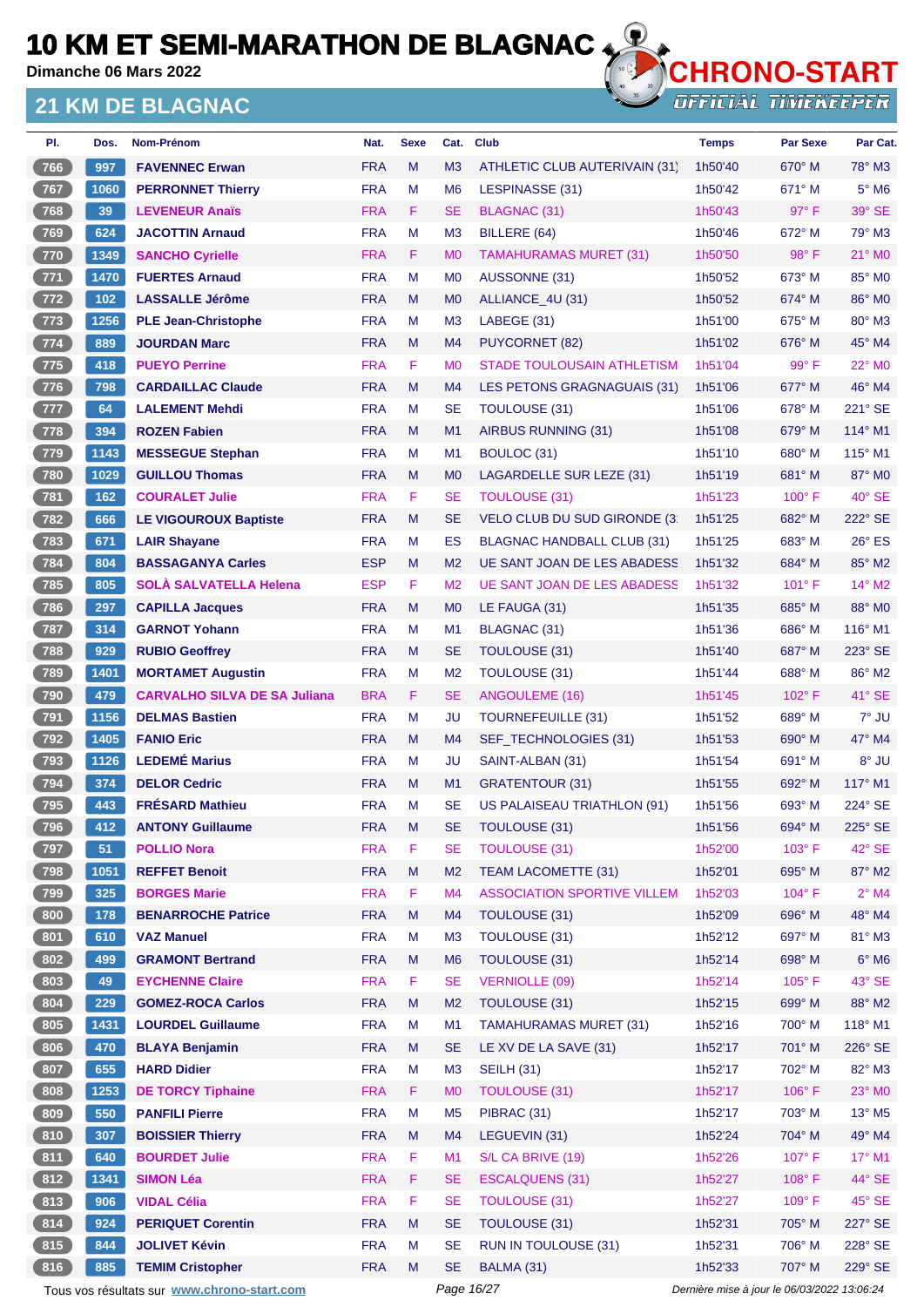**Dimanche 06 Mars 2022**

#### **21 KM DE BLAGNAC**



| PI.   | Dos. | Nom-Prénom                                  | Nat.       | <b>Sexe</b> | Cat.           | <b>Club</b>                        | <b>Temps</b>                                | <b>Par Sexe</b> | Par Cat.                    |
|-------|------|---------------------------------------------|------------|-------------|----------------|------------------------------------|---------------------------------------------|-----------------|-----------------------------|
| 817   | 1494 | <b>GACHET Bernard</b>                       | <b>FRA</b> | M           | M <sub>6</sub> | <b>ASPTT CHOLET (49)</b>           | 1h52'33                                     | 708° M          | $7^\circ$ M <sub>6</sub>    |
| 818   | 1160 | <b>BLANC Etienne</b>                        | <b>FRA</b> | M           | M <sub>1</sub> | <b>TOULOUSE (31)</b>               | 1h52'33                                     | 709° M          | $119^\circ$ M1              |
| 819   | 1488 | <b>CHATAIN Raphaël</b>                      | <b>FRA</b> | M           | <b>SE</b>      | <b>BRUGUIERES (31)</b>             | 1h52'38                                     | $710^\circ$ M   | 230° SE                     |
| 820   | 328  | <b>LACOMBE Antony</b>                       | <b>FRA</b> | M           | M <sub>1</sub> | SAINT-LYS (31)                     | 1h52'39                                     | $711^\circ$ M   | 120° M1                     |
| 821   | 53   | <b>MAGERE David</b>                         | <b>FRA</b> | M           | <b>SE</b>      | TOULOUSE (31)                      | 1h52'40                                     | 712° M          | $231^\circ$ SE              |
| 822   | 1340 | <b>ITIER Vincent</b>                        | <b>FRA</b> | М           | M <sub>1</sub> | <b>MONTBERON (31)</b>              | 1h52'41                                     | 713° M          | 121° M1                     |
| 823   | 918  | <b>ESTAGERIE Laetitia</b>                   | <b>FRA</b> | F           | M <sub>1</sub> | <b>TOURNEFEUILLE (31)</b>          | 1h52'43                                     | $110^{\circ}$ F | 18° M1                      |
| 824   | 1040 | <b>GROS Rodolphe</b>                        | <b>FRA</b> | M           | M <sub>3</sub> | <b>NON (17)</b>                    | 1h52'44                                     | 714° M          | $83^\circ$ M3               |
| 825   | 990  | <b>DONADELLO Christian</b>                  | <b>FRA</b> | M           | M <sub>5</sub> | SAIGUEDE (31)                      | 1h52'44                                     | $715^\circ$ M   | $14^{\circ}$ M <sub>5</sub> |
| 826   | 1456 | <b>DARRIS Pierre</b>                        | <b>FRA</b> | М           | M <sub>0</sub> | BALMA (31)                         | 1h52'46                                     | $716^\circ$ M   | 89° M0                      |
| 827   | 1396 | <b>GUIMARAES-RIBEIRO Carla</b>              | <b>FRA</b> | F.          | M <sub>5</sub> | SA TOULOUSE UC (31)                | 1h52'48                                     | $111^\circ$ F   | $1^\circ$ M <sub>5</sub>    |
| 828   | 845  | <b>TAHLOUL Yacine</b>                       | <b>FRA</b> | м           | M <sub>1</sub> | <b>MURET (31)</b>                  | 1h52'54                                     | $717^\circ$ M   | 122° M1                     |
| 829   | 694  | <b>SOUVIELLE Yannick</b>                    | <b>FRA</b> | M           | M <sub>0</sub> | CARBONNE (31)                      | 1h52'55                                     | 718° M          | $90^\circ$ M <sub>0</sub>   |
| 830   | 508  | <b>BONNARD Pierre</b>                       | <b>FRA</b> | M           | M <sub>2</sub> | TOULOUSE (31)                      | 1h52'57                                     | 719° M          | 89° M2                      |
| 831   | 176  | <b>MOUSSET Valérie</b>                      | <b>FRA</b> | F           | M <sub>1</sub> | <b>RAMONVILLE SAINT AGNE (31)</b>  | 1h53'01                                     | $112^{\circ}$ F | $19°$ M1                    |
| $832$ | 864  | <b>BORREDON Séverine</b>                    | <b>FRA</b> | F           | M <sub>2</sub> | <b>TOAC TRIATHLON (31)</b>         | 1h53'02                                     | $113^\circ$ F   | $15^{\circ}$ M2             |
| 833   | 355  | <b>WARD Joanna</b>                          | <b>GBR</b> | F           | M <sub>0</sub> | SAINT-LYS (31)                     | 1h53'03                                     | $114^{\circ}$ F | $24^\circ$ MO               |
| 834   | 1376 | <b>SPAAK Marc</b>                           | <b>FRA</b> | M           | <b>SE</b>      | ESCALQUENS (31)                    | 1h53'05                                     | 720° M          | 232° SE                     |
| 835   | 1477 | <b>RECCHIA Sylvain</b>                      | <b>FRA</b> | M           | M <sub>1</sub> | A.S. MONDONVILLE (31)              | 1h53'06                                     | 721° M          | 123° M1                     |
| 836   | 613  | <b>LAPALU Céline</b>                        | <b>FRA</b> | F.          | M <sub>1</sub> | TOULOUSE (31)                      | 1h53'14                                     | $115^{\circ}$ F | $20^\circ$ M1               |
| 837   | 670  | <b>RICHARD Philippe</b>                     | <b>FRA</b> | M           | M <sub>2</sub> | CABANES (81)                       | 1h53'20                                     | 722° M          | $90^\circ$ M <sub>2</sub>   |
| 838   | 197  | <b>RAYNAUD Stephanie</b>                    | <b>FRA</b> | F           | M <sub>0</sub> | TOULOUSE (31)                      | 1h53'23                                     | $116^\circ$ F   | $25^\circ$ MO               |
| 839   | 1030 | <b>CHAPUIS Bertrand</b>                     | <b>FRA</b> | M           | M <sub>6</sub> | PIBRAC (31)                        | 1h53'25                                     | 723° M          | $8^\circ$ M <sub>6</sub>    |
| 840   | 361  | <b>ARMENGAUD Pierre</b>                     | <b>FRA</b> | M           | <b>SE</b>      | <b>TOULOUSE (31)</b>               | 1h53'30                                     | 724° M          | 233° SE                     |
| 841   | 305  | <b>CANU Richard</b>                         | <b>FRA</b> | M           | M <sub>3</sub> | GBR (31)                           | 1h53'31                                     | $725^\circ$ M   | 84° M3                      |
| 842   | 423  | <b>SOLDADIE Axel</b>                        | <b>FRA</b> | м           | <b>SE</b>      | BLAGNAC (31)                       | 1h53'32                                     | 726° M          | 234° SE                     |
| 843   | 54   | <b>DUFOURD Arnaud</b>                       | <b>FRA</b> | M           | <b>SE</b>      | CASTRES (81)                       | 1h53'34                                     | 727° M          | $235^\circ$ SE              |
| 844   | 562  | <b>MORISSET Judith</b>                      | <b>GBR</b> | F           | M <sub>1</sub> | DREMIL-LAFAGE (31)                 | 1h53'36                                     | $117^\circ$ F   | $21^{\circ}$ M1             |
| 845   | 510  | <b>DROGOZ Nicolas</b>                       | <b>FRA</b> | M           | M <sub>2</sub> | STADE TOULOUSAIN CYCLISME          | 1h53'43                                     | 728° M          | 91° M2                      |
| 846   | 1168 | <b>LECLERCQ Thomas</b>                      | <b>FRA</b> | м           | <b>SE</b>      | TOULOUSE (31)                      | 1h53'46                                     | 729° M          | 236° SE                     |
| 847   | 910  | <b>OLIVEIRA Orlando</b>                     | <b>FIN</b> | Μ           | M1             | TOULOUSE (31)                      | 1h53'52                                     | 730° M          | 124° M1                     |
| 848   | 1385 | <b>BRIQUELER Jean Baptiste</b>              | <b>FRA</b> | M           | M1             | TOULOUSE (31)                      | 1h53'53                                     | 731° M          | 125° M1                     |
| 849   | 865  | <b>HERVE Jean-Charles</b>                   | <b>FRA</b> | M           | M <sub>5</sub> | PORTET ATHLETIC CLUB (31)          | 1h53'54                                     | 732° M          | $15^{\circ}$ M <sub>5</sub> |
| 850   | 1265 | <b>CAZAUX Nadine</b>                        | <b>FRA</b> | F           | M <sub>2</sub> | <b>BIRAN (32)</b>                  | 1h53'57                                     | 118°F           | $16^{\circ}$ M2             |
| 851   | 998  | <b>RASCLE Didier</b>                        | <b>FRA</b> | ${\sf M}$   | M <sub>5</sub> | PLAISANCE DU TOUCH (31)            | 1h53'58                                     | 733° M          | 16° M5                      |
| 852   | 603  | <b>ROCCHI Christelle</b>                    | <b>FRA</b> | F           | M <sub>2</sub> | <b>MONTAUBAN (82)</b>              | 1h54'02                                     | 119°F           | $17^\circ$ M2               |
| 853   | 899  | <b>ERNOULT Pierre-Yves</b>                  | <b>FRA</b> | M           | M <sub>0</sub> | VILLENEUVE-TOLOSANE (31)           | 1h54'02                                     | 734° M          | 91° MO                      |
| 854   | 876  | <b>LEBBAD Jonathan</b>                      | <b>FRA</b> | M           | <b>SE</b>      | <b>IFRS (31)</b>                   | 1h54'03                                     | 735° M          | 237° SE                     |
| 855   | 1018 | <b>LATOUCHE Melanie</b>                     | <b>FRA</b> | F           | <b>SE</b>      | CA BALMA (31)                      | 1h54'04                                     | 120°F           | 46° SE                      |
| 856   | 792  | <b>LABEYRIE Frederic</b>                    | <b>FRA</b> | M           | M1             | <b>LES PETONS GRAGNAGUAIS (31)</b> | 1h54'07                                     | 736° M          | 126° M1                     |
| 857   | 1070 | <b>MELO DA SILVA Chloé</b>                  | <b>FRA</b> | F           | <b>SE</b>      | <b>TOULOUSE (31)</b>               | 1h54'07                                     | 121° F          | $47^\circ$ SE               |
| 858   | 1422 | <b>DAUZATS Marc</b>                         | <b>FRA</b> | M           | M <sub>2</sub> | LAGRAVE (81)                       | 1h54'08                                     | 737° M          | 92° M2                      |
| 859   | 104  | <b>LOUIS Bastian</b>                        | <b>FRA</b> | M           | <b>SE</b>      | TOULOUSE (31)                      | 1h54'09                                     | 738° M          | 238° SE                     |
| 860   |      | <b>FISCHER Hans</b>                         | <b>GER</b> | M           | M <sub>4</sub> | <b>BLAGNAC (31)</b>                |                                             | 739° M          | $50^\circ$ M4               |
|       | 934  |                                             |            |             |                |                                    | 1h54'11                                     |                 |                             |
| 861   | 76   | <b>TAIDRINI Habiba</b>                      | <b>FRA</b> | F           | M <sub>2</sub> | MONDONVILLE (31)                   | 1h54'11                                     | 122°F           | 18° M2                      |
| 862   | 427  | <b>MARMIE Christophe</b>                    | <b>FRA</b> | M           | M <sub>2</sub> | AUBIAC (47)                        | 1h54'11                                     | 740° M          | $93^\circ$ M2               |
| 863   | 755  | <b>JUSTAMON Guillaume</b>                   | <b>FRA</b> | M           | M1             | POUCHARRAMET (31)                  | 1h54'15                                     | 741° M          | 127° M1                     |
| 864   | 489  | <b>GARNIER Sebastien</b>                    | <b>FRA</b> | M           | M <sub>2</sub> | <b>AUTERIVE (31)</b>               | 1h54'27                                     | 742° M          | 94° M2                      |
| 865   | 757  | <b>BASSI Jean Marc</b>                      | <b>FRA</b> | M           | M3             | <b>AUCAMVILLE (31)</b>             | 1h54'30                                     | 743° M          | 85° M3                      |
| 866   | 320  | <b>GEORGES Dominique</b>                    | <b>FRA</b> | M           | M <sub>2</sub> | <b>DDX BRUGUIERES (31)</b>         | 1h54'30                                     | 744° M          | 95° M2                      |
| 867   | 511  | <b>CAPES Cédric</b>                         | <b>FRA</b> | M           | <b>SE</b>      | TOULOUSE (31)                      | 1h54'32                                     | 745° M          | 239° SE                     |
|       |      | Tous vos résultats sur www.chrono-start.com |            |             | Page 17/27     |                                    | Dernière mise à jour le 06/03/2022 13:06:24 |                 |                             |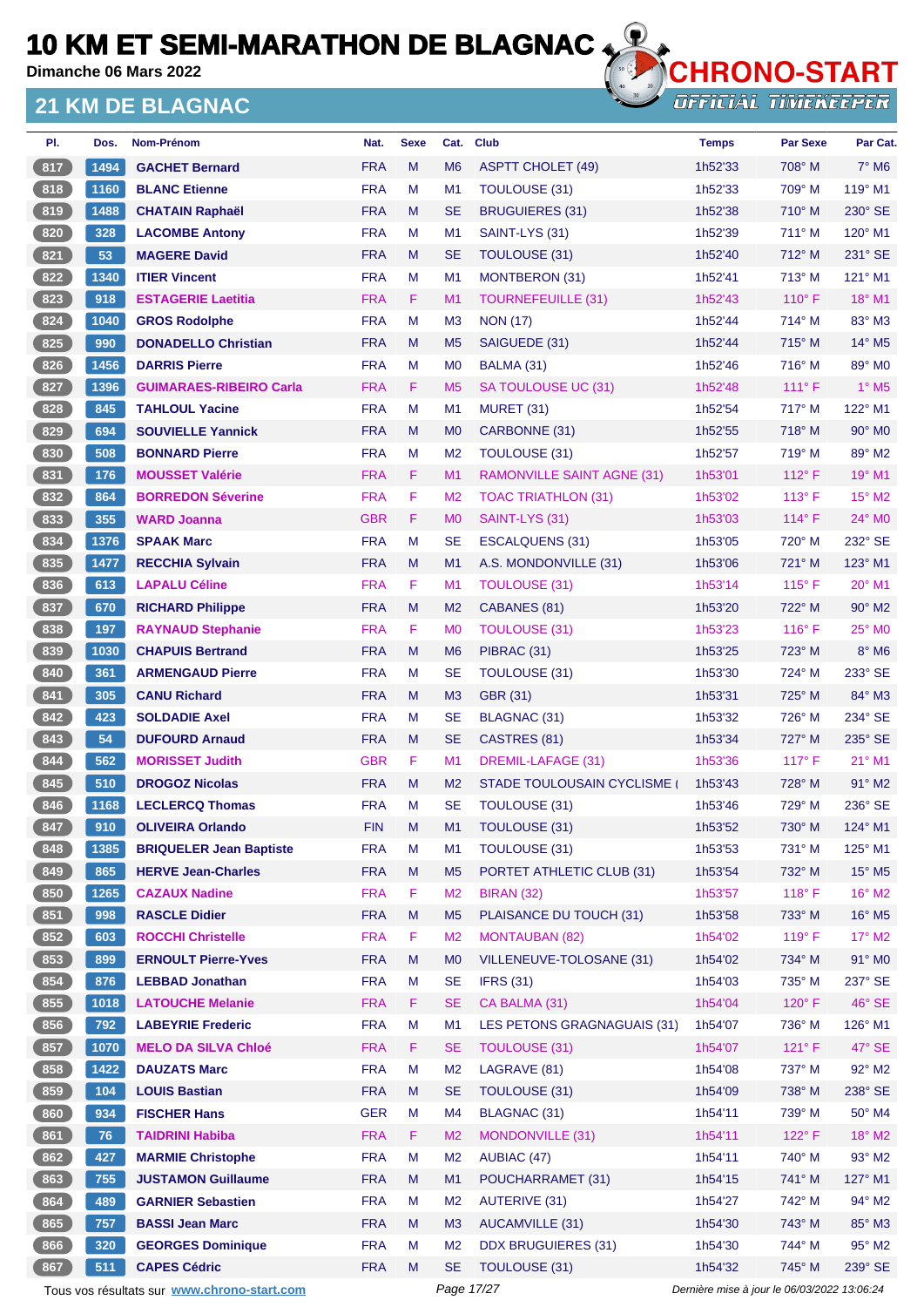**Dimanche 06 Mars 2022**

#### **21 KM DE BLAGNAC**



**OFFICIAL TIMEKEEPER** 

| PI.   | Dos. | Nom-Prénom                       | Nat.       | <b>Sexe</b> | Cat.           | <b>Club</b>                       | <b>Temps</b> | <b>Par Sexe</b> | Par Cat.       |
|-------|------|----------------------------------|------------|-------------|----------------|-----------------------------------|--------------|-----------------|----------------|
| 868   | 1022 | <b>SANCHEZ Régis</b>             | <b>FRA</b> | M           | M <sub>4</sub> | SPIRIDON CLUB DU PAYS D'OME       | 1h54'32      | 746° M          | 51° M4         |
| 869   | 1240 | <b>ROBINET Laetitia</b>          | <b>FRA</b> | F           | M <sub>3</sub> | <b>TARAHUMARAS MURET CLUB (31</b> | 1h54'34      | $123^\circ$ F   | $8^\circ$ M3   |
| 870   | 1148 | <b>UNAL Vincent</b>              | <b>FRA</b> | M           | M <sub>0</sub> | PUYLAGARDE (82)                   | 1h54'40      | 747° M          | $92^\circ$ MO  |
| 871   | 687  | <b>ZAMAROCZY Marie</b>           | <b>FRA</b> | F           | M1             | CA BALMA (31)                     | 1h54'40      | $124^\circ$ F   | 22° M1         |
| $872$ | 559  | <b>NGUYEN VAN SANG François</b>  | <b>FRA</b> | M           | M <sub>2</sub> | <b>CRBP (31)</b>                  | 1h54'42      | 748° M          | 96° M2         |
| 873   | 1266 | <b>HOULETTE Manuella</b>         | <b>FRA</b> | F.          | <b>SE</b>      | <b>TOULOUSE (31)</b>              | 1h54'44      | $125^\circ$ F   | 48° SE         |
| 874   | 92   | <b>CALVARY Sébastien</b>         | <b>FRA</b> | M           | M <sub>0</sub> | PLAISANCE DU TOUCH (31)           | 1h54'45      | 749° M          | $93^\circ$ MO  |
| 875   | 205  | <b>VIGNERON Sylvain</b>          | <b>FRA</b> | М           | M <sub>2</sub> | TOULOUSE (31)                     | 1h54'46      | $750^\circ$ M   | 97° M2         |
| 876   | 1063 | <b>NOUGE-BERDE Thomas</b>        | <b>FRA</b> | M           | M <sub>0</sub> | <b>TEAM POUYASPE (31)</b>         | 1h54'47      | $751^\circ$ M   | $94^\circ$ MO  |
| 877   | 1359 | <b>SIMON Luc</b>                 | <b>FRA</b> | M           | <b>SE</b>      | TARBES (65)                       | 1h54'52      | 752° M          | $240^\circ$ SE |
| 878   | 932  | <b>CINQFRAIX Stéphane</b>        | <b>FRA</b> | M           | M <sub>3</sub> | ST GAUDENS (31)                   | 1h54'52      | 753° M          | 86° M3         |
| 879   | 989  | <b>DUSSUD Bruno</b>              | <b>FRA</b> | М           | M <sub>6</sub> | <b>RAMONVILLE ST AGNE (31)</b>    | 1h54'53      | 754° M          | $9°$ M6        |
| 880   | 736  | <b>CARRATALA LASSERRE Julien</b> | <b>FRA</b> | M           | <b>SE</b>      | TOULOUSE (31)                     | 1h54'55      | 755° M          | 241° SE        |
| $881$ | 1287 | <b>GUILLOTEAU Laurent</b>        | <b>FRA</b> | М           | M <sub>4</sub> | <b>RUNNINGSEYSSES (31)</b>        | 1h54'57      | 756° M          | 52° M4         |
| 882   | 705  | <b>KAUFFER Thomas</b>            | <b>FRA</b> | M           | <b>SE</b>      | TOULOUSE (31)                     | 1h54'57      | 757° M          | 242° SE        |
| 883   | 286  | <b>VLIMANT Valentine</b>         | <b>FRA</b> | F.          | <b>SE</b>      | <b>TOULOUSE (31)</b>              | 1h54'57      | $126^\circ$ F   | 49° SE         |
| 884   | 1325 | <b>GUILLOU Mathis</b>            | <b>FRA</b> | M           | <b>SE</b>      | <b>SUAPS (31)</b>                 | 1h54'58      | 758° M          | 243° SE        |
| 885   | 351  | <b>DEGAN Franck</b>              | <b>FRA</b> | М           | M <sub>3</sub> | COLOMIERS (31)                    | 1h55'09      | 759° M          | 87° M3         |
| 886   | 1286 | <b>OFFER Didier</b>              | <b>FRA</b> | M           | M <sub>3</sub> | BLABLATRAIL (31)                  | 1h55'09      | $760^\circ$ M   | 88° M3         |
| 887   | 339  | <b>ROLLAND Mélanie</b>           | <b>FRA</b> | F.          | M <sub>1</sub> | <b>TOULOUSE (31)</b>              | 1h55'14      | $127^\circ$ F   | 23° M1         |
| 888   | 1440 | <b>BENOIT Laurent</b>            | <b>FRA</b> | M           | M <sub>2</sub> | <b>DUNES (82)</b>                 | 1h55'15      | 761° M          | 98° M2         |
| 889   | 1129 | <b>LAURET Jean-Louis</b>         | <b>FRA</b> | М           | <b>SE</b>      | TOULOUSE (31)                     | 1h55'18      | 762° M          | 244° SE        |
| 890   | 1109 | <b>PARQUIN François</b>          | <b>FRA</b> | M           | M <sub>5</sub> | TOULOUSE (31)                     | 1h55'22      | 763° M          | 17° M5         |
| 891   | 1384 | <b>DUHAMEL Marion</b>            | <b>FRA</b> | F           | M <sub>0</sub> | <b>TOULOUSE (31)</b>              | 1h55'23      | $128^\circ$ F   | 26° MO         |
| 892   | 650  | <b>FERTANE Brahim</b>            | <b>FRA</b> | M           | M <sub>3</sub> | <b>GRAULHET (81)</b>              | 1h55'23      | $764^\circ$ M   | 89° M3         |
| 893   | 85   | <b>SOL Alexandre</b>             | <b>FRA</b> | М           | <b>SE</b>      | TOULOUSE (31)                     | 1h55'28      | 765° M          | 245° SE        |
| 894   | 1445 | <b>TAN Etienne</b>               | <b>FRA</b> | M           | <b>ES</b>      | TOULOUSE (31)                     | 1h55'30      | 766° M          | $27^\circ$ ES  |
| 895   | 1248 | <b>BLANQUET Maryline</b>         | <b>FRA</b> | F.          | M <sub>1</sub> | <b>TARAHUMARAS MURET CLUB (31</b> | 1h55'31      | $129^\circ$ F   | 24° M1         |
| 896   | 1212 | <b>FARGAL Robert</b>             | <b>FRA</b> | M           | M <sub>4</sub> | <b>MONTBETON (82)</b>             | 1h55'32      | 767° M          | 53° M4         |
| 897   | 512  | <b>DUGGAN David</b>              | <b>FRA</b> | M           | M4             | PARKRUN DE LA RAMEE (31)          | 1h55'53      | 768° M          | 54° M4         |
| 898   | 528  | ** Anonymat du Participant **    | <b>FRA</b> | M           | <b>SE</b>      | ANGLET (64)                       | 1h55'54      | 769° M          | 246° SE        |
| $899$ | 993  | <b>CRINER Bertrand</b>           | <b>FRA</b> | M           | M1             | <b>TOURNEFEUILLE (31)</b>         | 1h55'55      | 770° M          | 128° M1        |
| 900   | 1375 | <b>NEYMOND Bastien</b>           | <b>FRA</b> | M           | M1             | AUZIELLE (31)                     | 1h55'56      | 771° M          | 129° M1        |
| 901   | 131  | <b>DURAND Christina</b>          | <b>FRA</b> | F           | M1             | BLAGNAC (31)                      | 1h55'58      | 130° F          | 25° M1         |
| 902   | 974  | <b>LAGANE Jean-Pierre</b>        | <b>FRA</b> | M           | M <sub>5</sub> | TOULOUSE (31)                     | 1h56'00      | 772° M          | 18° M5         |
| 903   | 335  | <b>HOURTANE Nathalie</b>         | <b>FRA</b> | F           | M4             | <b>DDX BRUGUIERES (31)</b>        | 1h56'02      | $131^\circ$ F   | $3°$ M4        |
| 904   | 214  | <b>PAPAIX Laure</b>              | <b>FRA</b> | F.          | <b>SE</b>      | <b>CAF TOULOUSE (31)</b>          | 1h56'04      | 132° F          | $50^\circ$ SE  |
| 905   | 1418 | <b>LAVERDET François</b>         | <b>FRA</b> | M           | M <sub>0</sub> | <b>TUC TRIATHLON (31)</b>         | 1h56'04      | 773° M          | 95° MO         |
| 906   | 1232 | <b>APELOIG Julien</b>            | <b>FRA</b> | M           | M1             | <b>TOULOUSE (31)</b>              | 1h56'15      | 774° M          | 130° M1        |
| 907   | 1157 | <b>ROCCA Xavier</b>              | <b>FRA</b> | M           | M <sub>2</sub> | TOULOUSE (31)                     | 1h56'15      | 775° M          | 99° M2         |
| 908   | 942  | <b>WOJCIECHOWSKI Laure</b>       | <b>FRA</b> | F.          | <b>SE</b>      | <b>BLAGNAC (31)</b>               | 1h56'16      | $133^\circ$ F   | $51^\circ$ SE  |
| 909   | 1402 | <b>COLOMBIE Stéphane</b>         | <b>FRA</b> | M           | M <sub>2</sub> | PLAISANCE DU TOUCH (31)           | 1h56'20      | 776° M          | 100° M2        |
| (910) | 11   | <b>BRACH Laurent</b>             | <b>FRA</b> | M           | <b>SE</b>      | TOULOUSE (31)                     | 1h56'26      | 777° M          | 247° SE        |
| 911   | 645  | <b>GIRONIS Nadège</b>            | <b>FRA</b> | F           | <b>SE</b>      | LATTES (34)                       | 1h56'27      | 134°F           | $52^\circ$ SE  |
| 912   | 884  | <b>SEMMER Christophe</b>         | <b>FRA</b> | M           | M4             | <b>TOULOUSE (31)</b>              | 1h56'34      | 778° M          | 55° M4         |
| 913   | 477  | <b>DELUGRE Jean-Yves</b>         | <b>FRA</b> | M           | M <sub>0</sub> | TOULOUSE (31)                     | 1h56'37      | 779° M          | 96° M0         |
| 914   | 1152 | <b>SAUREL Thomas</b>             | <b>FRA</b> | M           | M <sub>0</sub> | TOULOUSE (31)                     | 1h56'40      | 780° M          | 97° M0         |
| 915   | 1194 | <b>DÉJEAN Gilles</b>             | <b>FRA</b> | M           | M4             | MONDONVILLE (31)                  | 1h56'40      | 781° M          | 56° M4         |
| (916) | 1187 | <b>FAMBON Louis</b>              | <b>FRA</b> | M           | <b>SE</b>      | <b>TOURNEFEUILLE (31)</b>         | 1h56'46      | 782° M          | 248° SE        |
| 917   | 821  | <b>DUFOUR Mathilde</b>           | <b>FRA</b> | F           | <b>SE</b>      | <b>TOULOUSE (31)</b>              | 1h56'47      | 135° F          | 53° SE         |
| 918   | 356  | <b>SANCHEZ Camille</b>           | <b>FRA</b> | F           | <b>SE</b>      | <b>TOULOUSE (31)</b>              | 1h56'47      | 136°F           | 54° SE         |

Tous vos résultats sur **[www.chrono-start.com](https://www.chrono-start.com/)** Page 18/27 Page 18/27 Dernière mise à jour le 06/03/2022 13:06:24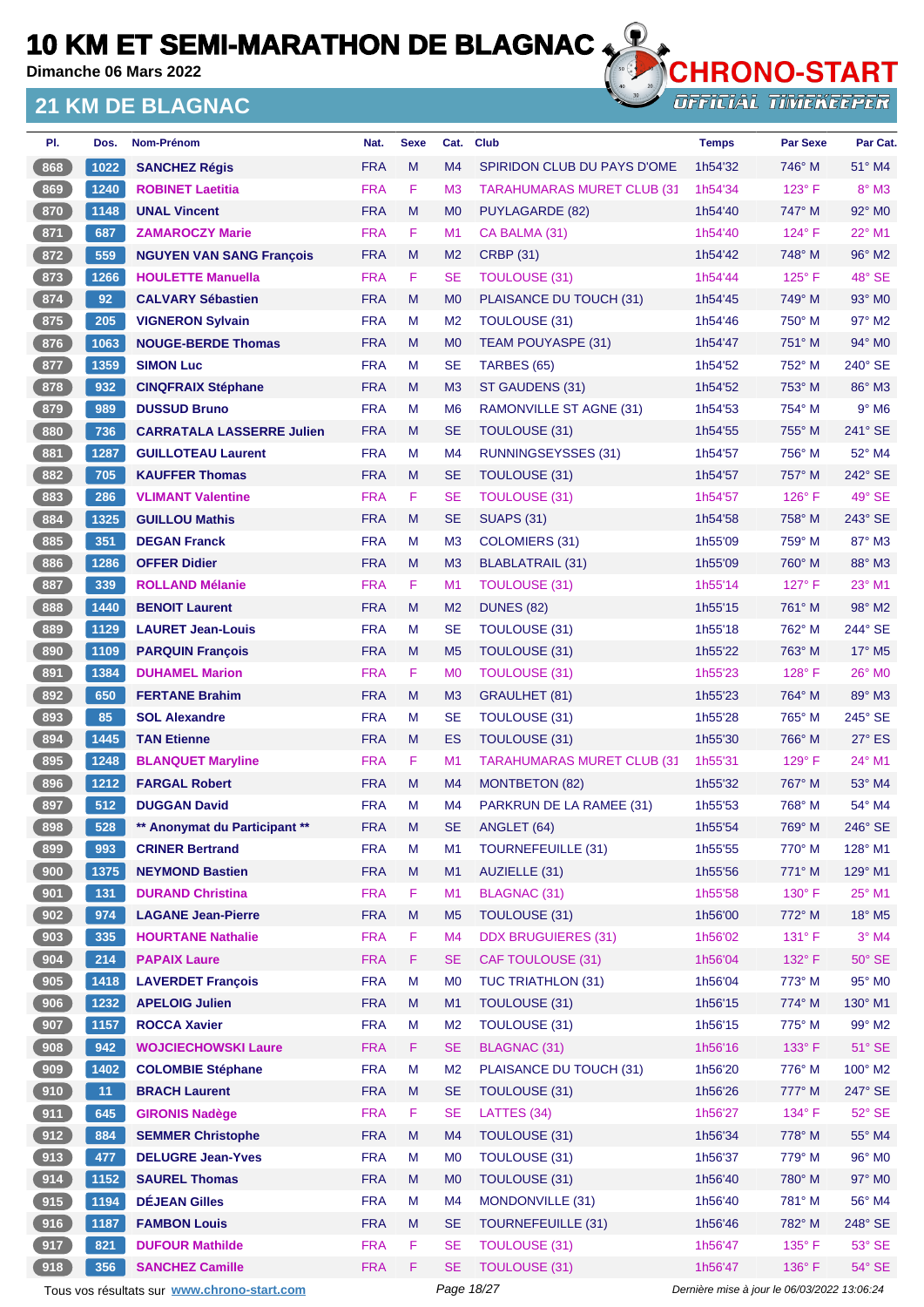**Dimanche 06 Mars 2022**

#### **21 KM DE BLAGNAC**



**OFFICIAL TIMEKEEPER** 

| PI. | Dos. | Nom-Prénom                    | Nat.       | <b>Sexe</b> | Cat.           | <b>Club</b>                         | <b>Temps</b> | <b>Par Sexe</b> | Par Cat.                    |
|-----|------|-------------------------------|------------|-------------|----------------|-------------------------------------|--------------|-----------------|-----------------------------|
| 919 | 943  | <b>ANTOINE Christophe</b>     | <b>FRA</b> | M           | M <sub>2</sub> | PUYGOUZON (81)                      | 1h56'47      | 783° M          | $101^\circ$ M2              |
| 920 | 67   | <b>RIBAS Guillaume</b>        | <b>FRA</b> | M           | <b>SE</b>      | <b>TOULOUSE (31)</b>                | 1h56'48      | 784° M          | 249° SE                     |
| 921 | 65   | <b>MOREAU Gauthier</b>        | <b>FRA</b> | M           | <b>SE</b>      | S/L ATHLE 632 FONSORBES (31)        | 1h56'49      | $785^\circ$ M   | 250° SE                     |
| 922 | 593  | <b>ANXIONNAZ Sabrina</b>      | <b>FRA</b> | F           | M <sub>2</sub> | S/L UNION PERPIGNAN ATHLE 66        | 1h56'51      | 137° F          | 19° M2                      |
| 923 | 1259 | <b>SALAS Fanny</b>            | <b>FRA</b> | F           | M <sub>0</sub> | LA SALVETAT ST GILLES (31)          | 1h56'55      | $138^\circ$ F   | $27^\circ$ MO               |
| 924 | 552  | <b>HOUARD Michaël</b>         | <b>FRA</b> | M           | M <sub>1</sub> | ST PAUL DE VERN (46)                | 1h56'59      | 786° M          | $131^\circ$ M1              |
| 925 | 527  | <b>MARQUIE Yves</b>           | <b>FRA</b> | M           | M <sub>5</sub> | LES COUREURS DU LAURAGAIS           | 1h57'05      | 787° M          | 19° M5                      |
| 926 | 181  | <b>ARNAUD Adrien</b>          | <b>FRA</b> | M           | <b>SE</b>      | TOULOUSE (31)                       | 1h57'06      | 788° M          | 251° SE                     |
| 927 | 161  | <b>KUNDU Nirmalya</b>         | <b>FRA</b> | M           | <b>SE</b>      | <b>BLAGNAC (31)</b>                 | 1h57'07      | 789° M          | 252° SE                     |
| 928 | 416  | <b>PERODEAU Jordan</b>        | <b>FRA</b> | M           | <b>SE</b>      | <b>TOULOUSE (31)</b>                | 1h57'10      | 790° M          | 253° SE                     |
| 929 | 1099 | <b>BALASTEGUI Eric</b>        | <b>FRA</b> | M           | M <sub>5</sub> | PUYLAURENS (81)                     | 1h57'11      | 791° M          | $20^\circ$ M <sub>5</sub>   |
| 930 | 911  | <b>CUTARD Rémy</b>            | <b>FRA</b> | м           | M <sub>1</sub> | <b>TOULOUSE (31)</b>                | 1h57'12      | 792° M          | 132° M1                     |
| 931 | 838  | <b>VOLEAU Didier</b>          | <b>FRA</b> | M           | M <sub>5</sub> | <b>ENFILE TES BASKETS 31 GRENA</b>  | 1h57'13      | 793° M          | 21° M5                      |
| 932 | 545  | <b>LEVILLAYER Maxime</b>      | <b>FRA</b> | M           | <b>SE</b>      | TOULOUSE (31)                       | 1h57'14      | 794° M          | 254° SE                     |
| 933 | 848  | <b>SCHADLE Frédéric</b>       | <b>FRA</b> | M           | M <sub>2</sub> | I RUN MAIDEN (31)                   | 1h57'17      | 795° M          | 102° M2                     |
| 934 | 619  | <b>LARGUET Julie</b>          | <b>FRA</b> | F           | M <sub>0</sub> | <b>TOULOUSE (31)</b>                | 1h57'18      | $139^\circ$ F   | $28^\circ$ MO               |
| 935 | 917  | <b>PAGOT Benoit</b>           | <b>FRA</b> | M           | M <sub>1</sub> | <b>GAGNAC SUR GARONNE (31)</b>      | 1h57'19      | 796° M          | 133° M1                     |
| 936 | 445  | <b>SALLET Camille</b>         | <b>FRA</b> | F           | <b>SE</b>      | TOULOUSE (31)                       | 1h57'21      | 140° F          | 55° SE                      |
| 937 | 415  | <b>HOSATTE Véronique</b>      | <b>FRA</b> | F.          | M <sub>2</sub> | LEVIGNAC (31)                       | 1h57'24      | $141^\circ$ F   | $20^\circ$ M2               |
| 938 | 1001 | <b>MOREAU Romain</b>          | <b>FRA</b> | M           | M <sub>0</sub> | CUGNAUX (31)                        | 1h57'24      | 797° M          | 98° M <sub>0</sub>          |
| 939 | 414  | <b>BUSSY Chloe</b>            | <b>FRA</b> | F.          | M <sub>2</sub> | LEVIGNAC (31)                       | 1h57'24      | $142^\circ$ F   | $21^\circ$ M <sub>2</sub>   |
| 940 | 459  | <b>GACHIES Christophe</b>     | <b>FRA</b> | M           | M <sub>3</sub> | AC AUCH (32)                        | 1h57'25      | 798° M          | $90^\circ$ M3               |
| 941 | 191  | <b>BRIANCEAU Frederic</b>     | <b>FRA</b> | M           | M <sub>2</sub> | <b>TOULOUSE TRIATHLON (31)</b>      | 1h57'27      | 799° M          | 103° M2                     |
| 942 | 1339 | <b>KHEIRDINE Habib</b>        | <b>FRA</b> | M           | <b>SE</b>      | US CASTELGINEST (31)                | 1h57'28      | 800° M          | $255^{\circ}$ SE            |
| 943 | 963  | <b>SOR Daniel</b>             | <b>FRA</b> | M           | M <sub>6</sub> | ANDERNOS LES BAINS (33)             | 1h57'28      | $801^\circ$ M   | $10^{\circ}$ M <sub>6</sub> |
| 944 | 524  | <b>GAUBERT Cyril</b>          | <b>FRA</b> | м           | M <sub>1</sub> | <b>MONTBERON (31)</b>               | 1h57'30      | 802° M          | 134° M1                     |
| 945 | 222  | <b>LORENZO Anne</b>           | <b>FRA</b> | F           | M <sub>2</sub> | LA SALVETAT SAINT GILLES (31)       | 1h57'33      | $143^\circ$ F   | $22^\circ$ M2               |
| 946 | 653  | <b>AUVRAY Sebastien</b>       | <b>FRA</b> | м           | M <sub>0</sub> | LAUNAC (31)                         | 1h57'34      | 803° M          | 99° M0                      |
| 947 | 787  | <b>GARCIA Gérard</b>          | <b>FRA</b> | M           | M <sub>6</sub> | CUGNAUX (31)                        | 1h57'36      | 804° M          | $11^{\circ}$ M <sub>6</sub> |
| 948 | 785  | <b>CHOVEAU Eric</b>           | <b>FRA</b> | M           | M <sub>5</sub> | LES PETONS GRAGNAGUAIS (31)         | 1h57'42      | 805° M          | $22^{\circ}$ M <sub>5</sub> |
| 949 | 881  | <b>PULIDO José</b>            | <b>FRA</b> | M           | M <sub>2</sub> | AYGUESVIVES (31)                    | 1h57'42      | 806° M          | 104° M2                     |
| 950 | 133  | <b>CIOFFI Alain</b>           | <b>FRA</b> | M           | M <sub>4</sub> | LAVERNOSE (31)                      | 1h57'47      | 807° M          | 57° M4                      |
| 951 | 618  | <b>LOUVET Sophie</b>          | <b>FRA</b> | F           | <b>SE</b>      | <b>TOULOUSE (31)</b>                | 1h57'53      | 144°F           | 56° SE                      |
| 952 | 279  | <b>MIRAMONT Frédérick</b>     | <b>FRA</b> | М           | M <sub>4</sub> | PORTET ATHLETIC CLUB (31)           | 1h57'54      | 808° M          | 58° M4                      |
| 953 | 271  | <b>CROS Jean-Jacques</b>      | <b>FRA</b> | M           | M <sub>4</sub> | PORTET ATHLETIC CLUB (31)           | 1h57'54      | 809° M          | 59° M4                      |
| 954 | 575  | <b>PEZÉ Marion</b>            | <b>FRA</b> | F           | M <sub>0</sub> | SAINT-ANTOINE-DE-FICALBA (47)       | 1h57'57      | $145^\circ$ F   | 29° MO                      |
| 955 | 449  | <b>GARÇON Caroline</b>        | <b>FRA</b> | F           | <b>SE</b>      | CAHORS A (46)                       | 1h58'00      | 146°F           | 57° SE                      |
| 956 | 898  | <b>LLAREUS Matthieu</b>       | <b>FRA</b> | M           | M <sub>2</sub> | PORTET SUR GARONNE (31)             | 1h58'00      | 810° M          | 105° M2                     |
| 957 | 1394 | <b>COSQUER Cedric</b>         | <b>FRA</b> | M           | <b>SE</b>      | TOULOUSE (31)                       | 1h58'04      | 811° M          | 256° SE                     |
| 958 | 1135 | <b>BREQUE Arnaud</b>          | <b>FRA</b> | M           | M <sub>2</sub> | <b>ASAT KANGOUROU (32)</b>          | 1h58'12      | 812° M          | 106° M2                     |
| 959 | 700  | <b>AIGLIN Jean-Jacques</b>    | <b>FRA</b> | M           | M7             | CA SAINT-GIRONS (09)                | 1h58'14      | 813° M          | $1^\circ$ M7                |
| 960 | 1054 | <b>SINGLA Frédéric</b>        | <b>FRA</b> | M           | M <sub>4</sub> | LEGUEVIN (31)                       | 1h58'16      | 814° M          | 60° M4                      |
| 961 | 978  | <b>SCHMITT Laurent</b>        | <b>FRA</b> | M           | M <sub>2</sub> | AIRBUS RUNNING (31)                 | 1h58'17      | 815° M          | $107^\circ$ M2              |
| 962 | 1333 | <b>CARCY Christelle</b>       | <b>FRA</b> | F           | M <sub>3</sub> | <b>TOULOUSE TRIATHLON (31)</b>      | 1h58'18      | 147°F           | $9°$ M3                     |
| 963 | 1047 | <b>HEDOU Nicolas</b>          | <b>FRA</b> | M           | M1             | SAINT-LYS (31)                      | 1h58'19      | $816^\circ$ M   | 135° M1                     |
| 964 | 201  | <b>LABARRERE Clotilde</b>     | <b>FRA</b> | F           | <b>SE</b>      | <b>CLUB ALPIN FRANCAIS DE TOULO</b> | 1h58'19      | $148^\circ$ F   | 58° SE                      |
| 965 | 1471 | <b>CHAMINADOUR Barbara</b>    | <b>FRA</b> | F.          | <b>SE</b>      | BALMA (31)                          | 1h58'19      | 149°F           | 59° SE                      |
| 966 | 1043 | <b>MBEMBO Carine</b>          | <b>FRA</b> | F           | M <sub>2</sub> | SAINT-LYS (31)                      | 1h58'19      | 150° F          | $23^\circ$ M2               |
| 967 | 331  | ** Anonymat du Participant ** | <b>FRA</b> | F           | M2             | <b>TOULOUSE (31)</b>                | 1h58'20      | $151^\circ$ F   | $24^{\circ}$ M2             |
| 968 | 56   | <b>TRATTLER Anne-Lise</b>     | <b>FRA</b> | F           | <b>SE</b>      | <b>TOULOUSE (31)</b>                | 1h58'25      | 152°F           | $60^\circ$ SE               |
| 969 | 327  | <b>GIRARD Sandrine</b>        | <b>FRA</b> | F           | M <sub>3</sub> | ASEAT (31)                          | 1h58'26      | 153° F          | 10° M3                      |

Tous vos résultats sur **[www.chrono-start.com](https://www.chrono-start.com/)** Page 19/27 Page 19/27 Dernière mise à jour le 06/03/2022 13:06:24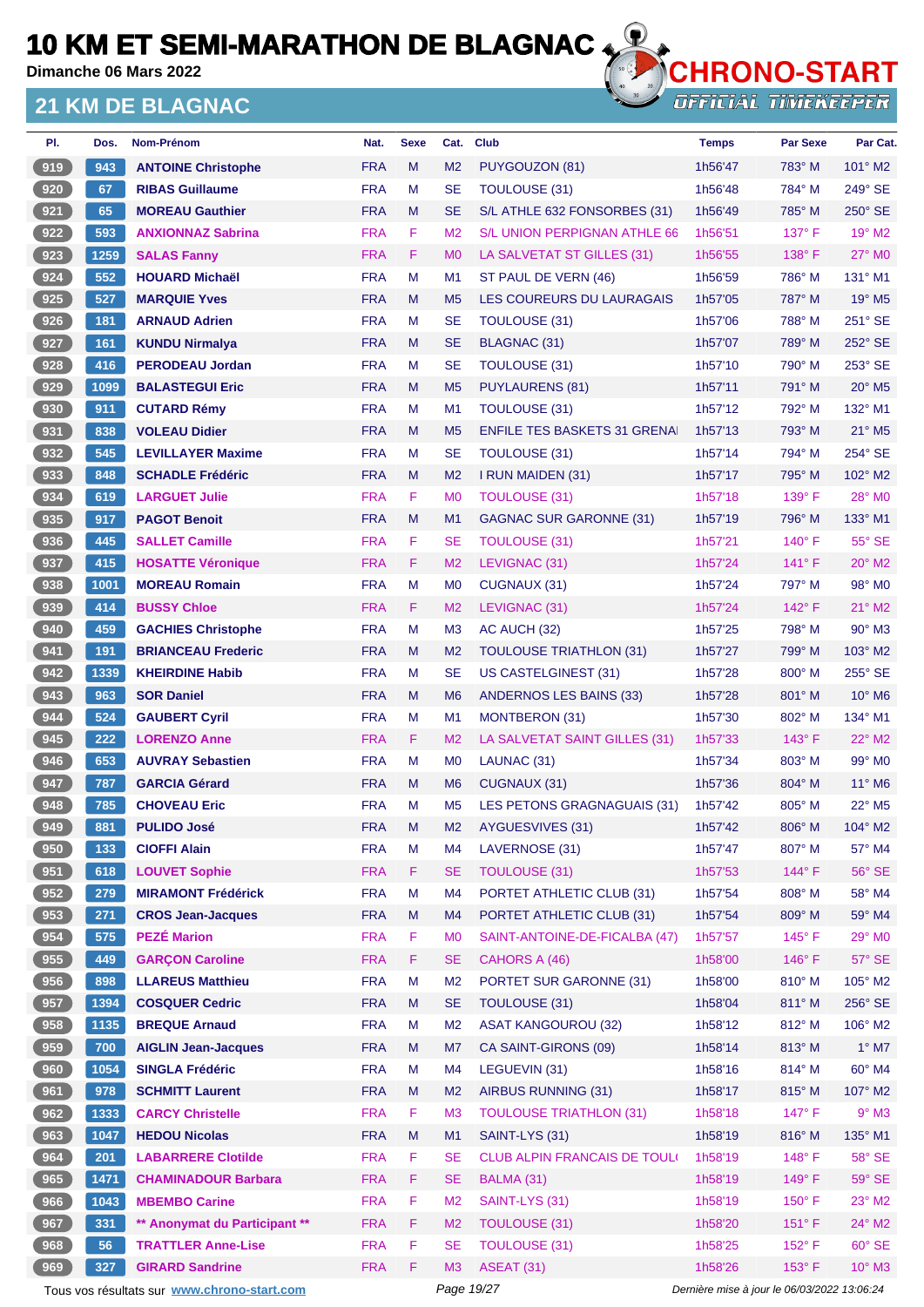**Dimanche 06 Mars 2022**

#### **21 KM DE BLAGNAC**



**OFFICIAL TIMEKEEPER** 

| PI.            | Dos. | <b>Nom-Prénom</b>              | Nat.       | <b>Sexe</b> | Cat.           | Club                                  | <b>Temps</b> | <b>Par Sexe</b> | Par Cat.        |
|----------------|------|--------------------------------|------------|-------------|----------------|---------------------------------------|--------------|-----------------|-----------------|
| 970            | 659  | <b>HARD Pierre</b>             | <b>FRA</b> | M           | <b>ES</b>      | <b>SEILH (31)</b>                     | 1h58'28      | 817° M          | $28^\circ$ ES   |
| 971            | 45   | <b>MATTERA Marie</b>           | <b>FRA</b> | F           | M <sub>0</sub> | CA BALMA (31)                         | 1h58'29      | $154^\circ$ F   | $30^\circ$ MO   |
| 972            | 729  | <b>BOUFFART Jules</b>          | <b>FRA</b> | M           | <b>SE</b>      | <b>TOULOUSE (31)</b>                  | 1h58'30      | 818° M          | 257° SE         |
| 973            | 1119 | <b>ROPTIN Aymeric</b>          | <b>FRA</b> | М           | ES             | TOULOUSE (31)                         | 1h58'31      | 819° M          | 29° ES          |
| 974            | 682  | <b>BERGE Julien</b>            | <b>FRA</b> | M           | M1             | COLOMIERS (31)                        | 1h58'34      | $820^\circ$ M   | 136° M1         |
| 975            | 681  | <b>BERGE Emilie</b>            | <b>FRA</b> | F           | M1             | <b>US COLOMIERS (31)</b>              | 1h58'34      | $155^{\circ}$ F | 26° M1          |
| 976            | 796  | <b>DUFFAU Laurent</b>          | <b>FRA</b> | M           | M <sub>2</sub> | LES PETONS GRAGNAGUAIS (31)           | 1h58'34      | 821° M          | $108^\circ$ M2  |
| 977            | 849  | <b>BEIKIRCH Hendrik</b>        | <b>FRA</b> | M           | M <sub>2</sub> | <b>ALLEMAGNE</b>                      | 1h58'34      | 822° M          | $109^\circ$ M2  |
| 978            | 847  | <b>GUINET Claire</b>           | <b>FRA</b> | F           | <b>SE</b>      | <b>SEVRES (92)</b>                    | 1h58'35      | $156^{\circ}$ F | 61° SE          |
| 979            | 869  | <b>CHARRAD Adil</b>            | <b>CAN</b> | м           | M <sub>2</sub> | US COLOMIERS (31)                     | 1h58'36      | 823° M          | 110° M2         |
| 980            | 1442 | <b>CHAABANE Houcem</b>         | <b>FRA</b> | M           | <b>SE</b>      | COLOMIERS (31)                        | 1h58'36      | $824^\circ$ M   | 258° SE         |
| 981            | 306  | <b>HERVE Yannick</b>           | <b>FRA</b> | M           | M <sub>0</sub> | SEYSSES (31)                          | 1h58'37      | 825° M          | $100^\circ$ MO  |
| 982            | 93   | <b>BOUTTIER Mathilde</b>       | <b>FRA</b> | F           | <b>SE</b>      | CA BALMA (31)                         | 1h58'39      | $157^\circ$ F   | $62^\circ$ SE   |
| 983            | 914  | <b>BOUTTIER Isabelle</b>       | <b>FRA</b> | F           | M <sub>3</sub> | <b>S/L LE MANS A 72 (72)</b>          | 1h58'39      | $158^\circ$ F   | $11^{\circ}$ M3 |
| 984            | 190  | <b>BERNARD Marion</b>          | <b>FRA</b> | F           | <b>SE</b>      | TOULOUSE (31)                         | 1h58'42      | 159°F           | 63° SE          |
| 985            | 883  | <b>CLEMENT Alban</b>           | <b>FRA</b> | м           | M <sub>0</sub> | <b>TOULOUSE (31)</b>                  | 1h58'43      | 826° M          | $101^\circ$ MO  |
| 986            | 962  | <b>SCHOCKAERT Olivier</b>      | <b>FRA</b> | M           | M <sub>2</sub> | VILLEBRUMIER (82)                     | 1h58'44      | 827° M          | 111° M2         |
| 987            | 1387 | <b>DE BACKER Anthony</b>       | <b>FRA</b> | M           | M <sub>0</sub> | BEAUZELLE (31)                        | 1h58'44      | 828° M          | $102^\circ$ MO  |
| 988            | 1205 | <b>ECKL Ralf</b>               | <b>GER</b> | M           | M <sub>2</sub> | <b>COLOMIERS (31)</b>                 | 1h58'46      | 829° M          | $112^\circ$ M2  |
| 989            | 1132 | <b>BURGAND Muriel</b>          | <b>FRA</b> | F           | M <sub>3</sub> | <b>MAZERES COURSE PEDESTRE (3)</b>    | 1h58'47      | $160^\circ$ F   | $12^{\circ}$ M3 |
| 990            | 1090 | <b>DARDIER Catherine</b>       | <b>FRA</b> | F           | M <sub>3</sub> | <b>MAZERES COURSE PEDESTRE (()</b>    | 1h58'48      | $161^\circ$ F   | $13^\circ$ M3   |
| 991            | 211  | <b>HOANG Jean-Yves</b>         | <b>FRA</b> | M           | M <sub>0</sub> | TOULOUSE (31)                         | 1h58'50      | $830^\circ$ M   | $103^\circ$ MO  |
| 992            | 1217 | <b>VARENNE Victor</b>          | <b>FRA</b> | M           | <b>SE</b>      | BLAGNAC (31)                          | 1h58'56      | 831° M          | $259^\circ$ SE  |
| 993            | 1201 | <b>SICARD Douglas</b>          | <b>FRA</b> | M           | M <sub>2</sub> | LANTA (31)                            | 1h58'57      | 832° M          | $113^\circ$ M2  |
| 994            | 791  | <b>NGO SIEU HONG Jacques</b>   | <b>FRA</b> | M           | M <sub>6</sub> | LES PETONS GRAGNAGUAIS (31)           | 1h58'58      | 833° M          | 12° M6          |
| 995            | 1235 | <b>MARQUE Pascal</b>           | <b>FRA</b> | M           | <b>SE</b>      | BEAUZELLE (31)                        | 1h59'00      | 834° M          | 260° SE         |
| 996            | 1087 | <b>VASQUEZ Fabio</b>           | <b>PER</b> | M           | <b>SE</b>      | TOULOUSE (31)                         | 1h59'02      | $835^\circ$ M   | 261° SE         |
| 997            | 871  | <b>BRUGEAU Philippe</b>        | <b>FRA</b> | М           | M4             | TOULOUSE (31)                         | 1h59'04      | 836° M          | 61° M4          |
| 998            | 1115 | <b>SKALLI Nabil</b>            | <b>FRA</b> | M           | M <sub>0</sub> | BEAUZELLE (31)                        | 1h59'05      | 837° M          | $104^\circ$ MO  |
| 999            | 654  | <b>AUVRAY Sophie</b>           | <b>FRA</b> | F           | M <sub>0</sub> | LAUNAC (31)                           | 1h59'05      | $162^\circ$ F   | $31^\circ$ MO   |
| (1000)         | 1301 | <b>CAZAUX Yannick</b>          | <b>FRA</b> | м           | M <sub>3</sub> | TOULOUSE (31)                         | 1h59'05      | 838° M          | $91^\circ$ M3   |
| (1001)         | 676  | <b>CASANOBAS Michael</b>       | <b>FRA</b> | M           | <b>SE</b>      | <b>QUINT FONSEGRIVES (31)</b>         | 1h59'06      | 839° M          | 262° SE         |
| (1002)         | 600  | <b>GLAUDE Jerome</b>           | <b>FRA</b> | M           | M <sub>2</sub> | <b>TRIATHLON CLUB LAURAGAIS (3)</b>   | 1h59'07      | $840^\circ$ M   | 114° M2         |
| (1003)         | 663  | <b>MASSIN élodie</b>           | <b>FRA</b> | F           | <b>SE</b>      | <b>TRIATHLON CLUB LAURAGAIS (3)</b>   | 1h59'07      | $163^\circ$ F   | 64° SE          |
| (1004)         | 724  | <b>SCHWAL Sebastien</b>        | <b>FRA</b> | M           | M <sub>2</sub> | BALMA (31)                            | 1h59'20      | 841° M          | 115° M2         |
| (1005)         | 147  | <b>LACHAMBRE Frédérique</b>    | <b>FRA</b> | F.          | M <sub>2</sub> | <b>ESTUAIRE CLUB ATHLETIC 17 (17)</b> | 1h59'20      | $164^\circ$ F   | $25^{\circ}$ M2 |
| (1006)         | 1317 | <b>BECKERT Francois-Xavier</b> | <b>FRA</b> | M           | <b>SE</b>      | TOULOUSE (31)                         | 1h59'21      | 842° M          | 263° SE         |
| $\boxed{1007}$ | 994  | <b>MARANDET Audrey</b>         | <b>FRA</b> | F           | M <sub>2</sub> | <b>TOULOUSE (31)</b>                  | 1h59'21      | $165^\circ$ F   | $26^{\circ}$ M2 |
| (1008)         | 817  | <b>PEPY Laurent</b>            | <b>FRA</b> | M           | M <sub>3</sub> | LEGUEVIN (31)                         | 1h59'22      | 843° M          | 92° M3          |
| (1009)         | 1186 | <b>COUREAU Jean Michel</b>     | <b>FRA</b> | M           | M4             | <b>COLOMIERS (31)</b>                 | 1h59'22      | 844° M          | 62° M4          |
| (1010)         | 589  | <b>COULONGES Philippe</b>      | <b>FRA</b> | M           | M <sub>2</sub> | S/L UNION CLUB ATHLETIQUE (31         | 1h59'23      | 845° M          | 116° M2         |
| (1011)         | 1174 | <b>BONA Christophe</b>         | <b>FRA</b> | M           | M <sub>3</sub> | SAINT-ALBAN (31)                      | 1h59'25      | 846° M          | $93^\circ$ M3   |
| (1012)         | 382  | <b>VERGNES CLÉMENT Alix</b>    | <b>FRA</b> | F           | <b>SE</b>      | <b>TOULOUSE (31)</b>                  | 1h59'27      | $166^\circ$ F   | $65^\circ$ SE   |
| $(1013)$       | 333  | <b>LAMOUR Sébastien</b>        | <b>FRA</b> | M           | <b>SE</b>      | BEAUZELLE (31)                        | 1h59'30      | 847° M          | 264° SE         |
| (1014)         | 716  | <b>VIDAL Perrine</b>           | <b>FRA</b> | F           | <b>SE</b>      | <b>TOULOUSE (31)</b>                  | 1h59'30      | $167^\circ$ F   | 66° SE          |
| (1015)         | 1484 | <b>SYLVESTRE Nicolas</b>       | <b>FRA</b> | M           | M <sub>2</sub> | <b>TOULOUSE (31)</b>                  | 1h59'31      | 848° M          | 117° M2         |
| (1016)         | 1175 | <b>OLIVES Mathieu</b>          | <b>FRA</b> | M           | <b>SE</b>      | <b>BRUGUIERES (31)</b>                | 1h59'32      | 849° M          | 265° SE         |
| (1017)         | 1130 | <b>DARRAZ Romane</b>           | <b>FRA</b> | F           | ES             | <b>MAZERES COURSE PEDESTRE (C</b>     | 1h59'37      | $168^\circ$ F   | $2^{\circ}$ ES  |
| (1018)         | 1222 | <b>GONNARD Jean-François</b>   | <b>FRA</b> | M           | M4             | PORTET ATHLETIC CLUB (31)             | 1h59'38      | $850^\circ$ M   | 63° M4          |
| (1019)         | 88   | <b>OLLIER Stéphanie</b>        | <b>FRA</b> | F           | M <sub>2</sub> | S/L A.C.M RUNNING CLUB (31)           | 1h59'39      | 169°F           | 27° M2          |
| (1020)         | 1134 | <b>CECCHETTO Olivier</b>       | <b>FRA</b> | M           | M <sub>2</sub> | TOULOUSE (31)                         | 1h59'40      | 851° M          | 118° M2         |

Tous vos résultats sur **[www.chrono-start.com](https://www.chrono-start.com/)** Page 20/27 Page 20/27 Dernière mise à jour le 06/03/2022 13:06:24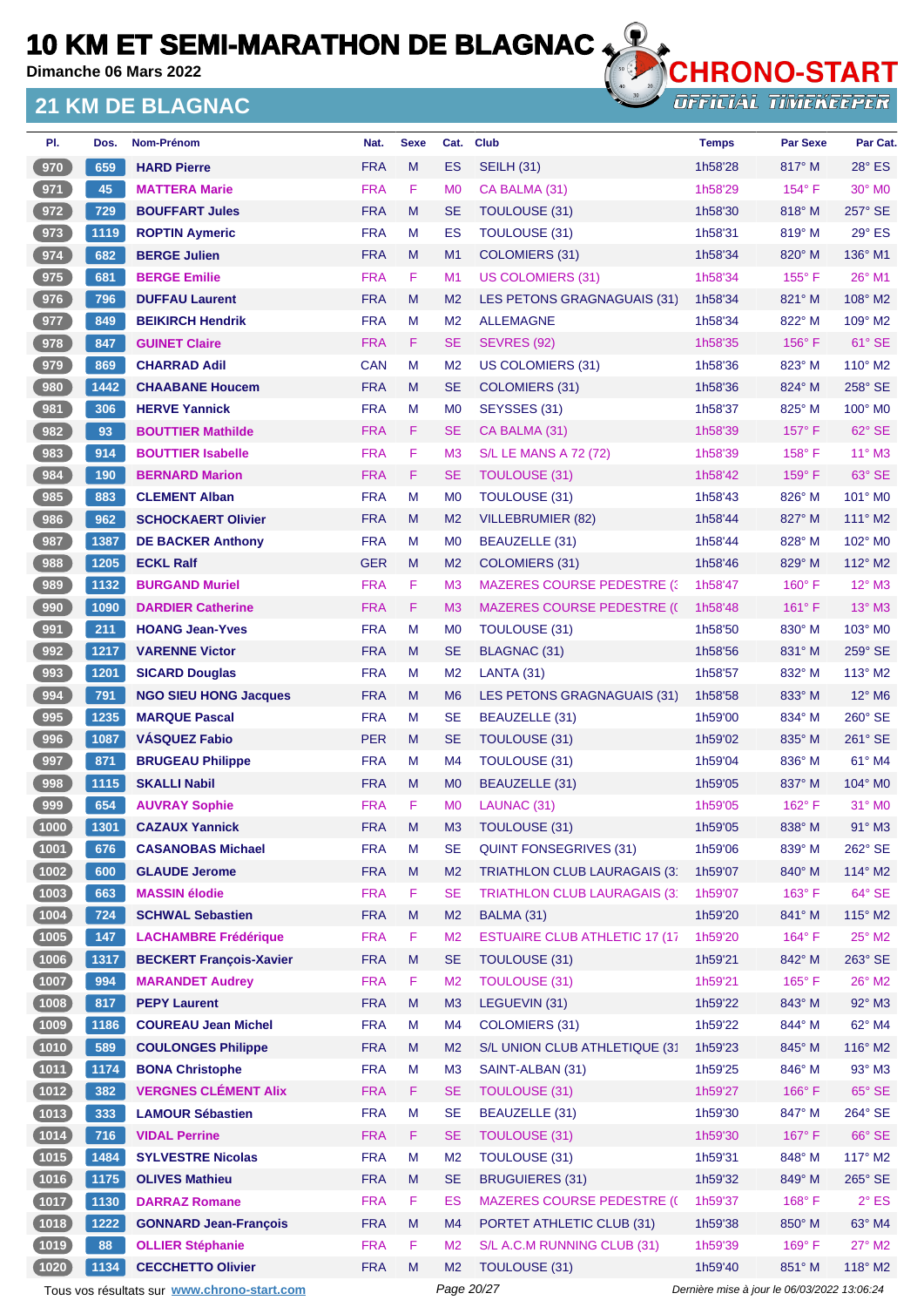**Dimanche 06 Mars 2022**

#### **21 KM DE BLAGNAC**



**OFFICIAL TIMEKEEPER** 

| PI.            | Dos.          | Nom-Prénom                        | Nat.       | <b>Sexe</b> | Cat.           | <b>Club</b>                        | <b>Temps</b> | <b>Par Sexe</b> | Par Cat.            |
|----------------|---------------|-----------------------------------|------------|-------------|----------------|------------------------------------|--------------|-----------------|---------------------|
| (1021)         | 110           | <b>DUNEUFJARDIN Jean-Baptiste</b> | <b>FRA</b> | M           | M1             | <b>ALLEMAGNE</b>                   | 1h59'41      | 852° M          | $137^\circ$ M1      |
| $\boxed{1022}$ | 475           | <b>KIRREN Paul</b>                | <b>FRA</b> | M           | <b>SE</b>      | <b>TOULOUSE (31)</b>               | 1h59'42      | 853° M          | 266° SE             |
| (1023)         | 466           | <b>ANDRIEU Christelle</b>         | <b>FRA</b> | F.          | <b>SE</b>      | <b>CUGNAUX (31)</b>                | 1h59'43      | $170^\circ$ F   | 67° SE              |
| $\boxed{1024}$ | 969           | <b>BOURGUERE Florent</b>          | <b>FRA</b> | M           | <b>SE</b>      | <b>AUTERIVE (31)</b>               | 1h59'44      | 854° M          | 267° SE             |
| (1025)         | 1254          | <b>SIEURAC Luc</b>                | <b>FRA</b> | M           | <b>SE</b>      | AUTERIVE (31)                      | 1h59'44      | 855° M          | 268° SE             |
| (1026)         | 1444          | <b>DUFAU Fanny</b>                | <b>FRA</b> | F           | M <sub>2</sub> | LEOJAC (82)                        | 1h59'44      | $171^\circ$ F   | 28° M2              |
| (1027)         | 789           | <b>LAURINI Joëlle</b>             | <b>FRA</b> | F           | M <sub>1</sub> | LES PETONS GRAGNAGUAIS (31)        | 1h59'45      | $172^\circ$ F   | $27^\circ$ M1       |
| $1028$         | 1305          | <b>GIACOMIN Thomas</b>            | <b>FRA</b> | м           | JU             | <b>US COLOMIERS (31)</b>           | 1h59'46      | 856° M          | $9°$ JU             |
| (1029)         | 117           | <b>FRIARD Vincent</b>             | <b>FRA</b> | M           | M <sub>3</sub> | COLOMIERS (31)                     | 1h59'47      | 857° M          | 94° M3              |
| $\boxed{1030}$ | 23            | <b>LAPI Julien</b>                | <b>FRA</b> | M           | M <sub>0</sub> | <b>TOULOUSE (31)</b>               | 1h59'50      | $858^\circ$ M   | 105° M <sub>0</sub> |
| (1031)         | 1480          | <b>OGER Clément</b>               | <b>FRA</b> | M           | <b>SE</b>      | TOULOUSE (31)                      | 1h59'54      | 859° M          | $269^\circ$ SE      |
| (1032)         | 601           | <b>CAMMAS Frédéric</b>            | <b>FRA</b> | M           | <b>SE</b>      | RIEUX DE VOLVESTRE (31)            | 1h59'55      | $860^\circ$ M   | $270^\circ$ SE      |
| (1033)         | 602           | <b>CAMMAS Christopher</b>         | <b>FRA</b> | M           | <b>SE</b>      | <b>ESBLANQUEFORT TRIATHLON (3)</b> | 1h59'56      | 861° M          | 271° SE             |
| (1034)         | 370           | <b>INDA Patxi</b>                 | <b>FRA</b> | M           | M <sub>0</sub> | <b>MONTPELLIER (34)</b>            | 2h00'00      | 862° M          | 106° M0             |
| (1035)         | 494           | <b>BLAZEJCZAK Agnès</b>           | <b>FRA</b> | F.          | M4             | <b>SEILH (31)</b>                  | 2h00'00      | $173^\circ$ F   | $4^\circ$ M4        |
| $\boxed{1036}$ | 904           | <b>HUGUENOT Olivier</b>           | <b>FRA</b> | M           | M <sub>1</sub> | <b>TOULOUSE (31)</b>               | 2h00'08      | 863° M          | 138° M1             |
| (1037)         | 304           | <b>LAHOUSSINE Ludovic</b>         | <b>FRA</b> | M           | M <sub>4</sub> | <b>GBR (31)</b>                    | 2h00'09      | 864° M          | 64° M4              |
| (1038)         | 916           | <b>CABOUSSEL Olivier</b>          | <b>FRA</b> | M           | M <sub>2</sub> | LAUZERVILLE (31)                   | 2h00'09      | 865° M          | $119^\circ$ M2      |
| 1039           | 662           | <b>BOUGEARD Alexandra</b>         | <b>FRA</b> | F           | <b>SE</b>      | <b>TOULOUSE (31)</b>               | 2h00'10      | $174^\circ$ F   | 68° SE              |
| (1040)         | 1372          | <b>BEAUMONT Olivier</b>           | <b>FRA</b> | M           | M <sub>4</sub> | <b>BLAGNAC (31)</b>                | 2h00'13      | 866° M          | 65° M4              |
| (1041)         | 743           | <b>ROBIN Diana</b>                | <b>FRA</b> | F.          | M <sub>1</sub> | ST LOUP CAMMAS (31)                | 2h00'14      | $175^\circ$ F   | $28^\circ$ M1       |
| $1042$         | 496           | <b>SUSIO Albert</b>               | <b>FRA</b> | M           | M <sub>5</sub> | <b>COLOMIERS (31)</b>              | 2h00'15      | 867° M          | 23° M5              |
| (1043)         | 779           | <b>MASSON Camille</b>             | <b>FRA</b> | F           | <b>SE</b>      | AVEZAC (65)                        | 2h00'16      | $176^\circ$ F   | 69° SE              |
| $\boxed{1044}$ | 850           | <b>HILLAIRE Clara</b>             | <b>FRA</b> | F           | SE             | <b>TOULOUSE (31)</b>               | 2h00'16      | $177^\circ$ F   | 70° SE              |
| (1045)         | 1428          | <b>REYNES Marjorie</b>            | <b>FRA</b> | F           | M <sub>1</sub> | VILLENEUVE LES BOULOC (31)         | 2h00'17      | $178^\circ$ F   | 29° M1              |
| (1046)         | 726           | <b>MONTAGNE Marie Laure</b>       | <b>FRA</b> | F           | M <sub>1</sub> | <b>SAINT CERE (46)</b>             | 2h00'18      | $179^\circ$ F   | $30^\circ$ M1       |
| (1047          | 1053          | <b>MARTIN Sonia</b>               | <b>FRA</b> | F.          | M <sub>2</sub> | BLAGNAC (31)                       | 2h00'32      | $180^\circ$ F   | $29^\circ$ M2       |
| $1048$         | $121$         | <b>AYMARD Lucie</b>               | <b>FRA</b> | F           | M <sub>1</sub> | CRAYSSAC (46)                      | 2h00'39      | $181^\circ$ F   | 31° M1              |
| $1049$         | 773           | <b>ESCOBAR AZOR Miguel</b>        | <b>ESP</b> | M           | <b>SE</b>      | TOULOUSE (31)                      | 2h00'39      | $868^\circ$ M   | $272^\circ$ SE      |
| (1050)         | 1293          | <b>GUERAUD Kevin</b>              | <b>FRA</b> | M           | <b>SE</b>      | <b>TOULOUSE (31)</b>               | 2h00'44      | 869° M          | $273^\circ$ SE      |
| $(1051)$       | $ 880\rangle$ | <b>BRUALLA Rémi</b>               | <b>FRA</b> | M           | M0             | LEVIGNAC (31)                      | 2h00'44      | 870° M          | $107^\circ$ MO      |
| (1052)         | 317           | <b>PAY VARGAS Manon</b>           | <b>FRA</b> | F           | SE             | <b>TOULOUSE (31)</b>               | 2h00'49      | $182^{\circ}$ F | 71° SE              |
| (1053)         | 1262          | <b>FABRE Frederic</b>             | <b>FRA</b> | M           | M <sub>3</sub> | <b>MONS (31)</b>                   | 2h00'53      | 871° M          | 95° M3              |
| (1054)         | 877           | <b>BARTHEROTTE Jerome</b>         | <b>FRA</b> | M           | M <sub>0</sub> | BARBAZAN-DEBAT (65)                | 2h00'58      | 872° M          | 108° M0             |
| (1055)         | 587           | <b>ESPINASSE Jérôme</b>           | <b>FRA</b> | M           | M <sub>2</sub> | VILLEFRANCHE DE ROUERGUE (         | 2h01'03      | $873^\circ$ M   | 120° M2             |
| (1056)         | 1386          | <b>MAZARS Christine</b>           | <b>FRA</b> | F           | M <sub>1</sub> | SAINT ORENS DE GAMEVILLE (31       | 2h01'03      | 183° F          | 32° M1              |
| (1057)         | 592           | <b>LAGARRIGUE Camille</b>         | <b>FRA</b> | F.          | M1             | SANVENSA (12)                      | 2h01'03      | 184°F           | 33° M1              |
| (1058)         | 811           | <b>MULÉ Patricia</b>              | <b>FRA</b> | F           | M <sub>3</sub> | <b>OXYGENE 32 (32)</b>             | 2h01'03      | 185°F           | 14° M3              |
| (1059)         | 553           | <b>HOUARD Bérengère</b>           | <b>FRA</b> | F           | M1             | SAINT-PAUL-DE-VERN (46)            | 2h01'04      | 186°F           | 34° M1              |
| (1060)         | 41            | <b>LASSARA Patrick</b>            | <b>FRA</b> | M           | M <sub>5</sub> | <b>LES GAMBETTES (31)</b>          | 2h01'05      | 874° M          | 24° M5              |
| (1061)         | 532           | <b>BRUNOD Alicia</b>              | <b>FRA</b> | F           | M <sub>0</sub> | FROUZINS (31)                      | 2h01'06      | 187°F           | 32° M0              |
| (1062)         | 822           | <b>VOIDROT Jean-François</b>      | <b>FRA</b> | M           | M <sub>4</sub> | <b>TOURNEFEUILLE (31)</b>          | 2h01'07      | 875° M          | 66° M4              |
| (1063)         | 1368          | <b>CATTIAUX Fabian</b>            | <b>FRA</b> | M           | <b>SE</b>      | BALMA (31)                         | 2h01'07      | 876° M          | $274^\circ$ SE      |
| (1064)         | 1481          | <b>GAGNIER Marine</b>             | <b>FRA</b> | F           | <b>SE</b>      | <b>TOULOUSE (31)</b>               | 2h01'11      | 188°F           | 72° SE              |
| (1065)         | 372           | <b>CHEMIN Edouard</b>             | <b>FRA</b> | M           | M <sub>0</sub> | TOULOUSE (31)                      | 2h01'12      | 877° M          | 109° M0             |
| (1066)         | 1106          | <b>FONTES Géraldine</b>           | <b>FRA</b> | F           | M <sub>3</sub> | <b>MAZERES COURSE PEDESTRE (C</b>  | 2h01'13      | $189^\circ$ F   | $15^{\circ}$ M3     |
| (1067)         | 1252          | <b>LEC'HVIEN Anastasia</b>        | <b>FRA</b> | F           | <b>SE</b>      | TARBES (65)                        | 2h01'13      | 190° F          | 73° SE              |
| (1068)         | 1138          | <b>BARBARA Pierre</b>             | <b>FRA</b> | M           | M <sub>3</sub> | <b>MAZERES COURSE PEDESTRE (C</b>  | 2h01'13      | 878° M          | $96^\circ$ M3       |
| (1069)         | 1433          | <b>ARRAZAT Yoan</b>               | <b>FRA</b> | M           | <b>SE</b>      | TOULOUSE (31)                      | 2h01'14      | 879° M          | 275° SE             |
| (1070)         | 231           | <b>BERGEZ Ronan</b>               | <b>FRA</b> | М           | M <sub>0</sub> | <b>TOULOUSE (31)</b>               | 2h01'14      | 880° M          | 110° M0             |
| (1071)         | 1458          | <b>ARBUS Charline</b>             | <b>FRA</b> | F.          | <b>SE</b>      | FAUROUX (82)                       | 2h01'16      | 191° F          | 74° SE              |

Tous vos résultats sur **[www.chrono-start.com](https://www.chrono-start.com/)** Page 21/27 Page 21/27 Dernière mise à jour le 06/03/2022 13:06:24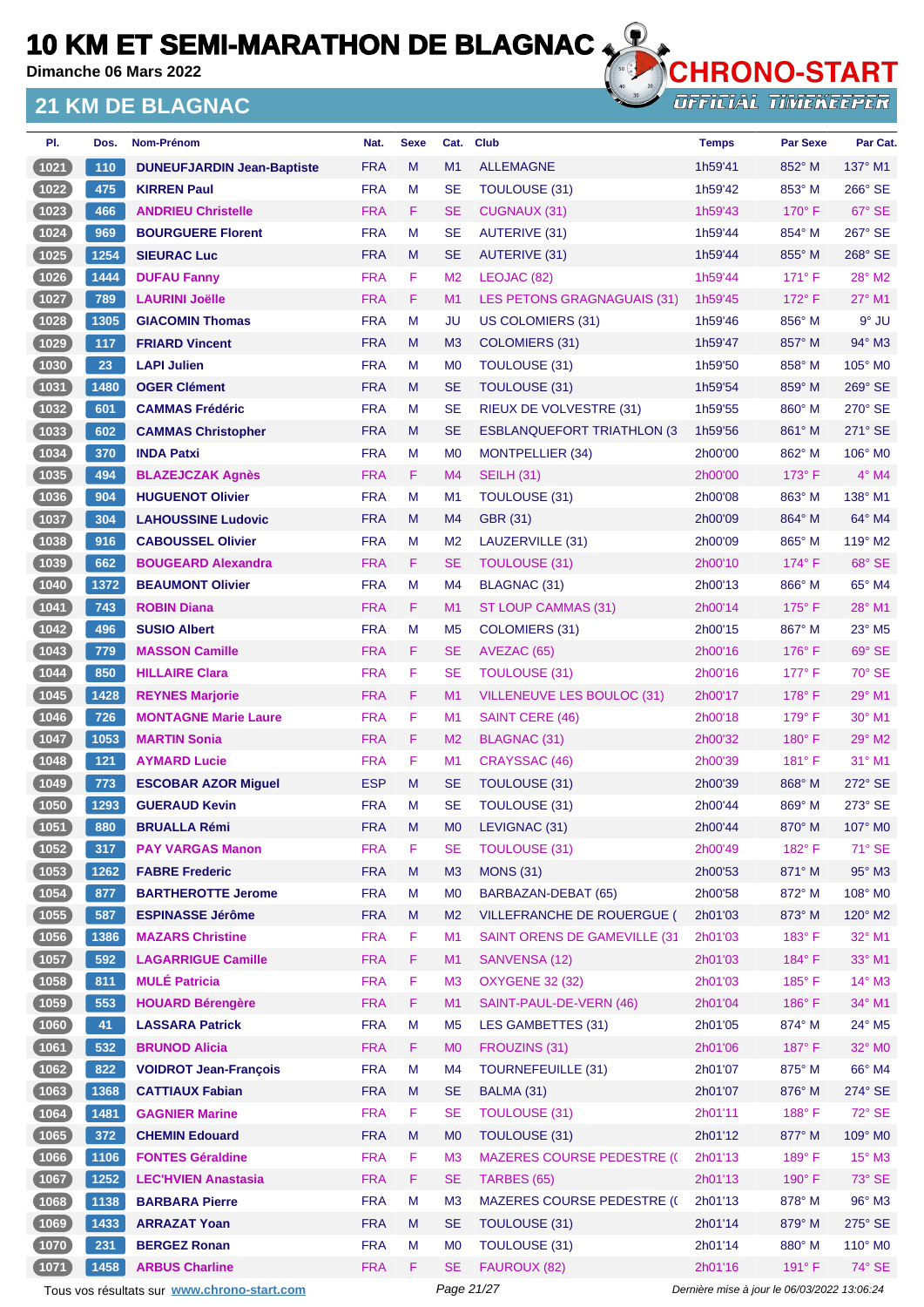**Dimanche 06 Mars 2022**

#### **21 KM DE BLAGNAC**



**OFFICIAL TIMEKEEPER** 

| PI.            | Dos. | Nom-Prénom                        | Nat.       | <b>Sexe</b> | Cat.           | <b>Club</b>                          | <b>Temps</b> | <b>Par Sexe</b> | Par Cat.                  |
|----------------|------|-----------------------------------|------------|-------------|----------------|--------------------------------------|--------------|-----------------|---------------------------|
| (1072)         | 287  | <b>PILLOY Pascale</b>             | <b>FRA</b> | F           | M <sub>2</sub> | <b>DDX</b> (31)                      | 2h01'21      | $192^\circ$ F   | $30^\circ$ M2             |
| $(1073)$       | 120  | <b>TARADE Laure</b>               | <b>FRA</b> | F           | <b>SE</b>      | <b>CAHORS TRIATHLON (46)</b>         | 2h01'33      | $193^\circ$ F   | $75^\circ$ SE             |
| (1074)         | 458  | <b>MARTZ Yannick</b>              | <b>FRA</b> | M           | M <sub>0</sub> | TOULOUSE (31)                        | 2h01'37      | $881^\circ$ M   | $111^\circ$ MO            |
| 1075           | 572  | <b>BATAILLÉ Sylvain</b>           | <b>FRA</b> | м           | M1             | <b>TOULOUSE (31)</b>                 | 2h01'39      | 882° M          | 139° M1                   |
| (1076)         | 1371 | <b>OBEYD Yadd</b>                 | <b>FRA</b> | M           | M <sub>0</sub> | S/L ATHLE BRENS GAILLAC (81)         | 2h01'39      | $883^\circ$ M   | 112° M0                   |
| 1077           | 577  | <b>BASSETTI Lolita</b>            | <b>FRA</b> | F           | <b>SE</b>      | TOULOUSE (31)                        | 2h01'41      | $194^\circ$ F   | 76° SE                    |
| $(1078)$       | 71   | <b>JALABERT Lionel</b>            | <b>FRA</b> | M           | M1             | LAUZERVILLE (31)                     | 2h01'42      | 884° M          | 140° M1                   |
| $\boxed{1079}$ | 652  | <b>BALLONARD Christophe</b>       | <b>FRA</b> | м           | M <sub>2</sub> | FONSORBES (31)                       | 2h01'43      | 885° M          | $121^\circ$ M2            |
| (1080)         | 542  | <b>DAUGAS Christelle</b>          | <b>FRA</b> | F.          | M <sub>0</sub> | <b>BNP PARIBAS ASC TOULOUSE 31</b>   | 2h01'43      | $195^\circ$ F   | 33° MO                    |
| 1081           | 526  | <b>RIVIERE Christine</b>          | <b>FRA</b> | F           | M <sub>3</sub> | LES COUREURS DU LAURAGAIS            | 2h01'45      | $196^\circ$ F   | $16^\circ$ M3             |
| (1082)         | 873  | <b>LE MOUEL Patrice</b>           | <b>FRA</b> | M           | M <sub>3</sub> | BALMA (31)                           | 2h01'45      | $886^\circ$ M   | $97^\circ$ M3             |
| $\boxed{1083}$ | 1420 | <b>ARRO Reelika</b>               | <b>EST</b> | F           | M <sub>2</sub> | PIBRAC RUNNING (31)                  | 2h01'46      | $197^\circ$ F   | 31° M2                    |
| (1084)         | 442  | <b>LAFFONT Baptiste</b>           | <b>FRA</b> | M           | <b>SE</b>      | CADOURS (31)                         | 2h01'47      | 887° M          | 276° SE                   |
| $\boxed{1085}$ | 480  | <b>DUARTE PINTO MOREIRA Andre</b> | <b>BRA</b> | M           | <b>SE</b>      | ANGOULEME (16)                       | 2h01'48      | 888° M          | 277° SE                   |
| 1086           | 1068 | <b>MENDES Victor</b>              | <b>FRA</b> | M           | M <sub>4</sub> | LES PETONS GRAGNAGUAIS (31)          | 2h01'49      | 889° M          | 67° M4                    |
| $1087$         | 643  | <b>DUBRAUD Corrine</b>            | <b>FRA</b> | F           | M <sub>4</sub> | <b>DUATHLON LIEBHERR (31)</b>        | 2h01'52      | $198^\circ$ F   | $5^\circ$ M4              |
| (1088)         | 1093 | <b>JUVAN Jean-Marc</b>            | <b>FRA</b> | M           | M <sub>4</sub> | BEAUZELLE (31)                       | 2h01'53      | 890° M          | 68° M4                    |
| 1089           | 282  | <b>PANNETIER Axel</b>             | <b>FRA</b> | M           | <b>SE</b>      | <b>BLAGNAC (31)</b>                  | 2h01'55      | 891° M          | 278° SE                   |
| 1090           | 1421 | <b>MOREAU Corinne</b>             | <b>FRA</b> | F           | M <sub>3</sub> | <b>TOULOUSE (31)</b>                 | 2h01'55      | $199^\circ$ F   | $17^\circ$ M3             |
| 1091           | 1002 | <b>LABAT Julien</b>               | <b>FRA</b> | М           | ES             | <b>CENTRE THIEU LAM (31)</b>         | 2h02'00      | 892° M          | $30^\circ$ ES             |
| (1092)         | 582  | <b>VERRIERE Virginie</b>          | <b>FRA</b> | F.          | M1             | COLOMIERS (31)                       | 2h02'01      | $200^{\circ}$ F | 35° M1                    |
| 1093           | 964  | <b>LEJEUNE Eva</b>                | <b>FRA</b> | F           | <b>SE</b>      | SATUC (31)                           | 2h02'08      | 201° F          | 77° SE                    |
| 1094           | 1031 | <b>MARTY Florent</b>              | <b>FRA</b> | M           | <b>SE</b>      | TOULOUSE (31)                        | 2h02'15      | 893° M          | 279° SE                   |
| $1095$         | 1258 | <b>MOHD ZAKI Ahmad Fadzli</b>     | <b>MAS</b> | м           | M <sub>0</sub> | <b>BLAGNAC (31)</b>                  | 2h02'31      | 894° M          | 113° M0                   |
| (1096)         | 1180 | <b>SERICOLA Anaïs</b>             | <b>FRA</b> | F           | <b>SE</b>      | <b>TOULOUSE (31)</b>                 | 2h02'32      | $202^{\circ}$ F | 78° SE                    |
| 1097           | 1179 | <b>MONTANÉ Emmeline</b>           | <b>FRA</b> | F           | <b>SE</b>      | CA BRIVE (31)                        | 2h02'33      | $203^\circ$ F   | $79^\circ$ SE             |
| (1098)         | 1391 | <b>LHOUMEAUX Sébastien</b>        | <b>FRA</b> | M           | M1             | FONSORBES (31)                       | 2h02'42      | 895° M          | 141° M1                   |
| (1099)         | 448  | <b>BONNEFOUS Bernard</b>          | <b>FRA</b> | м           | M <sub>6</sub> | <b>CERCLE ATHL, CASTELSARRASII</b>   | 2h02'54      | 896° M          | $13^\circ$ M <sub>6</sub> |
| (1100)         | 931  | <b>BERTRAND Carla</b>             | <b>FRA</b> | F           | M <sub>3</sub> | <b>AUCAMVILLE (31)</b>               | 2h02'54      | $204^\circ$ F   | $18^\circ$ M3             |
| $1101$         | 447  | <b>CLAVEL Sébastien</b>           | <b>FRA</b> | M           | <b>SE</b>      | CADOURS (31)                         | 2h02'59      | 897° M          | 280° SE                   |
| (1102)         | 465  | <b>EL FELLAHI Hakima</b>          | <b>FRA</b> | F           | MO             | TOULOUSE (31)                        | 2h03'00      | 205°F           | 34° M0                    |
| (1103)         | 185  | <b>LAURENS Cedric</b>             | <b>FRA</b> | M           | M1             | MARSEILLE (13)                       | 2h03'04      | 898° M          | 142° M1                   |
| $(1104)$       | 410  | <b>BONNET Gaëtan</b>              | <b>FRA</b> | ${\sf M}$   | <b>SE</b>      | CASTELGINEST (31)                    | 2h03'06      | 899° M          | 281° SE                   |
| $(1105)$       | 80   | <b>JOUILLAT Gabriel</b>           | <b>FRA</b> | M           | <b>SE</b>      | <b>TOULOUSE (31)</b>                 | 2h03'08      | 900° M          | 282° SE                   |
| (1106)         | 1482 | <b>OGER Luc</b>                   | <b>FRA</b> | M           | <b>SE</b>      | <b>TOULOUSE (31)</b>                 | 2h03'15      | 901° M          | 283° SE                   |
| (1107)         | 1124 | <b>MISTOU Veronique</b>           | <b>FRA</b> | F           | M4             | <b>MAZERES COURSE PEDESTRE (C</b>    | 2h03'21      | 206°F           | $6^\circ$ M4              |
| (1108)         | 405  | <b>CARLESSI Didier</b>            | <b>FRA</b> | M           | M <sub>5</sub> | <b>SAINT ORENS DE GAMEVILLE (31)</b> | 2h03'30      | 902° M          | 25° M5                    |
| (1109)         | 83   | <b>LADAN Adonis</b>               | <b>FRA</b> | M           | <b>SE</b>      | <b>CORNEBARRIEU (31)</b>             | 2h03'31      | 903° M          | 284° SE                   |
| (1110)         | 69   | <b>BENBEKHTI Nabil</b>            | <b>FRA</b> | M           | M1             | <b>BLAGNAC (31)</b>                  | 2h03'31      | 904° M          | 143° M1                   |
| (1111)         | 1027 | <b>BRY PATRICK Gabriel</b>        | <b>FRA</b> | M           | <b>SE</b>      | BEAUZELLE (31)                       | 2h03'37      | 905° M          | 285° SE                   |
| $(1112)$       | 1028 | <b>LECLERCQ Christophe</b>        | <b>FRA</b> | M           | M <sub>3</sub> | <b>AUTERIVE (31)</b>                 | 2h03'37      | 906° M          | 98° M3                    |
| (1113)         | 794  | <b>MAGNANT Bernard</b>            | <b>FRA</b> | M           | M <sub>5</sub> | LES PETONS GRAGNAGUAIS (31)          | 2h03'39      | 907° M          | 26° M5                    |
| (1114)         | 971  | <b>PERES Jean-Jacques</b>         | <b>FRA</b> | M           | M4             | <b>ISSOIRE BAZETOUX (31)</b>         | 2h03'39      | 908° M          | 69° M4                    |
| (1115)         | 492  | <b>DUMOLIÉ Véronique</b>          | <b>FRA</b> | F           | M <sub>6</sub> | <b>TOULOUSE (31)</b>                 | 2h03'41      | 207°F           | $1^\circ$ M6              |
| (1116)         | 956  | <b>BARBOTTIN Davy</b>             | <b>FRA</b> | M           | M <sub>0</sub> | <b>SAINT SULPICE (81)</b>            | 2h03'43      | 909° M          | 114° M0                   |
| (1117)         | 748  | <b>FOURNIER Adrien</b>            | <b>FRA</b> | М           | <b>SE</b>      | <b>TOULOUSE (31)</b>                 | 2h03'59      | $910^\circ$ M   | 286° SE                   |
| (1118)         | 1208 | <b>BESSETTE Kyllian</b>           | <b>FRA</b> | M           | <b>SE</b>      | TOULOUSE (31)                        | 2h04'01      | $911^\circ$ M   | 287° SE                   |
| (1119)         | 819  | <b>FOURESTIER Simon</b>           | <b>FRA</b> | M           | <b>SE</b>      | <b>RAMONVILLE SAINT AGNE (31)</b>    | 2h04'02      | 912° M          | 288° SE                   |
| (1120)         | 200  | <b>LEN Clément</b>                | <b>FRA</b> | M           | <b>SE</b>      | CLUB ALPIN FRANCAIS DE TOUL!         | 2h04'03      | $913^\circ$ M   | 289° SE                   |
| (1121)         | 107  | <b>PECH Christine</b>             | <b>FRA</b> | F           | M <sub>3</sub> | <b>UAG RUNNING (81)</b>              | 2h04'05      | 208°F           | 19° M3                    |
| (1122)         | 359  | <b>LE GUILLY Herve</b>            | <b>FRA</b> | M           | M <sub>2</sub> | BEAUZELLE (31)                       | 2h04'08      | 914° M          | 122° M2                   |
|                |      |                                   |            |             |                |                                      |              |                 |                           |

Tous vos résultats sur **[www.chrono-start.com](https://www.chrono-start.com/)** Page 22/27 Page 22/27 Dernière mise à jour le 06/03/2022 13:06:24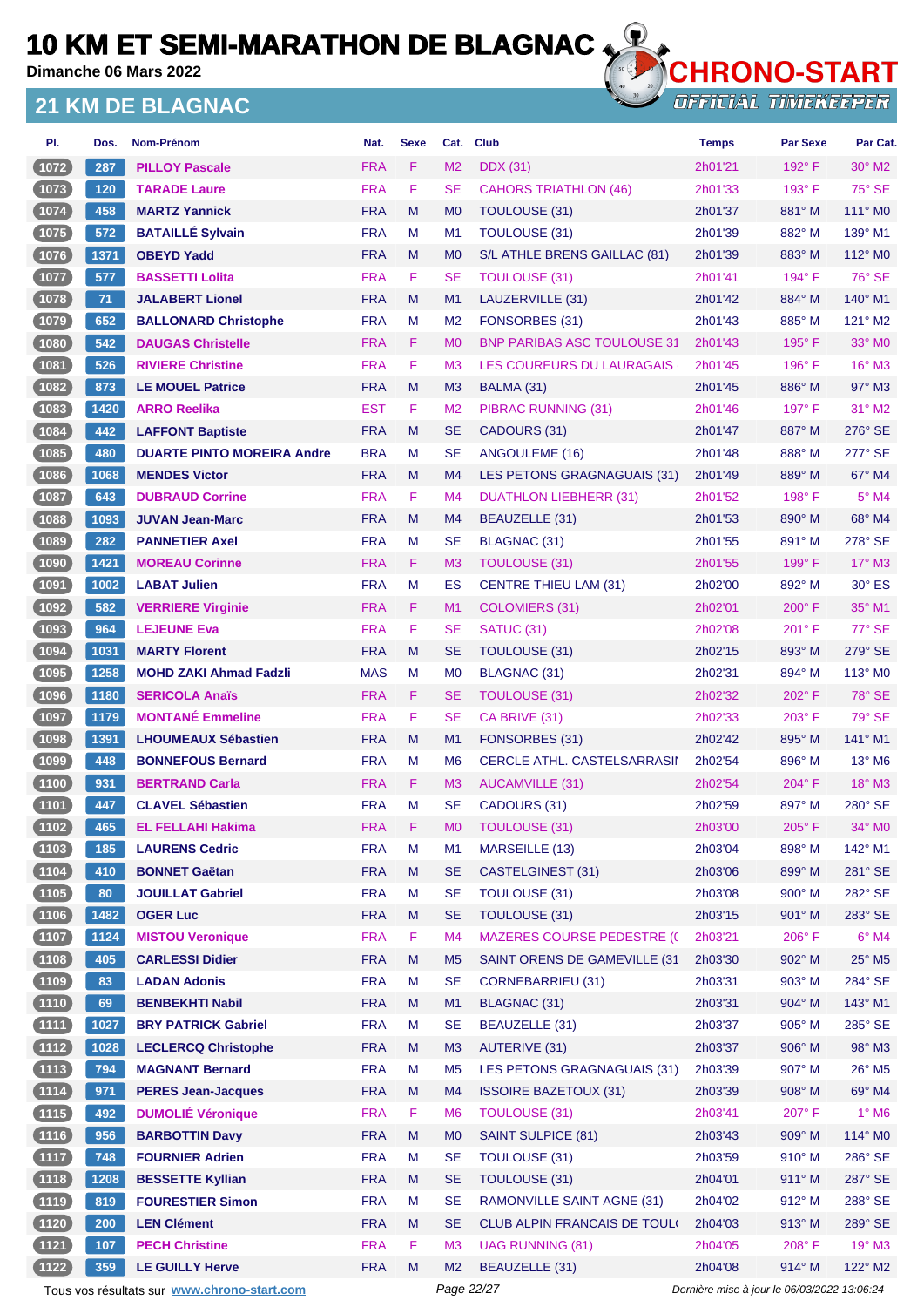**Dimanche 06 Mars 2022**

#### **21 KM DE BLAGNAC**



**OFFICIAL TIMEKEEPER** 

| PI.      | Dos.             | Nom-Prénom                           | Nat.       | <b>Sexe</b> | Cat.           | <b>Club</b>                         | <b>Temps</b> | <b>Par Sexe</b> | Par Cat.                    |
|----------|------------------|--------------------------------------|------------|-------------|----------------|-------------------------------------|--------------|-----------------|-----------------------------|
| (1123)   | 224              | <b>LABE Lucas</b>                    | <b>FRA</b> | M           | <b>SE</b>      | <b>TOULOUSE (31)</b>                | 2h04'12      | $915^\circ$ M   | 290° SE                     |
| (1124)   | 612              | <b>JIMENEZ Santiago</b>              | <b>COL</b> | М           | <b>SE</b>      | TOULOUSE (31)                       | 2h04'30      | $916^\circ$ M   | 291° SE                     |
| (1125)   | 124              | <b>GALBARDI Flore</b>                | <b>FRA</b> | F.          | ES             | VIC-EN-BIGORRE (65)                 | 2h04'35      | $209^\circ$ F   | $3°$ ES                     |
| $(1126)$ | 283              | <b>TOURON Jean*marc</b>              | <b>FRA</b> | M           | M4             | DDX-BRUGUIERES (31)                 | 2h04'38      | $917^\circ$ M   | 70° M4                      |
| (1127)   | 288              | <b>POUVILLON Sandra</b>              | <b>FRA</b> | F.          | M <sub>2</sub> | <b>DDX BRUGUIERES (31)</b>          | 2h04'38      | $210^{\circ}$ F | $32^\circ$ M2               |
| (1128)   | 126              | <b>GALBARDI Monique</b>              | <b>FRA</b> | F           | M <sub>3</sub> | VIC-EN-BIGORRE (65)                 | 2h04'39      | 211° F          | $20^\circ$ M3               |
| (1129)   | $\overline{137}$ | <b>GEORGET Julien</b>                | <b>FRA</b> | M           | JU             | <b>BRETX (31)</b>                   | 2h04'45      | $918^\circ$ M   | $10^{\circ}$ JU             |
| (1130)   | 1261             | <b>BERTIN Eddy</b>                   | <b>FRA</b> | М           | <b>SE</b>      | <b>BLAGNAC (31)</b>                 | 2h04'46      | $919°$ M        | 292° SE                     |
| (1131)   | 484              | <b>GUIBOUT Nicolas</b>               | <b>FRA</b> | M           | M1             | SAINT CLOUD (92)                    | 2h04'47      | $920^\circ$ M   | 144° M1                     |
| (1132)   | 432              | <b>BRASSEUR Yann</b>                 | <b>FRA</b> | М           | M <sub>0</sub> | <b>USSAC (19)</b>                   | 2h04'48      | $921^\circ$ M   | $115^\circ$ MO              |
| (1133)   | 431              | <b>BRASSEUR Stephanie</b>            | <b>FRA</b> | F.          | M1             | <b>USSAC (19)</b>                   | 2h04'48      | $212^{\circ}$ F | $36^\circ$ M1               |
| (1134)   | 858              | <b>MICHAUT Lucile</b>                | <b>FRA</b> | F           | <b>SE</b>      | <b>PROUT PATA PROUT (31)</b>        | 2h04'48      | $213^\circ$ F   | $80^\circ$ SE               |
| (1135)   | 856              | <b>MICHAUT Joris</b>                 | <b>FRA</b> | M           | <b>SE</b>      | <b>PROUT PATA PROUT (31)</b>        | 2h04'49      | $922^\circ$ M   | 293° SE                     |
| (1136)   | 376              | <b>TEULIERES Lydie</b>               | <b>FRA</b> | F.          | M <sub>2</sub> | BLAGNAC (31)                        | 2h04'51      | $214^{\circ}$ F | 33° M2                      |
| $(1137)$ | 923              | <b>CLERMONT Emmanuelle</b>           | <b>FRA</b> | F           | M1             | AIRBUS (31)                         | 2h04'51      | $215^{\circ}$ F | 37° M1                      |
| (1138)   | 922              | <b>GODFROY Sebastien</b>             | <b>FRA</b> | М           | M <sub>1</sub> | AIRBUS RUNNING (31)                 | 2h04'52      | $923^\circ$ M   | $145^\circ$ M1              |
| (1139)   | 727              | <b>BATISSE Eliane</b>                | <b>FRA</b> | F           | M <sub>5</sub> | <b>DDX BRUGUIERES (31)</b>          | 2h04'56      | $216^{\circ}$ F | $2^{\circ}$ M <sub>5</sub>  |
| (1140)   | 1378             | <b>BRACONNIER Esther</b>             | <b>FRA</b> | F           | <b>SE</b>      | <b>TOULOUSE (31)</b>                | 2h05'00      | $217^\circ$ F   | 81° SE                      |
| (1141)   | 1318             | <b>COUILLARD Virginie</b>            | <b>FRA</b> | F           | M <sub>0</sub> | <b>VILLEMATIER (31)</b>             | 2h05'01      | 218° F          | 35° MO                      |
| (1142)   | 1321             | <b>LAY Victor</b>                    | <b>FRA</b> | М           | <b>SE</b>      | LE VAUDREUIL (27)                   | 2h05'01      | $924^\circ$ M   | 294° SE                     |
| (1143)   | 741              | <b>HAMMOUTI Robin</b>                | <b>FRA</b> | M           | <b>SE</b>      | <b>TOULOUSE (31)</b>                | 2h05'03      | 925° M          | 295° SE                     |
| 1144     | 1369             | <b>ADAMI Audrey</b>                  | <b>FRA</b> | F.          | M1             | S/L ATHLE BRENS GAILLAC (81)        | 2h05'08      | $219^\circ$ F   | 38° M1                      |
| (1145)   | 1145             | <b>RIBELLES Melissa</b>              | <b>FRA</b> | F           | M <sub>0</sub> | S/L ATHLE BRENS GAILLAC (81)        | 2h05'08      | $220^\circ$ F   | 36° MO                      |
| (1146)   | 1435             | <b>BOUCHEREAU Alexis</b>             | <b>FRA</b> | М           | <b>SE</b>      | TOULOUSE (31)                       | 2h05'12      | $926^\circ$ M   | 296° SE                     |
| (1147)   | 321              | <b>LENORMAND Marlène</b>             | <b>FRA</b> | F.          | M <sub>1</sub> | <b>DDX-URBAN WARIORS FENOUILL</b>   | 2h05'17      | $221^\circ F$   | $39^\circ$ M1               |
| (1148)   | 1214             | <b>RABAUD Alexandre</b>              | <b>FRA</b> | M           | M <sub>0</sub> | POUCHARRAMET (31)                   | 2h05'20      | $927^\circ$ M   | 116° M <sub>0</sub>         |
| (1149)   | 177              | <b>NAVARRO Grégory</b>               | <b>FRA</b> | м           | M1             | RAMONVILLE SAINT AGNE (31)          | 2h05'21      | $928^\circ$ M   | 146° M1                     |
| (1150)   | 1198             | <b>TRESPAILLE-BARRAU Jean-Michel</b> | <b>FRA</b> | М           | M <sub>6</sub> | <b>MAZERES COURSE PEDESTRE (3)</b>  | 2h05'25      | $929^\circ$ M   | $14^{\circ}$ M <sub>6</sub> |
| (1151)   | 1045             | <b>LACOMBE Christian</b>             | <b>FRA</b> | M           | M4             | BLAGNAC (31)                        | 2h05'26      | $930^\circ$ M   | $71^\circ$ M4               |
| $(1152)$ | 294              | <b>SAURET Katia</b>                  | <b>FRA</b> | F           | M <sub>2</sub> | PORTET ATHLETIC CLUB (31)           | 2h05'31      | 222°F           | $34^\circ$ M2               |
| $(1153)$ | $1111$           | <b>GODEFROY Maryse</b>               | <b>FRA</b> | F           | M <sub>6</sub> | PORTET ATHLETIC CLUB (31)           | 2h05'33      | 223° F          | $2^{\circ}$ M <sub>6</sub>  |
| (1154)   | 695              | <b>BATTIST Nicolas</b>               | <b>FRA</b> | M           | M <sub>2</sub> | TOULOUSE (31)                       | 2h05'48      | 931° M          | $123^\circ$ M2              |
| (1155)   | 566              | <b>BARRUE Lucas</b>                  | <b>FRA</b> | M           | <b>SE</b>      | <b>LAGRAULET SAINT NICOLAS (31)</b> | 2h05'56      | 932° M          | 297° SE                     |
| $(1156)$ | 702              | <b>DETRILLE Christophe</b>           | <b>FRA</b> | M           | M3             | <b>VILLEMOUSTAUSSOU (11)</b>        | 2h06'02      | 933° M          | 99° M3                      |
| (1157)   | 938              | <b>DAL POS Christelle</b>            | <b>FRA</b> | F.          | M1             | LABARTHE RIVIERE (31)               | 2h06'07      | 224°F           | $40^\circ$ M1               |
| (1158)   | 89               | <b>GHIONE Laurie</b>                 | <b>FRA</b> | F           | <b>SE</b>      | <b>JCB</b> (31)                     | 2h06'13      | $225^\circ$ F   | 82° SE                      |
| $(1159)$ | 293              | <b>COQUIL Ghyslain</b>               | <b>FRA</b> | M           | M3             | <b>PUYMICLAN (47)</b>               | 2h06'21      | 934° M          | 100° M3                     |
| (1160)   | 874              | <b>DELORD Clarisse</b>               | <b>FRA</b> | F           | <b>SE</b>      | SAINT JEAN (31)                     | 2h06'25      | 226°F           | 83° SE                      |
| (1161)   | 623              | <b>BOISSAVY Beryl</b>                | <b>FRA</b> | F           | M1             | <b>TOULOUSE (31)</b>                | 2h06'28      | 227°F           | 41° M1                      |
| (1162)   | 160              | <b>RAMAN Suchithra</b>               | <b>FRA</b> | F           | <b>SE</b>      | <b>BLAGNAC (31)</b>                 | 2h06'31      | 228°F           | 84° SE                      |
| $(1163)$ | 806              | <b>VIGROUX Jacques</b>               | <b>FRA</b> | M           | M <sub>4</sub> | TERSSAC (81)                        | 2h06'37      | 935° M          | 72° M4                      |
| (1164)   | 506              | <b>MORENO Jessica</b>                | <b>FRA</b> | F           | <b>SE</b>      | <b>TOULOUSE (31)</b>                | 2h06'43      | 229°F           | 85° SE                      |
| (1165)   | 516              | <b>BACHEVILLE Laura</b>              | <b>FRA</b> | F           | <b>SE</b>      | <b>TOULOUSE (31)</b>                | 2h06'43      | 230° F          | 86° SE                      |
| (1166)   | 1172             | <b>BLANC Marianne</b>                | <b>FRA</b> | F           | <b>JU</b>      | <b>TOULOUSE TRIATHLON (31)</b>      | 2h06'46      | 231° F          | $1^\circ$ JU                |
| (1167)   | 1177             | <b>BLANC Emmanuel</b>                | <b>FRA</b> | M           | M <sub>3</sub> | <b>TOULOUSE TRIATHLON (31)</b>      | 2h06'46      | 936° M          | 101° M3                     |
| (1168)   | 36               | <b>BESNEHARD Cassandre</b>           | <b>FRA</b> | F           | <b>SE</b>      | <b>BLAGNAC (31)</b>                 | 2h06'47      | 232°F           | 87° SE                      |
| (1169)   | 58               | <b>FLUHMANN Stéphanie</b>            | <b>FRA</b> | F.          | M <sub>2</sub> | <b>TUC TRIATHLON (31)</b>           | 2h06'54      | 233° F          | $35^\circ$ M2               |
| (1170)   | 209              | <b>RUIZ Nicolas</b>                  | <b>FRA</b> | M           | M <sub>0</sub> | <b>MONTPITOL (31)</b>               | 2h06'56      | 937° M          | 117° M0                     |
| (1171)   | 1276             | <b>LASCOMBES Sarah</b>               | <b>FRA</b> | F           | <b>SE</b>      | <b>TOULOUSE (31)</b>                | 2h06'56      | 234°F           | 88° SE                      |
| (1172)   | 912              | <b>DELAVAUD Elise</b>                | <b>FRA</b> | F           | <b>SE</b>      | <b>CASTANET-TOLOSAN (31)</b>        | 2h06'58      | 235° F          | 89° SE                      |
| (1173)   | 1475             | <b>PIRES Clémence</b>                | <b>FRA</b> | F           | <b>SE</b>      | <b>CASTANET TOLOSAN (31)</b>        | 2h06'58      | 236°F           | 90° SE                      |

Tous vos résultats sur **[www.chrono-start.com](https://www.chrono-start.com/)** Page 23/27 Page 23/27 Dernière mise à jour le 06/03/2022 13:06:24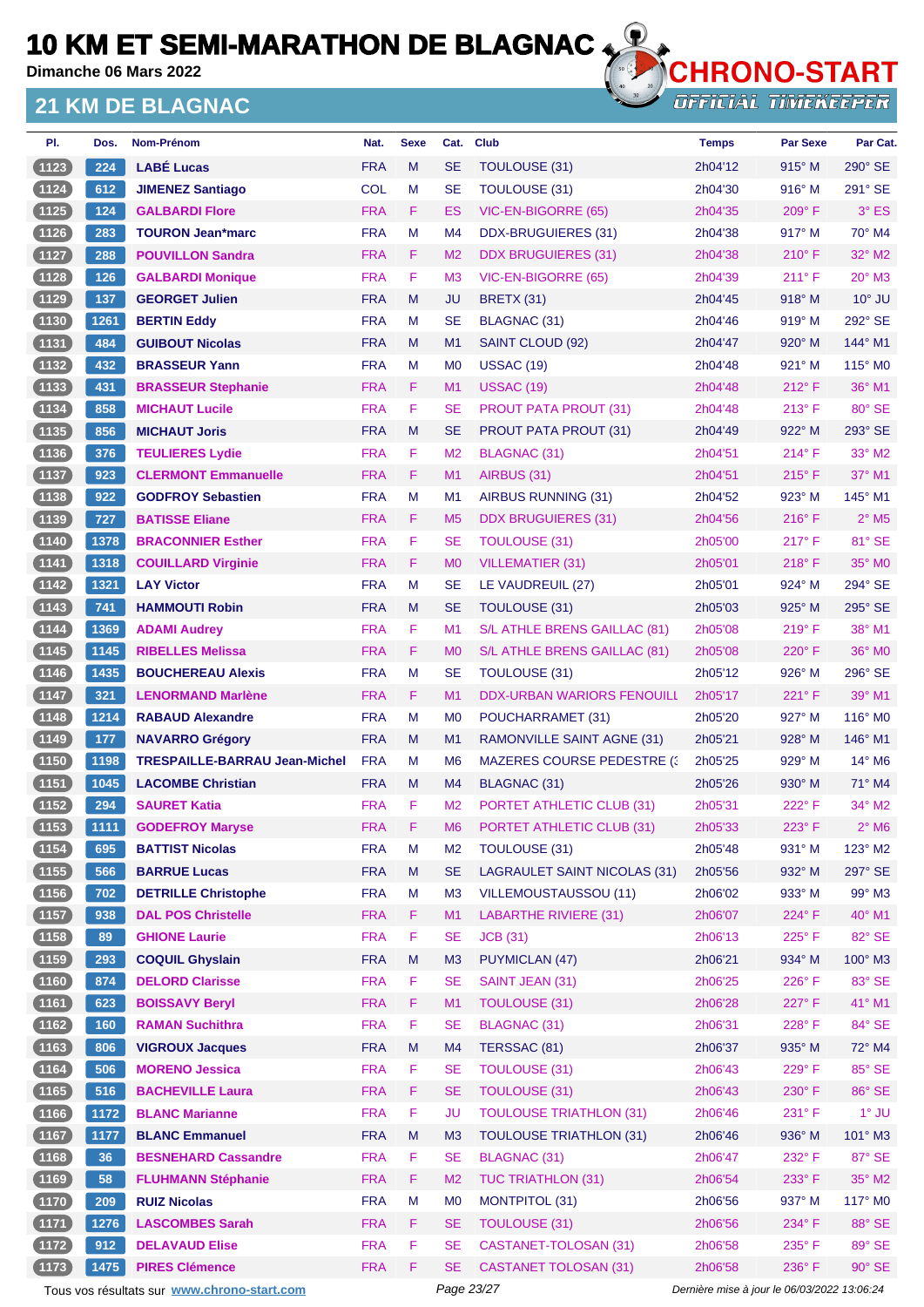**Dimanche 06 Mars 2022**

#### **21 KM DE BLAGNAC**



**OFFICIAL TIMEKEEPER** 

| PI.      | Dos. | Nom-Prénom                    | Nat.       | <b>Sexe</b> | Cat.           | <b>Club</b>                          | <b>Temps</b> | <b>Par Sexe</b> | Par Cat.                  |
|----------|------|-------------------------------|------------|-------------|----------------|--------------------------------------|--------------|-----------------|---------------------------|
| (1174)   | 1478 | <b>DESSERTINE Alexandra</b>   | <b>FRA</b> | F           | <b>SE</b>      | <b>CASTANET TOLOSAN (31)</b>         | 2h06'59      | 237° F          | $91^\circ$ SE             |
| (1175)   | 1189 | <b>AYALA Jean-Pierre</b>      | <b>FRA</b> | М           | M4             | <b>TOULOUSE (31)</b>                 | 2h07'00      | $938^\circ$ M   | 73° M4                    |
| (1176)   | 504  | <b>LADRECH Sophie</b>         | <b>FRA</b> | F           | M <sub>1</sub> | <b>BEURK (81)</b>                    | 2h07'00      | 238°F           | $42^{\circ}$ M1           |
| (1177)   | 518  | <b>HATCHIKIAN Pascal</b>      | <b>FRA</b> | М           | M4             | ROQUES (31)                          | 2h07'02      | $939^\circ$ M   | 74° M4                    |
| (1178)   | 721  | <b>BLASCO Hélène</b>          | <b>FRA</b> | F.          | M <sub>0</sub> | TOULOUSE (31)                        | 2h07'04      | 239° F          | $37^\circ$ MO             |
| (1179)   | 266  | <b>LASSERRE Julien</b>        | <b>FRA</b> | M           | M <sub>0</sub> | AUCAMVILLE (31)                      | 2h07'10      | $940^\circ$ M   | 118° M0                   |
| (1180)   | 628  | <b>ROYER Nathalie</b>         | <b>FRA</b> | F           | M <sub>3</sub> | <b>DDX</b> (31)                      | 2h07'13      | $240^\circ$ F   | $21^\circ$ M3             |
| (1181)   | 1144 | <b>LAFARGE Jeanne</b>         | <b>FRA</b> | F           | <b>SE</b>      | <b>TOULOUSE (31)</b>                 | 2h07'14      | 241°F           | 92° SE                    |
| (1182)   | 1098 | <b>OHRESSER Maeva</b>         | <b>FRA</b> | F           | <b>SE</b>      | <b>ISAE-SUPAERO (31)</b>             | 2h07'19      | 242°F           | 93° SE                    |
| $(1183)$ | 517  | <b>DIEZ Romain</b>            | <b>FRA</b> | M           | M <sub>0</sub> | <b>QUINT FONSEGRIVES (31)</b>        | 2h07'21      | 941° M          | 119° M0                   |
| (1184)   | 159  | <b>RIBEIRO Olivia</b>         | <b>FRA</b> | F.          | <b>SE</b>      | <b>SAINT ORENS DE GAMEVILLE (31)</b> | 2h07'23      | $243^\circ$ F   | $94^\circ$ SE             |
| $(1185)$ | 13   | <b>ZAYANI Rachid</b>          | <b>FRA</b> | M           | M1             | TOULOUSE (31)                        | 2h07'25      | 942° M          | 147° M1                   |
| (1186)   | 397  | <b>CHIRICA Alex</b>           | <b>ROU</b> | M           | M1             | SAINT-GAUDENS (31)                   | 2h07'26      | $943^\circ$ M   | $148^\circ$ M1            |
| (1187)   | 686  | <b>FAURÉ Nicolas</b>          | <b>FRA</b> | М           | <b>SE</b>      | <b>TOULOUSE TRIATHLON (31)</b>       | 2h07'29      | $944^\circ$ M   | 298° SE                   |
| (1188)   | 897  | <b>LAGREZE Sébastien</b>      | <b>FRA</b> | M           | M1             | PORTET SUR GARONNE (31)              | 2h07'30      | $945^\circ$ M   | 149° M1                   |
| $(1189)$ | 149  | <b>DURAND Astrid</b>          | <b>FRA</b> | F.          | ES             | <b>TOULOUSE (31)</b>                 | 2h07'30      | 244°F           | 4° ES                     |
| (1190)   | 236  | <b>MADAMOUR Davy</b>          | <b>FRA</b> | M           | <b>SE</b>      | <b>CASTANET TOLOSAN (31)</b>         | 2h07'36      | $946^\circ$ M   | 299° SE                   |
| (1191)   | 299  | <b>SADDIK Badre</b>           | <b>FRA</b> | М           | M <sub>2</sub> | <b>DDX</b> (31)                      | 2h07'46      | $947^\circ$ M   | 124° M2                   |
| (1192)   | 1467 | ** Anonymat du Participant ** | <b>FRA</b> | F.          | M <sub>0</sub> | <b>TOULOUSE (31)</b>                 | 2h07'48      | $245^\circ$ F   | 38° MO                    |
| (1193)   | 607  | <b>PINSARD Marjorie</b>       | <b>FRA</b> | F           | <b>SE</b>      | <b>ATHLETIC CLUB AUTERIVAIN (31)</b> | 2h07'48      | $246^{\circ}$ F | 95° SE                    |
| (1194)   | 556  | <b>VERDIER Gilles</b>         | <b>FRA</b> | M           | M <sub>5</sub> | LEGUEVIN (31)                        | 2h08'00      | 948° M          | 27° M5                    |
| (1195)   | 851  | <b>DEON Laurent</b>           | <b>FRA</b> | М           | M <sub>3</sub> | CLARENS (65)                         | 2h08'07      | $949^\circ$ M   | 102° M3                   |
| (1196)   | 194  | ** Anonymat du Participant ** | <b>FRA</b> | F           | M <sub>1</sub> | ESCALQUENS (31)                      | 2h08'07      | 247°F           | 43° M1                    |
| (1197)   | 803  | <b>MARQUE Philippe</b>        | <b>FRA</b> | М           | M4             | PORTET SUR GARONNE (31)              | 2h08'07      | $950^\circ$ M   | 75° M4                    |
| (1198)   | 395  | <b>KEMPINAIRE EIza</b>        | <b>FRA</b> | F           | <b>SE</b>      | POMPIGNAN (82)                       | 2h08'09      | 248°F           | 96° SE                    |
| (1199)   | 818  | <b>TEYSSIE Alexia</b>         | <b>FRA</b> | F           | ES             | <b>UNION (31)</b>                    | 2h08'15      | $249^\circ$ F   | $5^\circ$ ES              |
| (1200)   | 828  | <b>BADORC Thierry</b>         | <b>FRA</b> | M           | M4             | BLAGNAC (31)                         | 2h08'17      | $951^\circ$ M   | 76° M4                    |
| (1201)   | 689  | <b>MACCARI Patrick</b>        | <b>FRA</b> | М           | M <sub>6</sub> | IGE+XAO AUTOPRESSING31 (31)          | 2h08'27      | $952^\circ$ M   | $15^\circ$ M <sub>6</sub> |
| (1202)   | 699  | <b>BEDES Stéphanie</b>        | <b>FRA</b> | F           | M <sub>2</sub> | <b>TENNIS AUTERIVE (31)</b>          | 2h08'30      | $250^\circ$ F   | 36° M2                    |
| (1203)   | 183  | <b>GLORIANT Clara</b>         | <b>FRA</b> | F           | M1             | BLAGNAC (31)                         | 2h08'40      | $251^{\circ}$ F | 44° M1                    |
| (1204)   | 326  | <b>MONBLANC Véronique</b>     | <b>FRA</b> | F           | M4             | <b>DDX BRUGUIERES (31)</b>           | 2h08'42      | 252°F           | 7° M4                     |
| (1205)   | 759  | <b>MIDANI Iyad</b>            | <b>FRA</b> | M           | M4             | TOULOUSE (31)                        | 2h08'49      | 953° M          | 77° M4                    |
| (1206)   | 1131 | <b>AUSSAL Céline</b>          | <b>FRA</b> | F           | M1             | SAUBENS (31)                         | 2h08'54      | 253° F          | 45° M1                    |
| (1207)   | 507  | <b>ESTEVE Céline</b>          | <b>FRA</b> | F           | M <sub>4</sub> | <b>BEURK (81)</b>                    | 2h09'10      | 254°F           | 8° M4                     |
| (1208)   | 576  | <b>FOURNIER Franck</b>        | <b>FRA</b> | M           | M3             | BOULOC (31)                          | 2h09'11      | 954° M          | 103° M3                   |
| (1209)   | 720  | <b>DUSSOL Patrice</b>         | <b>FRA</b> | M           | M <sub>2</sub> | BOULOC (31)                          | 2h09'11      | 955° M          | 125° M2                   |
| (1210)   | 108  | <b>CAMALET Nathanaëlle</b>    | <b>FRA</b> | F           | <b>SE</b>      | <b>UAG RUNNING (81)</b>              | 2h09'12      | 255°F           | 97° SE                    |
| (1211)   | 1334 | <b>SOULIE Christian</b>       | <b>FRA</b> | M           | M <sub>5</sub> | TOULOUSE (31)                        | 2h09'18      | 956° M          | 28° M5                    |
| (1212)   | 1153 | <b>MISSOUT Romuald</b>        | <b>FRA</b> | M           | <b>SE</b>      | ST ORENS DE GAMEVILLE (31)           | 2h09'20      | 957° M          | 300° SE                   |
| (1213)   | 1154 | <b>PRESSAC Pierre</b>         | <b>FRA</b> | M           | <b>SE</b>      | <b>CORNEBARRIEU (31)</b>             | 2h09'20      | 958° M          | 301° SE                   |
| (1214)   | 1307 | <b>LE CORRE Sylvie</b>        | <b>FRA</b> | F           | M <sub>5</sub> | <b>CUGNAUX (31)</b>                  | 2h09'22      | 256°F           | $3°$ M <sub>5</sub>       |
| (1215)   | 1142 | <b>AILLERES Bertrand</b>      | <b>FRA</b> | M           | M <sub>2</sub> | <b>TOULOUSE (31)</b>                 | 2h09'28      | 959° M          | 126° M2                   |
| (1216)   | 302  | <b>CARTON Olivier</b>         | <b>FRA</b> | M           | M <sub>3</sub> | PIN BALMA (31)                       | 2h09'32      | 960° M          | 104° M3                   |
| (1217)   | 950  | <b>KOCH Patricia</b>          | <b>FRA</b> | F           | M <sub>2</sub> | <b>BLAGNAC SC (31)</b>               | 2h09'36      | 257°F           | $37^\circ$ M2             |
| (1218)   | 1203 | <b>BLAES Caroline</b>         | <b>FRA</b> | F           | <b>SE</b>      | <b>TOULOUSE (31)</b>                 | 2h09'36      | 258°F           | 98° SE                    |
| (1219)   | 767  | <b>HAYWARD Christine</b>      | <b>FRA</b> | F           | M <sub>2</sub> | <b>COURIR A SEILH (31)</b>           | 2h09'46      | $259^{\circ}$ F | 38° M2                    |
| (1220)   | 879  | <b>FOURREAU Eric</b>          | <b>FRA</b> | M           | M4             | TOULOUSE (31)                        | 2h09'46      | 961° M          | 78° M4                    |
| (1221)   | 134  | <b>MARQUÉ Lionel</b>          | <b>FRA</b> | M           | M1             | AC AUCH (32)                         | 2h09'48      | 962° M          | 150° M1                   |
| (1222)   | 1426 | <b>EVIN Valérie</b>           | <b>FRA</b> | F           | M1             | BAZIEGE (31)                         | 2h09'50      | 260°F           | 46° M1                    |
| (1223)   | 712  | <b>BORCA Chantal</b>          | <b>FRA</b> | F           | M <sub>4</sub> | <b>TOURNEFEUILLE (31)</b>            | 2h09'51      | $261^\circ$ F   | $9°$ M4                   |
| (1224)   | 233  | <b>FOLLIET Grégory</b>        | <b>FRA</b> | M           | M <sub>2</sub> | <b>GRADIGNAN (33)</b>                | 2h10'11      | 963° M          | 127° M2                   |

Tous vos résultats sur **[www.chrono-start.com](https://www.chrono-start.com/)** Page 24/27 Page 24/27 Dernière mise à jour le 06/03/2022 13:06:24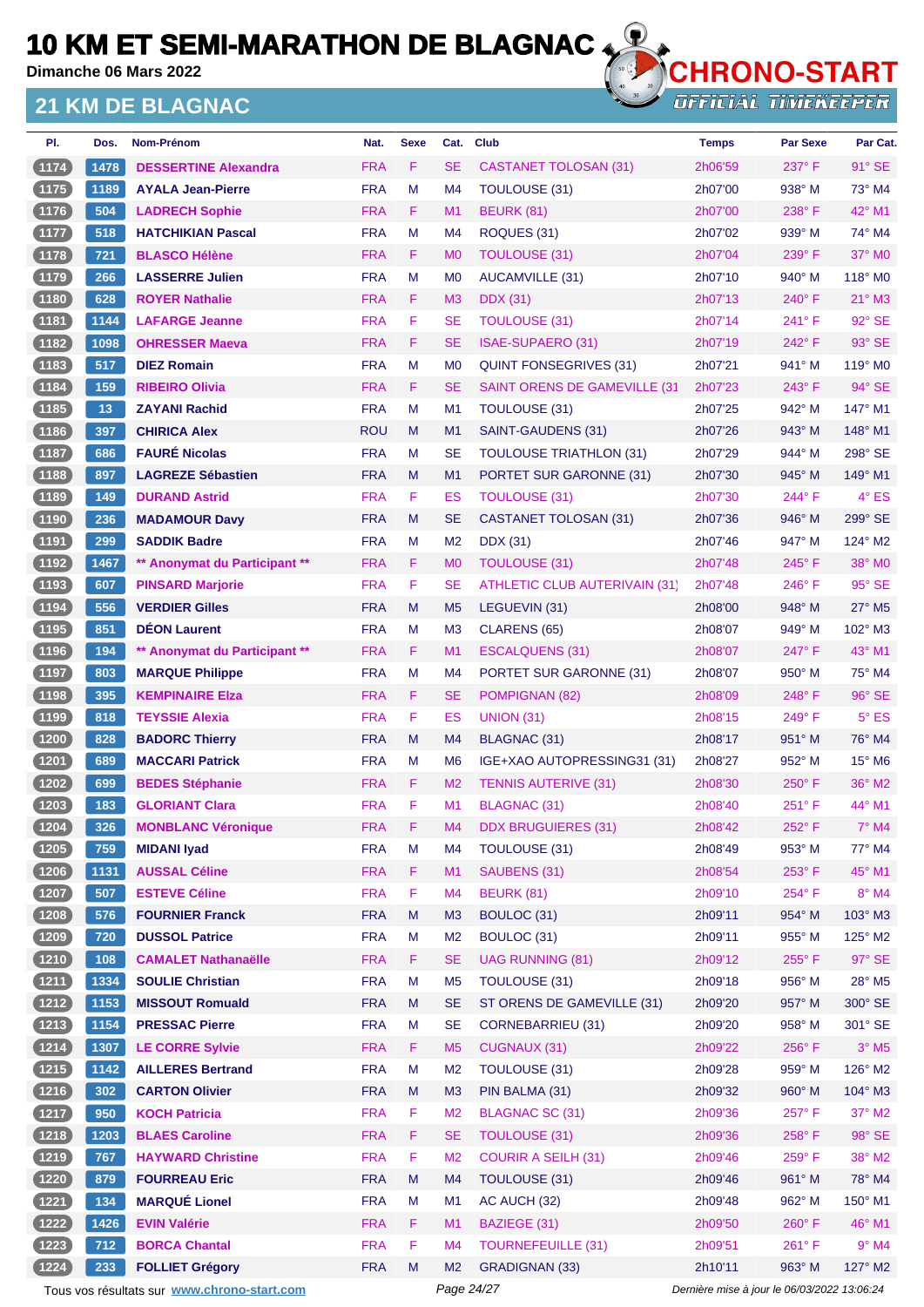**Dimanche 06 Mars 2022**

#### **21 KM DE BLAGNAC**



**OTHLOW ON WILL** 

| PI.              | Dos.            | Nom-Prénom                                            | Nat.                     | <b>Sexe</b> | Cat.                             | <b>Club</b>                             | <b>Temps</b>       | <b>Par Sexe</b> | Par Cat.                    |
|------------------|-----------------|-------------------------------------------------------|--------------------------|-------------|----------------------------------|-----------------------------------------|--------------------|-----------------|-----------------------------|
| (1225)           | 855             | <b>VALETTE Marie-Jose</b>                             | <b>FRA</b>               | F.          | M <sub>4</sub>                   | MURET AC (31)                           | 2h10'18            | 262°F           | $10^{\circ}$ M4             |
| (1226)           | 1192            | <b>BRENET Anthony</b>                                 | <b>FRA</b>               | M           | <b>SE</b>                        | AUCAMVILLE (31)                         | 2h10'23            | 964° M          | 302° SE                     |
| (1227)           | 557             | <b>LAUR Frédéric</b>                                  | <b>FRA</b>               | M           | M <sub>3</sub>                   | <b>AURIBAIL (31)</b>                    | 2h10'30            | $965^\circ$ M   | 105° M3                     |
| (1228)           | 646             | <b>CALMONT Alain</b>                                  | <b>FRA</b>               | M           | M <sub>5</sub>                   | PIBRAC (31)                             | 2h10'40            | $966^\circ$ M   | $29^\circ$ M <sub>5</sub>   |
| (1229)           | 164             | <b>CARDON Tiphaine</b>                                | <b>FRA</b>               | F.          | <b>SE</b>                        | SAVERDUN (09)                           | 2h10'41            | $263^\circ$ F   | 99° SE                      |
| (1230)           | 196             | <b>LAGARDE Angélique</b>                              | <b>FRA</b>               | F           | <b>SE</b>                        | <b>VILLENEUVE DU PAREAGE (09)</b>       | 2h10'42            | 264°F           | 100° SE                     |
| (1231)           | 788             | <b>DEPAGNE Mathilde</b>                               | <b>FRA</b>               | F.          | M <sub>0</sub>                   | LES PETONS GRAGNAGUAIS (31)             | 2h10'44            | $265^{\circ}$ F | $39^\circ$ MO               |
| $(1232)$         | 790             | <b>MASCHERINI Aurelia</b>                             | <b>FRA</b>               | F           | M <sub>1</sub>                   | LES PETONS GRAGNAGUAIS (31)             | 2h10'44            | $266^{\circ}$ F | 47° M1                      |
| (1233)           | 795             | <b>DUPLEIX Anne</b>                                   | <b>FRA</b>               | F           | M <sub>3</sub>                   | LES PETONS GRAGNAGUAIS (31)             | 2h10'44            | 267°F           | 22° M3                      |
| (1234)           | 539             | <b>CHASSAIGNE Sophie</b>                              | <b>FRA</b>               | F           | M <sub>1</sub>                   | CORNEBARRIEU (31)                       | 2h10'49            | 268°F           | 48° M1                      |
| (1235)           | 955             | <b>SIMON Sandrine</b>                                 | <b>FRA</b>               | F.          | M <sub>4</sub>                   | <b>BLAGNAC (31)</b>                     | 2h10'49            | $269^\circ$ F   | $11^{\circ}$ M4             |
| (1236)           | 538             | <b>COUGUL Nathalie</b>                                | <b>FRA</b>               | F           | M <sub>1</sub>                   | CORNEBARRIEU (31)                       | 2h10'50            | $270^\circ$ F   | 49° M1                      |
| (1237)           | 1296            | <b>PERONNAUD Caroline</b>                             | <b>FRA</b>               | F.          | M <sub>1</sub>                   | <b>PREMIUM SPORT (31)</b>               | 2h10'52            | $271^\circ$ F   | $50^\circ$ M1               |
| (1238)           | 249             | <b>MARASCA Lisa</b>                                   | <b>FRA</b>               | F           | <b>SE</b>                        | <b>TOULOUSE (31)</b>                    | 2h10'52            | $272^{\circ}$ F | 101° SE                     |
| (1239)           | 1398            | <b>MARTINEZ Rémi</b>                                  | <b>FRA</b>               | M           | <b>SE</b>                        | TOULOUSE (31)                           | 2h10'57            | 967° M          | 303° SE                     |
| (1240)           | 141             | <b>LOEHDEN Janine</b>                                 | <b>GER</b>               | F           | M <sub>1</sub>                   | <b>DAUX (31)</b>                        | 2h11'00            | $273^\circ$ F   | 51° M1                      |
| (1241)           | 1008            | <b>GIRAUD Caroline</b>                                | <b>FRA</b>               | F           | M <sub>3</sub>                   | <b>COURIR A SEILH (31)</b>              | 2h11'02            | 274°F           | 23° M3                      |
| (1242)           | 802             | <b>ALMEIDA Michelle</b>                               | <b>FRA</b>               | F           | M <sub>4</sub>                   | <b>LES GAMBETTES (31)</b>               | 2h11'03            | $275^{\circ}$ F | $12^{\circ}$ M4             |
| (1243)           | 1059            | <b>TOUMI Najla</b>                                    | <b>FRA</b>               | F           | M <sub>2</sub>                   | <b>TOULOUSE AVIRON SPORTS ET  </b>      | 2h11'16            | $276^{\circ}$ F | 39° M2                      |
| (1244)           | 944             | <b>GARCIA COUFFINHAL Frederique</b>                   | <b>FRA</b>               | F           | M <sub>2</sub>                   | <b>AFGHANISTAN</b>                      | 2h11'25            | $277^\circ$ F   | 40° M2                      |
| (1245)           | 965             | <b>THOMAS Carol-Anne</b>                              | <b>FRA</b>               | F.          | <b>SE</b>                        | TOULOUSE (31)                           | 2h11'33            | $278^\circ$ F   | 102° SE                     |
| (1246)           | 558             | <b>CARETTE Bruno</b>                                  | <b>FRA</b>               | м           | M <sub>6</sub>                   | TOULOUSE (31)                           | 2h11'39            | $968^\circ$ M   | $16^{\circ}$ M <sub>6</sub> |
| (1247)           | 82              | <b>VAN ZINNEN Fabienne</b>                            | <b>FRA</b>               | F           | M <sub>5</sub>                   | <b>ATHLETIC CLUB FUMELOIS (82)</b>      | 2h11'45            | $279^\circ$ F   | $4^\circ$ M <sub>5</sub>    |
| (1248)           | 1193            | <b>LOURTIES Sandra</b>                                | <b>FRA</b>               | F           | <b>SE</b>                        | AUCAMVILLE (31)                         | 2h11'46            | $280^\circ$ F   | 103° SE                     |
| (1249)           | 32 <sub>2</sub> | <b>PERICOU Eva</b>                                    | <b>FRA</b>               | F.          | M <sub>0</sub>                   | <b>TOURNEFEUILLE (31)</b>               | 2h11'55            | $281^\circ$ F   | 40° M0                      |
| (1250)           | 609             | <b>BECAAS Maider</b>                                  | <b>FRA</b>               | F           | M <sub>1</sub>                   | DAX (40)                                | 2h11'55            | 282°F           | 52° M1                      |
| (1251)           | 354             | <b>FOULCHER Cathy</b>                                 | <b>FRA</b>               | F.          | M <sub>3</sub>                   | <b>COLOMIERS (31)</b>                   | 2h11'55            | $283^\circ$ F   | $24^\circ$ M3               |
| (1252)           | 713             | <b>BORCA Frank</b>                                    | <b>FRA</b>               | M           | M <sub>5</sub>                   | <b>TOURNEFEUILLE (31)</b>               | 2h11'55            | 969° M          | 30° M5                      |
| (1253)           | 474             | <b>MOUCHEL Lilas</b>                                  | <b>FRA</b>               | F.          | ES                               | TOULOUSE (31)                           | 2h12'17            | 284°F           | $6°$ ES                     |
| 1254             | 469             | <b>SCHÜRMANNS Irina</b>                               | <b>FRA</b>               | F           | ES                               | <b>TOULOUSE (31)</b>                    | 2h12'17            | $285^\circ$ F   | $7^\circ$ ES                |
| (1255)           | 1127            | <b>PERROCHEAU Delphine</b>                            | <b>FRA</b>               | F           | M <sub>0</sub>                   | <b>TOURNEFEUILLE (31)</b>               | 2h12'18            | 286°F           | $41^\circ$ MO               |
| (1256)           | 1086            | <b>PRUNA Eric</b>                                     | <b>FRA</b>               | M           | M <sub>0</sub>                   | TOULOUSE (31)                           | 2h12'19            | 970° M          | 120° M0                     |
| (1257)           | 1128            | <b>PERROCHEAU Sylvain</b>                             | <b>FRA</b>               | M           | M <sub>0</sub>                   | <b>TOURNEFEUILLE (31)</b>               | 2h12'19            | 971° M          | 121° MO                     |
| (1258)           | 364             | <b>PERICOU Mariline</b>                               | <b>FRA</b>               | F           | M1                               | <b>DDX</b> (31)                         | 2h12'20            | 287°F           | 53° M1                      |
| (1259)           | 312             | <b>HEMSLEY Elizabeth</b>                              | <b>GBR</b>               | F           | <b>SE</b>                        | <b>TOULOUSE (31)</b>                    | 2h12'21            | 288°F           | 104° SE                     |
| (1260)           | 1009            | <b>RAUTUREAU Aurelien</b>                             | <b>FRA</b>               | М           | M1                               | BLAGNAC (31)                            | 2h12'29            | 972° M          | 151° M1                     |
| (1261)           | 661             | <b>SEMLAL Reda</b>                                    | <b>FRA</b>               | M           | <b>SE</b>                        | TOULOUSE (31)                           | 2h12'41            | 973° M          | 304° SE                     |
| (1262)           | 344             | <b>LAMBALLAIS Jean-Marc</b>                           | <b>FRA</b>               | M           | M <sub>5</sub>                   | LE CASTERA (31)                         | 2h12'48            | 974° M          | $31^\circ$ M <sub>5</sub>   |
| (1263)           | 488             | <b>PINET Fabienne</b>                                 | <b>FRA</b>               | F           | M <sub>2</sub>                   | <b>TOURNEFEUILLE (31)</b>               | 2h12'53            | 289°F           | 41° M2                      |
| (1264)           | 1380            | <b>PERHIRIN Fabien</b>                                | <b>FRA</b>               | М<br>M      | M <sub>2</sub><br>M <sub>4</sub> | <b>TOULOUSE (31)</b>                    | 2h12'57            | 975° M          | 128° M2                     |
| (1265)<br>(1266) | 1352<br>1199    | <b>CHRISTMANN Jean Paul</b><br><b>SALVAN Caroline</b> | <b>FRA</b><br><b>FRA</b> | F.          | M <sub>2</sub>                   | AUCAMVILLE (31)<br><b>TOULOUSE (31)</b> | 2h12'58            | 976° M<br>290°F | 79° M4<br>42° M2            |
| (1267)           | 409             | <b>LAVIELLE Elodie</b>                                | <b>FRA</b>               | F           | M <sub>2</sub>                   | LAUNAGUET (31)                          | 2h12'59<br>2h13'01 | 291°F           | 43° M2                      |
| (1268)           | 1324            | <b>LOUIBA Said</b>                                    | <b>FRA</b>               | M           | M <sub>3</sub>                   | TOULOUSE (31)                           | 2h13'04            | 977° M          | 106° M3                     |
| (1269)           | 285             | <b>SERRE Florian</b>                                  | <b>FRA</b>               | M           | <b>SE</b>                        | TOULOUSE (31)                           | 2h13'22            | 978° M          | 305° SE                     |
|                  | 244             | <b>VIEIRA Céline</b>                                  | <b>FRA</b>               | F           | M1                               | <b>COLOMIERS (31)</b>                   | 2h13'28            | 292°F           | 54° M1                      |
| (1270)<br>(1271) | 235             | <b>COUDERC Fatima</b>                                 | <b>FRA</b>               | F           | M <sub>3</sub>                   | FLAGNAC (12)                            | 2h13'30            | 293°F           | $25^\circ$ M3               |
| (1272)           | 171             | <b>VENZAC Christine</b>                               | <b>FRA</b>               | F           | M3                               | <b>TOULOUSE (31)</b>                    | 2h13'34            | 294°F           | $26^\circ$ M3               |
| (1273)           | 891             | <b>DAYOT Charlotte</b>                                | <b>FRA</b>               | F           | <b>SE</b>                        | <b>TOULOUSE (31)</b>                    | 2h13'37            | 295°F           | 105° SE                     |
| (1274)           | 1454            | <b>LAIRE Jacqueline</b>                               | <b>FRA</b>               | F           | M7                               | <b>ACP PAMIERS (09)</b>                 | 2h13'41            | 296°F           | $1^\circ$ M7                |
| (1275)           | 812             | <b>LEROY Olivier</b>                                  | <b>FRA</b>               | M           | M1                               | TOULOUSE (31)                           | 2h13'57            | $979^\circ$ M   | 152° M1                     |
|                  |                 |                                                       |                          |             |                                  |                                         |                    |                 |                             |

Tous vos résultats sur **[www.chrono-start.com](https://www.chrono-start.com/)** Page 25/27 Page 25/27 Dernière mise à jour le 06/03/2022 13:06:24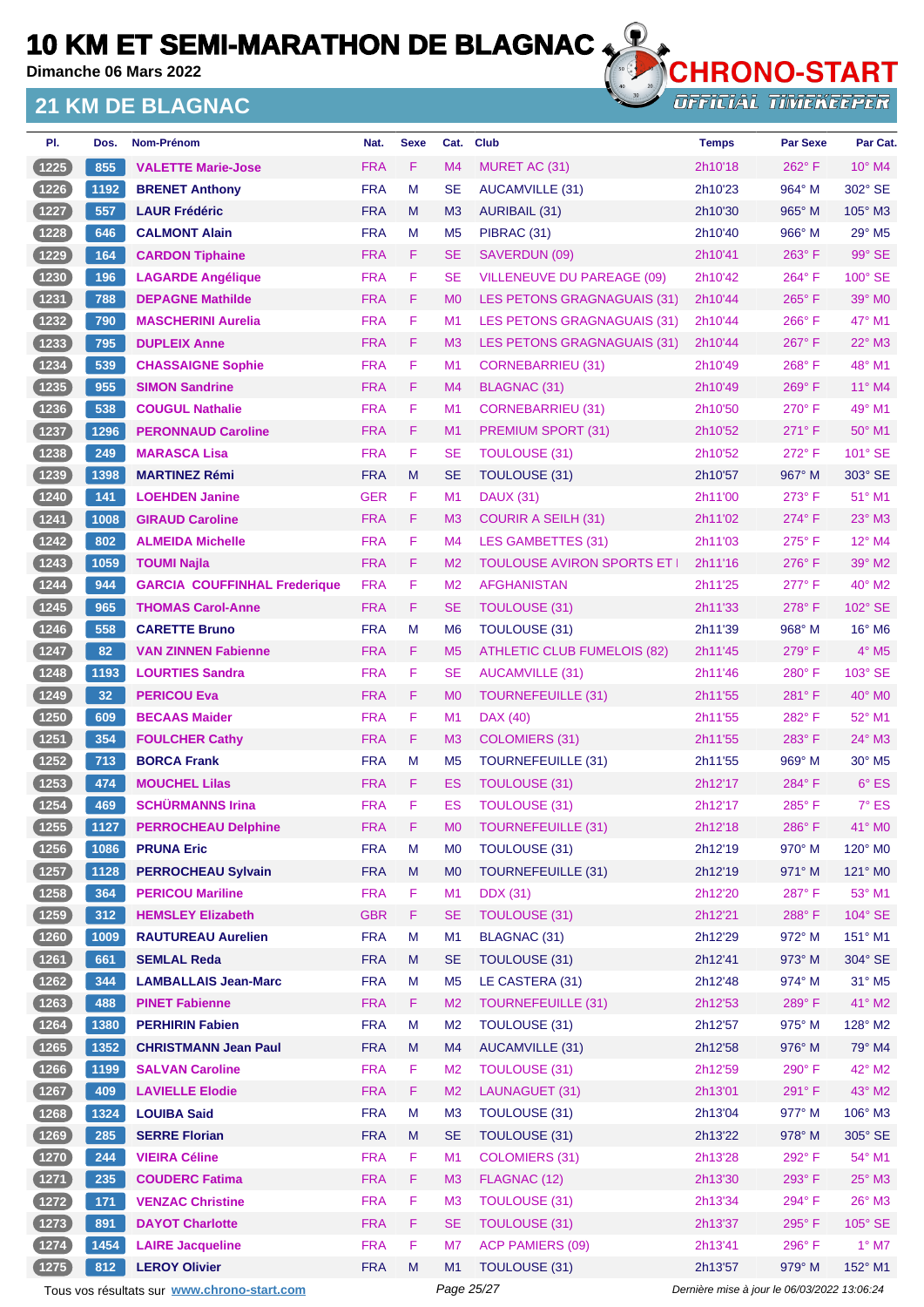**Dimanche 06 Mars 2022**

#### **21 KM DE BLAGNAC**



**OFFICIAL TIMEKEEPER** 

| PI.      | Dos. | Nom-Prénom                    | Nat.       | <b>Sexe</b> | Cat.           | <b>Club</b>                        | <b>Temps</b> | <b>Par Sexe</b> | Par Cat.            |
|----------|------|-------------------------------|------------|-------------|----------------|------------------------------------|--------------|-----------------|---------------------|
| (1276)   | 444  | <b>URRACA Benoit</b>          | <b>FRA</b> | M           | M1             | <b>AUCH (32)</b>                   | 2h14'16      | $980^\circ$ M   | 153° M1             |
| (1277)   | 836  | <b>RAMIREZ Benedicte</b>      | <b>FRA</b> | F           | <b>SE</b>      | <b>DDX</b> (31)                    | 2h14'21      | 297°F           | 106° SE             |
| (1278)   | 1298 | <b>BOCHE Chantal</b>          | <b>FRA</b> | F           | M <sub>4</sub> | <b>DDX BRUGUIERES (31)</b>         | 2h14'22      | 298°F           | 13° M4              |
| $1279$   | 936  | <b>THOMAS Cyril</b>           | <b>FRA</b> | M           | M <sub>2</sub> | LARRA (31)                         | 2h14'32      | 981° M          | 129° M2             |
| (1280    | 316  | <b>COMBE Isabelle</b>         | <b>FRA</b> | F.          | M3             | <b>DDX DE BRUGUIERES (31)</b>      | 2h14'33      | 299°F           | $27^\circ$ M3       |
| 1281     | 1118 | <b>PONS Fabien</b>            | <b>FRA</b> | M           | <b>SE</b>      | TOULOUSE (31)                      | 2h14'38      | 982° M          | 306° SE             |
| (1282)   | 493  | <b>FORTIN Anne-Catherine</b>  | <b>FRA</b> | F.          | <b>SE</b>      | <b>TOULOUSE (31)</b>               | 2h14'43      | $300^\circ$ F   | $107^\circ$ SE      |
| (1283)   | 1082 | <b>COLINART Vincent</b>       | <b>FRA</b> | M           | <b>SE</b>      | <b>TOULOUSE (31)</b>               | 2h14'47      | 983° M          | 307° SE             |
| (1284)   | 1389 | <b>COURIO Marie-Hélène</b>    | <b>FRA</b> | F           | M <sub>4</sub> | VILLENEUVE-TOLOSANE (31)           | 2h14'55      | $301^\circ$ F   | $14^{\circ}$ M4     |
| $(1285)$ | 157  | <b>FARGUE Manon</b>           | <b>FRA</b> | F           | ES             | VILLENEUVE SUR LOT (47)            | 2h15'11      | 302° F          | 8° ES               |
| (1286)   | 497  | <b>SUSIO Eliane</b>           | <b>FRA</b> | F           | M <sub>6</sub> | TOULOUSE (31)                      | 2h15'22      | 303° F          | $3°$ M <sub>6</sub> |
| $1287$   | 1202 | <b>SAURIAC Sandra</b>         | <b>FRA</b> | F           | M <sub>1</sub> | <b>ATHLETIC CLUB FUMELOIS (47)</b> | 2h15'27      | 304° F          | 55° M1              |
| (1288)   | 1344 | <b>DEFICIS Chantal</b>        | <b>FRA</b> | F           | M <sub>2</sub> | LES FORTICHES (31)                 | 2h15'39      | $305^\circ$ F   | $44^{\circ}$ M2     |
| 1289     | 1220 | <b>BERNARD Nicolas</b>        | <b>FRA</b> | M           | M1             | <b>LE GUA (17)</b>                 | 2h15'41      | 984° M          | 154° M1             |
| (1290    | 1288 | <b>MAUREL Angela</b>          | <b>FRA</b> | F           | M <sub>2</sub> | <b>RUNNINGSEYSSES (31)</b>         | 2h15'47      | $306^\circ$ F   | 45° M2              |
| 1291     | 1495 | <b>BARROIS Audrey</b>         | <b>FRA</b> | F           | <b>SE</b>      | <b>TOULOUSE (31)</b>               | 2h15'54      | $307^\circ$ F   | 108° SE             |
| (1292)   | 1329 | <b>CLEMENT Marine</b>         | <b>FRA</b> | F           | <b>SE</b>      | <b>COURIR A SAINT-VICTOR (30)</b>  | 2h16'08      | $308^\circ$ F   | 109° SE             |
| 1293     | 1062 | <b>LECONTE Vincent</b>        | <b>FRA</b> | M           | M <sub>4</sub> | TOULOUSE (31)                      | 2h16'30      | 985° M          | 80° M4              |
| (1294)   | 1367 | <b>TOLEDO Cyril</b>           | <b>FRA</b> | M           | M <sub>1</sub> | <b>MONS (31)</b>                   | 2h16'38      | $986^\circ$ M   | 155° M1             |
| 1295     | 976  | <b>MARCEILLAC Pascal</b>      | <b>FRA</b> | M           | M <sub>2</sub> | <b>BLAGNAC (31)</b>                | 2h18'09      | $987^\circ$ M   | $130^\circ$ M2      |
| (1296)   | 837  | <b>JUNCA Stephane</b>         | <b>FRA</b> | M           | <b>SE</b>      | <b>DDX</b> (31)                    | 2h18'29      | 988° M          | 308° SE             |
| 1297     | 100  | <b>MARQUINE Sébastien</b>     | <b>FRA</b> | M           | M <sub>1</sub> | TUC TRIATHLON (31)                 | 2h18'32      | $989°$ M        | 156° M1             |
| (1298    | 1289 | <b>PIERSON Sandrine</b>       | <b>FRA</b> | F.          | M <sub>2</sub> | <b>RUNNINGSEYSSES (31)</b>         | 2h18'33      | $309^\circ$ F   | 46° M2              |
| $1299$   | 620  | <b>POUSTHOMIS Elisabeth</b>   | <b>FRA</b> | F           | M <sub>2</sub> | S/L USCA LESCURE (81)              | 2h18'37      | $310^\circ$ F   | $47^\circ$ M2       |
| (1300)   | 318  | <b>DOZ Camille</b>            | <b>FRA</b> | F           | <b>SE</b>      | BOULOC (31)                        | 2h18'53      | $311^\circ$ F   | $110^\circ$ SE      |
| $1301$   | 98   | <b>GONZALEZ Jérémy</b>        | <b>FRA</b> | M           | M <sub>0</sub> | <b>TOULOUSE TRIATHLON (31)</b>     | 2h19'03      | $990^\circ$ M   | 122° M <sub>0</sub> |
| (1302)   | 332  | <b>LARUELLE Nadège</b>        | <b>FRA</b> | F.          | M1             | <b>DDX</b> (31)                    | 2h19'21      | 312°F           | 56° M1              |
| (1303)   | 468  | <b>MATTHEWS Lee</b>           | <b>GBR</b> | M           | M <sub>0</sub> | LABRIHE (32)                       | 2h19'27      | 991° M          | 123° M0             |
| (1304)   | 37   | <b>SIMMONDS Sally</b>         | <b>FRA</b> | F.          | M <sub>4</sub> | <b>LOURDES TRIATHLON (65)</b>      | 2h20'49      | $313^\circ$ F   | $15^{\circ}$ M4     |
| 1305     | 630  | ** Anonymat du Participant ** | <b>FRA</b> | F           | SE             | <b>TOULOUSE (31)</b>               | 2h20'57      | $314^{\circ}$ F | 111° SE             |
| (1306)   | 870  | <b>POZZESSERE Genevieve</b>   | <b>FRA</b> | F           | M <sub>3</sub> | BALMA (31)                         | 2h21'11      | 315°F           | 28° M3              |
| $(1307)$ | 210  | <b>GINESTET Celine</b>        | <b>FRA</b> | F           | M <sub>0</sub> | L'UNION (31)                       | 2h22'01      | $316^\circ$ F   | 42° MO              |
| (1308)   | 1268 | <b>BERGE Anne-Laure</b>       | <b>FRA</b> | F           | M <sub>0</sub> | PLAISANCE DU TOUCH (31)            | 2h22'08      | 317°F           | 43° MO              |
| $1309$   | 168  | ** Anonymat du Participant ** | <b>FRA</b> | F           | <b>SE</b>      | <b>TOULOUSE (31)</b>               | 2h23'03      | 318°F           | 112° SE             |
| (1310)   | 30   | <b>DELIEUX Lise</b>           | <b>FRA</b> | F           | <b>SE</b>      | LES ZINZINS DES COTEAUX 31 (3)     | 2h23'54      | 319°F           | 113° SE             |
| (1311)   | 462  | <b>SAVERES Béatrice</b>       | <b>FRA</b> | F           | M <sub>0</sub> | <b>TOULOUSE (31)</b>               | 2h24'20      | 320° F          | $44^{\circ}$ MO     |
| (1312)   | 463  | <b>KLYESTOVA Anna</b>         | <b>FRA</b> | F           | M <sub>0</sub> | <b>TOULOUSE (31)</b>               | 2h24'20      | 321° F          | 45° MO              |
| (1313)   | 1161 | <b>LE ROY Nicolas</b>         | <b>FRA</b> | M           | M1             | VIEILLEVIGNE (31)                  | 2h24'26      | 992° M          | 157° M1             |
| (1314)   | 61   | <b>PINTO DA SILVA Diogo</b>   | <b>POR</b> | ${\sf M}$   | <b>SE</b>      | <b>BLAGNAC (31)</b>                | 2h24'34      | 993° M          | 309° SE             |
| $(1315)$ | 29   | <b>PARALIEU Lisa</b>          | <b>FRA</b> | F           | <b>SE</b>      | <b>DAUX (31)</b>                   | 2h24'34      | 322° F          | 114° SE             |
| (1316)   | 298  | <b>ROCA Françoise</b>         | <b>FRA</b> | F.          | M4             | <b>DDX BRUGUIERES (31)</b>         | 2h24'47      | 323° F          | $16^{\circ}$ M4     |
| (1317)   | 633  | <b>BADORC Sandra</b>          | <b>FRA</b> | F           | M <sub>3</sub> | SEYSSES (31)                       | 2h25'32      | 324°F           | 29° M3              |
| (1318)   | 19   | <b>NOWITZKI Kevin</b>         | <b>FRA</b> | M           | <b>SE</b>      | TOULOUSE (31)                      | 2h25'55      | 994° M          | 310° SE             |
| (1319)   | 202  | <b>BILY Barbara</b>           | <b>FRA</b> | F           | <b>SE</b>      | <b>TOULOUSE (31)</b>               | 2h25'59      | 325° F          | 115° SE             |
| (1320)   | 139  | <b>SAMAT Véronique</b>        | <b>FRA</b> | F           | M <sub>2</sub> | <b>TOULOUSE (31)</b>               | 2h26'24      | 326°F           | 48° M2              |
| $(1321)$ | 238  | <b>GARCES Claude</b>          | <b>FRA</b> | M           | M3             | EMMAVIE (47)                       | 2h26'36      | 995° M          | 107° M3             |
| $(1322)$ | 86   | <b>KRANZER MARYSE Emmavie</b> | <b>FRA</b> | F.          | M <sub>2</sub> | <b>ATHLETIC CLUB FUMELOIS (46)</b> | 2h26'36      | 327° F          | 49° M2              |
| (1323)   | 1260 | <b>MONTOYA Pascal</b>         | <b>FRA</b> | M           | M <sub>2</sub> | GRENADE (31)                       | 2h27'45      | 996° M          | 131° M2             |
| $(1324)$ | 1308 | <b>BAQUE Nathalie</b>         | <b>FRA</b> | F.          | M4             | <b>TOULOUSE (31)</b>               | 2h27'45      | 328°F           | $17^\circ$ M4       |
| $(1325)$ | 422  | <b>ALBE Adélaïde</b>          | <b>FRA</b> | F           | M <sub>3</sub> | CA BALMA (31)                      | 2h27'53      | 329° F          | $30^\circ$ M3       |
| $(1326)$ | 115  | <b>ANDRAL UHMANN Marie</b>    | <b>FRA</b> | F           | <b>SE</b>      | LABASTIDE (82)                     | 2h28'01      | 330° F          | $116^\circ$ SE      |
|          |      |                               |            |             |                |                                    |              |                 |                     |

Tous vos résultats sur **[www.chrono-start.com](https://www.chrono-start.com/)** Page 26/27 Page 26/27 Dernière mise à jour le 06/03/2022 13:06:24